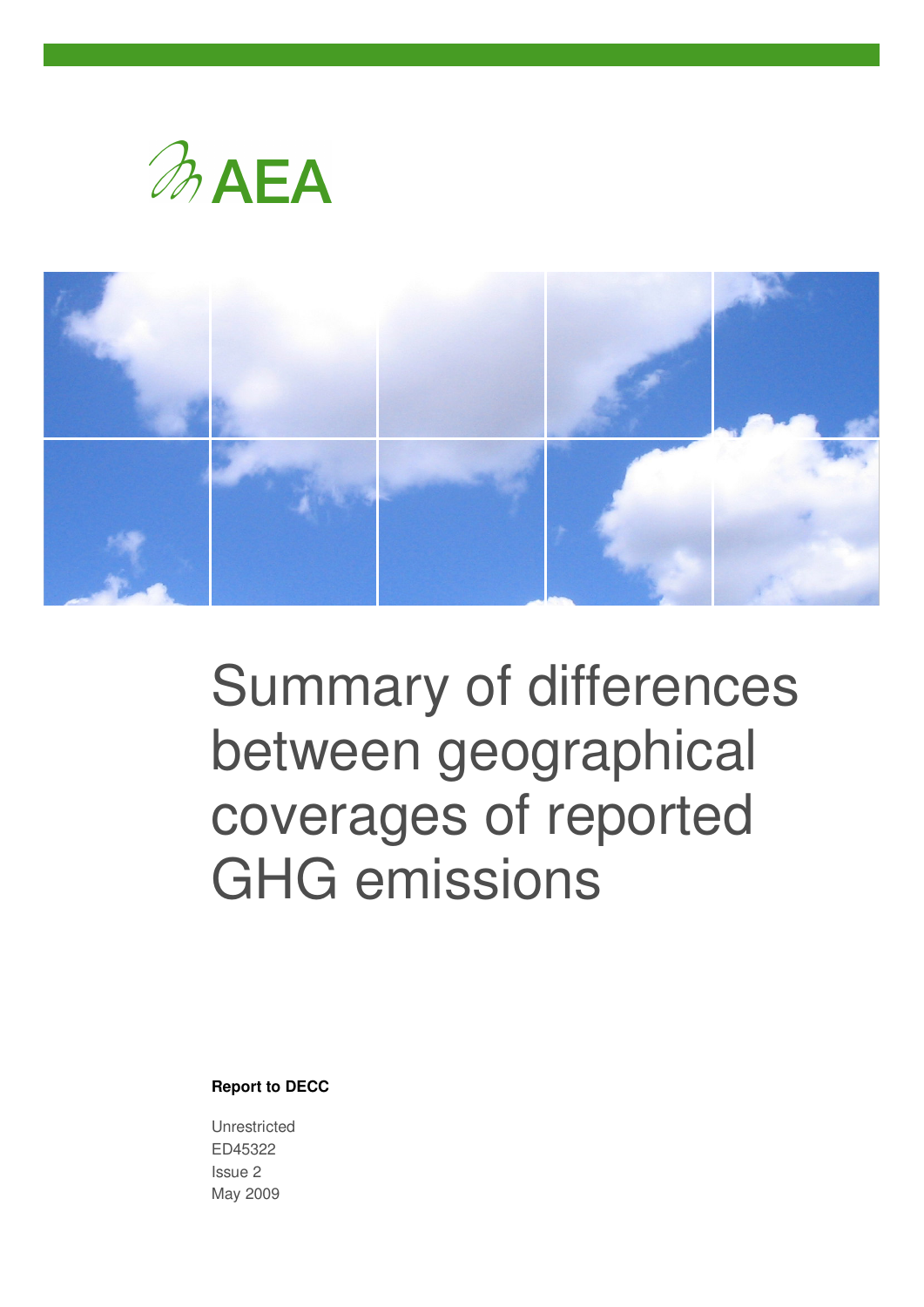Summary of differences between geographical coverages **AEA/ED45322/Issue 1** of reported GHG emissions

| <b>Title</b>                                      | Summary of differences between geographical coverages of reported GHG<br>emissions                                 |                                                                                             |  |  |  |  |
|---------------------------------------------------|--------------------------------------------------------------------------------------------------------------------|---------------------------------------------------------------------------------------------|--|--|--|--|
| <b>Customer</b>                                   | DECC (Defra)                                                                                                       |                                                                                             |  |  |  |  |
| Confidentiality,<br>copyright and<br>reproduction | Copyright AEA Technology plc.                                                                                      |                                                                                             |  |  |  |  |
| <b>File reference</b>                             | N:\naei07\8_ghgi\GeographicalCoverageReport\ED45322_GeographicalCoverage_GHG_Inventories_Final.<br>doc             |                                                                                             |  |  |  |  |
| <b>Reference number</b>                           | ED45322<br>45322001/2006/CD5999/JW                                                                                 |                                                                                             |  |  |  |  |
|                                                   | AEA group<br>The Gemini Building<br>Harwell<br><b>Didcot</b><br>Oxfordshire<br><b>OX11 0QR</b><br>t: 0870 190 6594 | AEA is a business name of AEA Technology plc<br>AEA is certificated to ISO9001 and ISO14001 |  |  |  |  |
| <b>Authors</b>                                    | Name                                                                                                               | John Watterson, Glen Thistlethwaite                                                         |  |  |  |  |
| <b>Contributions from</b>                         | Name                                                                                                               | Nigel Watt<br>Nikki Brophy<br>Sarah Choudrie<br>Joanna Jackson                              |  |  |  |  |
| <b>Approved by</b>                                | Name                                                                                                               | Sarah Choudrie                                                                              |  |  |  |  |
|                                                   | Signature                                                                                                          | Unordne                                                                                     |  |  |  |  |
|                                                   | Date                                                                                                               | 18/05/09                                                                                    |  |  |  |  |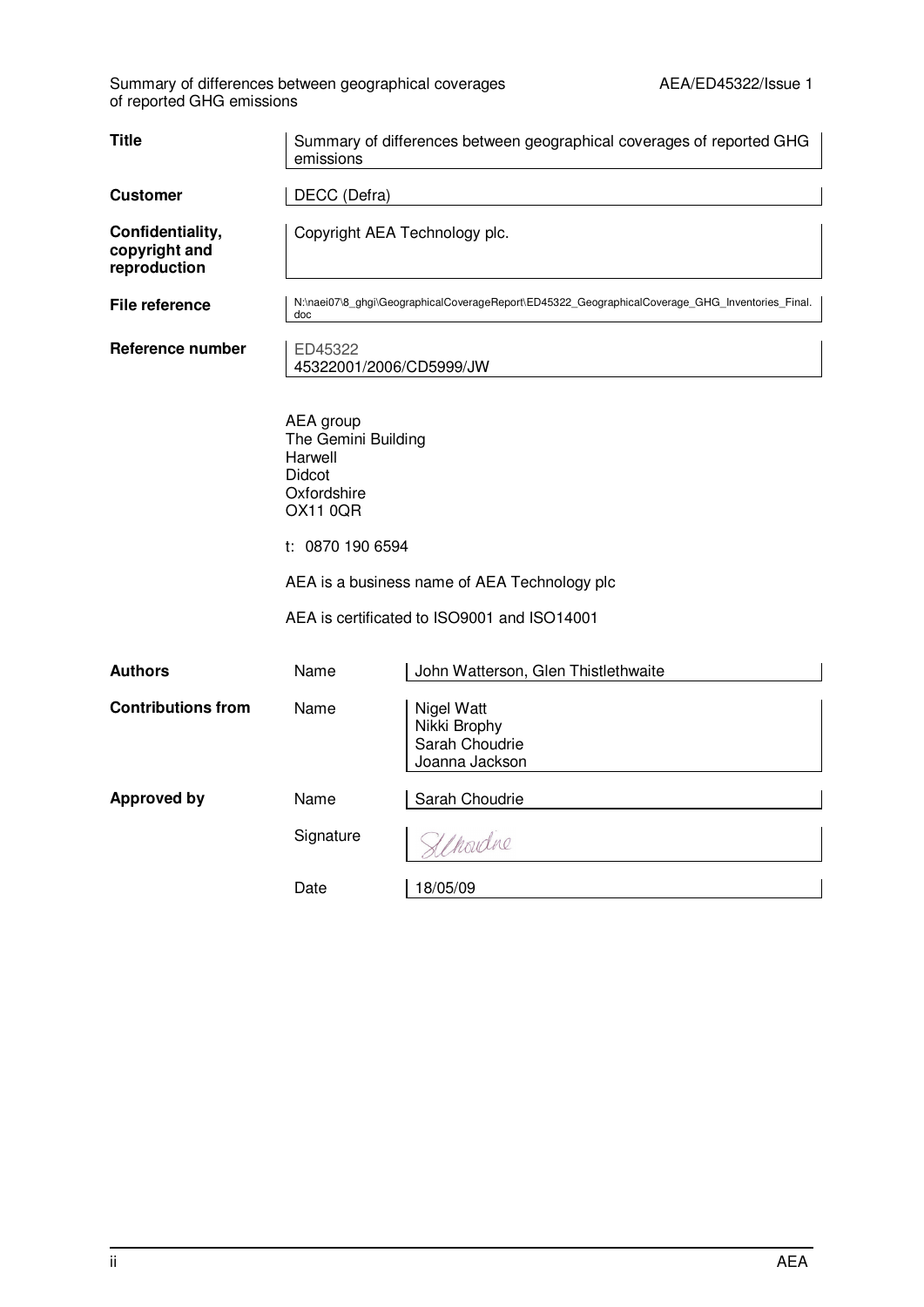## **Executive summary**

#### **Overview**

This report presents a summary of similarities and differences between three important data sets of GHG emissions that are generated by the Department of Energy and Climate Change (DECC):

- UK GHG inventory
- Devolved Administration inventory
- LA  $CO<sub>2</sub>$  inventory developed for the NI186 indicator
- mapped emissions at the 1 km scale
- ONS Air Accounts work

This report summarises the geographical coverages of the emissions presented in the reports, the methods used to estimate the emissions, the nomenclature used to report emissions, and the locations of the latest reports.

This report does not catalogue all the sets of GHG emissions reported in the UK.

The report is the deliverable for Task 105 in the NAEI 2008 to 2001 work programme "Produce a report summarising the differences in the emission totals between GHG inventories produced at 3 geographical scales: national, devolved administration, and local authority".

Each inventory is summarised in a separate chapter. **Appendix 1** lists the dependencies and territories included in the UK GHG inventory. **Appendix 2** summarises of the characteristics of UK GHG inventories.

#### **Locations of data sets in the public domain**

**Table A2-1** in **Appendix 2** lists the locations of GHG reports and data sets in the public domain on the web.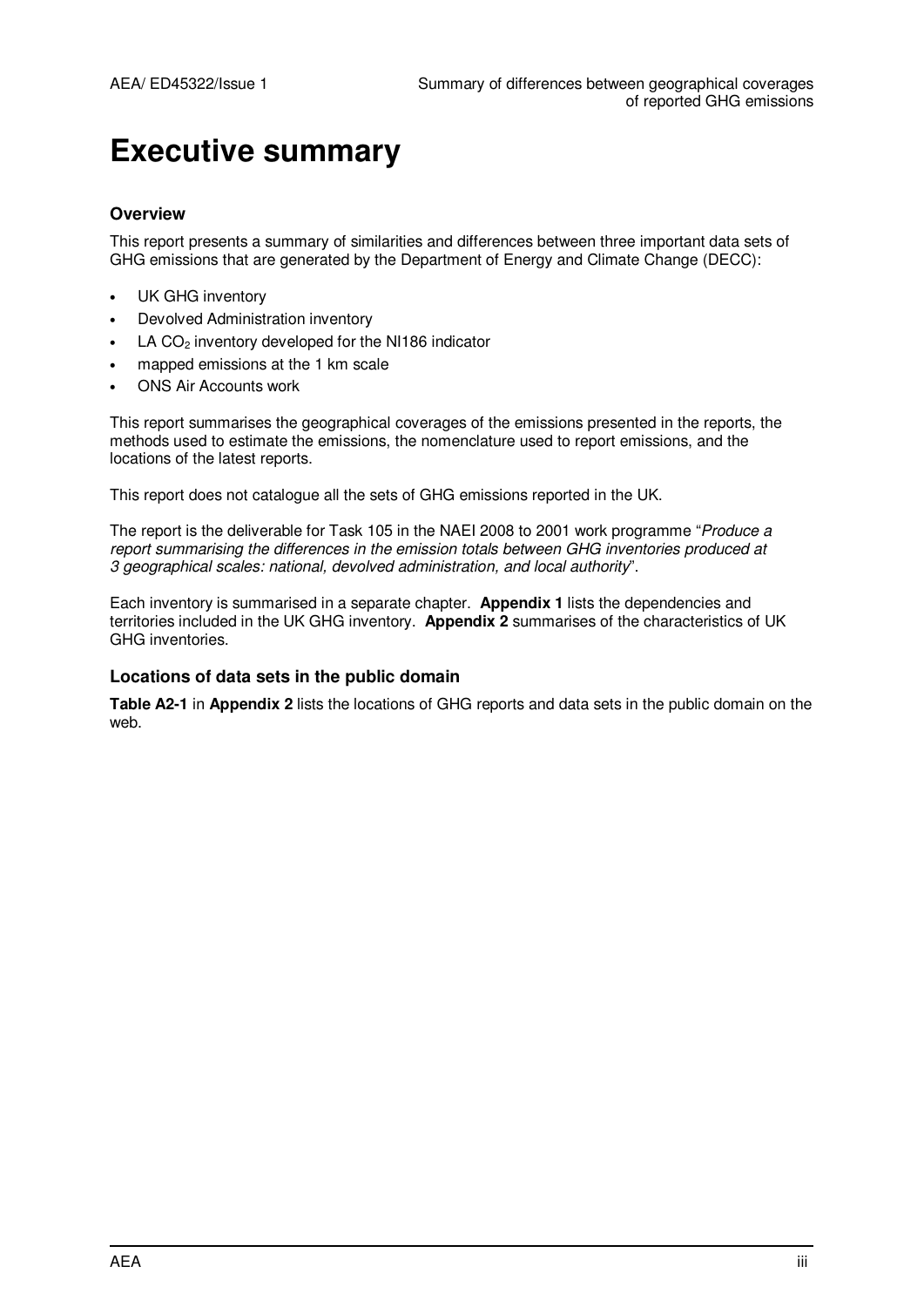## **Table of contents**

| 1           |     | <b>Introduction</b>                                            | 1  |
|-------------|-----|----------------------------------------------------------------|----|
|             | 1.1 | Overview of emissions totals                                   | 1  |
| $\mathbf 2$ |     | <b>UK GHG inventory</b>                                        | 1  |
|             | 2.1 | Overview                                                       | 1  |
|             | 2.2 | Greenhouse gases reported                                      | 1  |
|             | 2.3 | Geographical coverage                                          | 1  |
|             | 2.4 | Reporting nomenclature                                         | 3  |
|             | 2.5 | Methods used to estimate emissions                             | 3  |
|             | 2.6 | Sectoral coverage                                              | 3  |
|             | 2.7 | Time series of emissions reported                              | 3  |
|             | 2.8 | Frequency of update                                            | 3  |
|             | 2.9 | Location of reports and data                                   | 3  |
| 3           |     | <b>UK Devolved Administration GHG inventory</b>                | 4  |
|             | 3.1 | Overview                                                       | 4  |
|             | 3.2 | Greenhouse gases reported                                      | 4  |
|             | 3.3 | Geographical coverage                                          | 4  |
|             | 3.4 | Reporting nomenclature                                         | 5  |
|             | 3.5 | Sectoral coverage                                              | 5  |
|             | 3.6 | Methods used to estimate emissions                             | 5  |
|             | 3.7 | Time series of emissions reported                              | 6  |
|             | 3.8 | Frequency of update                                            | 6  |
|             | 3.9 | Location of reports and data                                   | 7  |
| 4           |     | Local and regional $CO2$ inventories, and the NI 186 inventory | 8  |
|             | 4.1 | Overview                                                       | 8  |
|             | 4.2 | Greenhouse gases reported                                      | 8  |
|             | 4.3 | Geographical coverage                                          | 8  |
|             | 4.4 | Reporting nomenclature                                         | 9  |
|             | 4.5 | Sectoral coverage                                              | 9  |
|             | 4.6 | Methods used to estimate emissions                             | 11 |
|             | 4.7 | Time series of emissions reported                              | 11 |
|             | 4.8 | Location of reports and data                                   | 12 |
| 5           |     | Mapped emissions at the 1 km scale                             | 13 |
|             | 5.1 | Overview                                                       | 13 |
|             | 5.2 | Greenhouse gases reported                                      | 13 |
|             | 5.3 | Geographical coverage                                          | 13 |
|             | 5.4 | Reporting nomenclature                                         | 13 |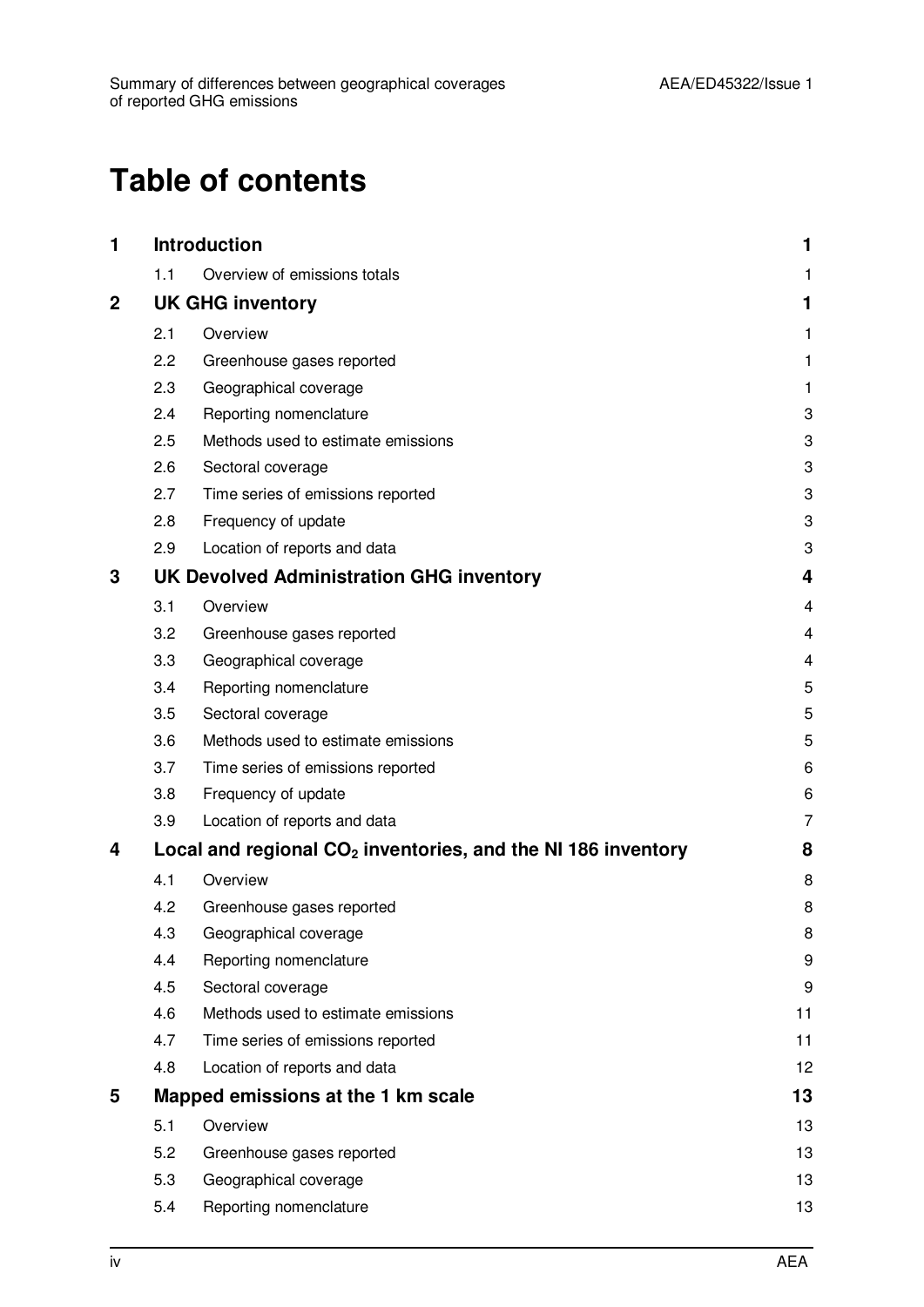|   | 5.5 | Sectoral coverage                  | 13 |
|---|-----|------------------------------------|----|
|   | 5.6 | Methods used to estimate emissions | 14 |
|   | 5.7 | Time series of emissions reported  | 15 |
|   | 5.8 | Frequency of update                | 15 |
|   | 5.9 | Location of reports and data       | 16 |
| 6 |     | <b>ONS Air Accounts</b>            | 17 |
|   | 6.1 | Overview                           | 17 |
|   | 6.2 | Greenhouse gases reported          | 17 |
|   | 6.3 | Geographical coverage              | 17 |
|   | 6.4 | Reporting nomenclature             | 17 |
|   | 6.5 | Methods used to estimate emissions | 17 |
|   | 6.6 | Sectoral coverage                  | 17 |
|   | 6.7 | Time series of emissions reported  | 18 |
|   | 6.8 | Frequency of update                | 18 |
|   | 6.9 | Location of reports and data       | 18 |
|   |     |                                    |    |

#### **Appendices**

| Appendix 1 |  |   | Dependencies and territories included in the UK GHG inventory |  |
|------------|--|---|---------------------------------------------------------------|--|
|            |  | . |                                                               |  |

- Appendix 2 Summary of the characteristics of UK GHG inventories
- Appendix 3 End / Final user explanation
- Appendix 4 The NUTS spatial hierarchy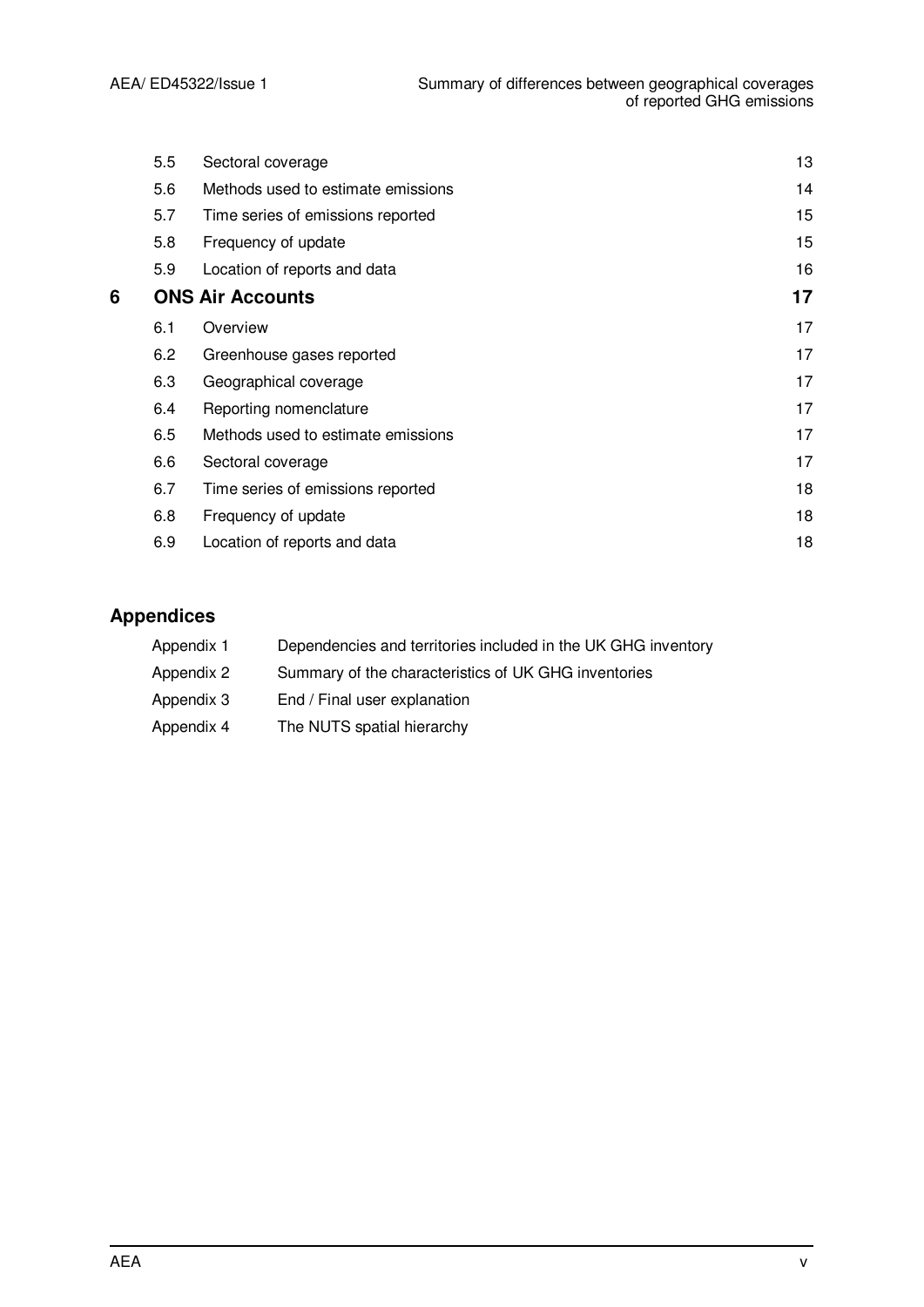## **List of figures**

- Figure 2-1 Relationship between the geographical coverages of reporting under the UK GHG inventory 2
- Figure 2-2 Scope of sources included in indicator of per capita reduction of  $CO<sub>2</sub>$  emissions in the<br>10 LA area 10

## **List of tables**

- Table 1.1 Summary of emissions totals reported for each publication (Mt CO2e) 1<br>Table 5.1 Mapping methods used to map emissions in each of the 11 UNECE source sectors 15
- Table 5.1 Mapping methods used to map emissions in each of the 11 UNECE source sectors 15<br>Table 6.1 Differences between the ONS Air Account and UK GHG inventory sectoral reporting 17
- Differences between the ONS Air Account and UK GHG inventory sectoral reporting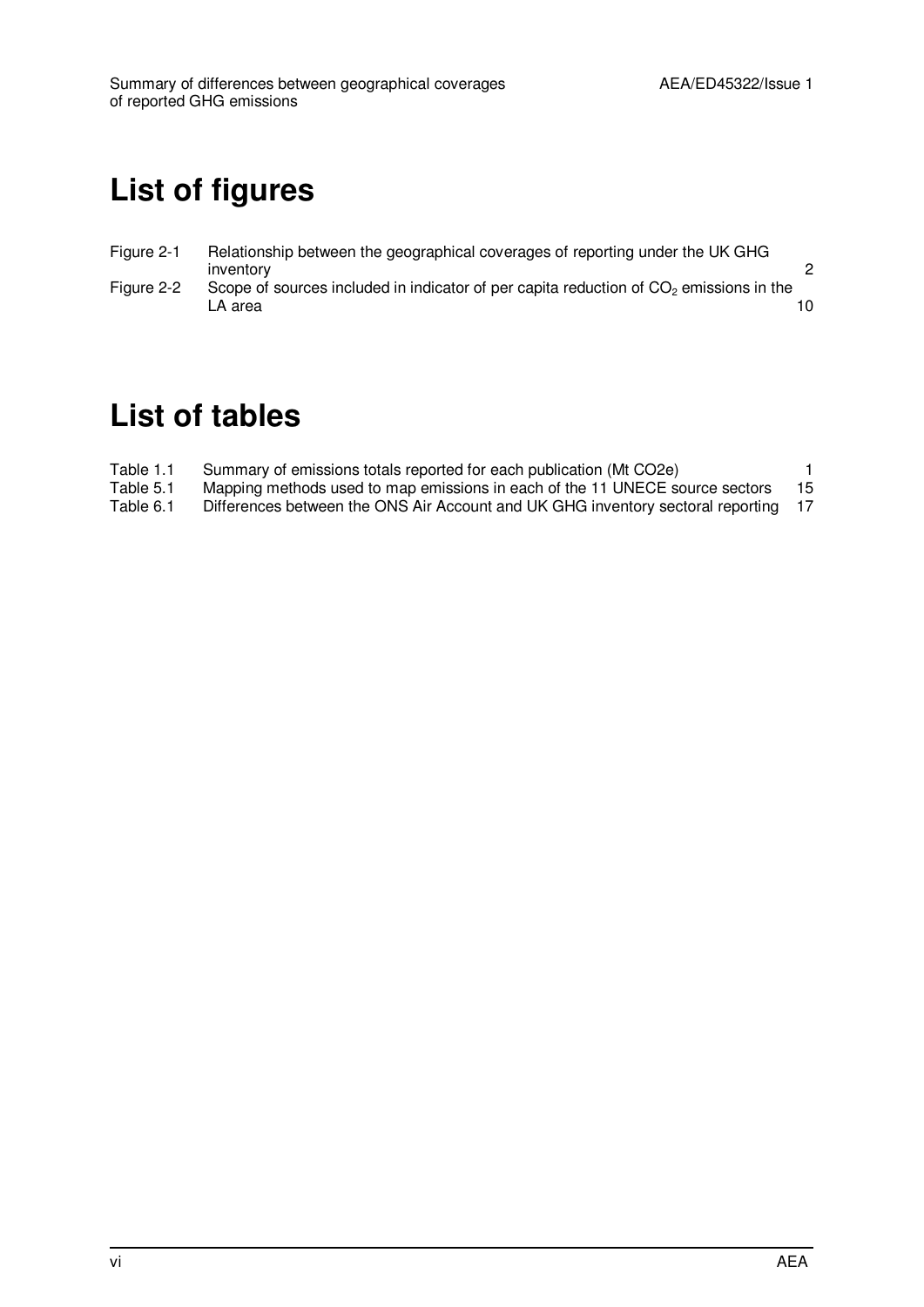### **Document revision history**

| <b>Revision history</b> |         |                                            |  |  |  |
|-------------------------|---------|--------------------------------------------|--|--|--|
| <b>Issue</b>            | Version | <b>Revision history</b>                    |  |  |  |
| <b>Draft</b>            |         | Reviewed internally                        |  |  |  |
| 1.0                     |         | First issue                                |  |  |  |
| 2.0                     |         | Modified to incorporate comments from DECC |  |  |  |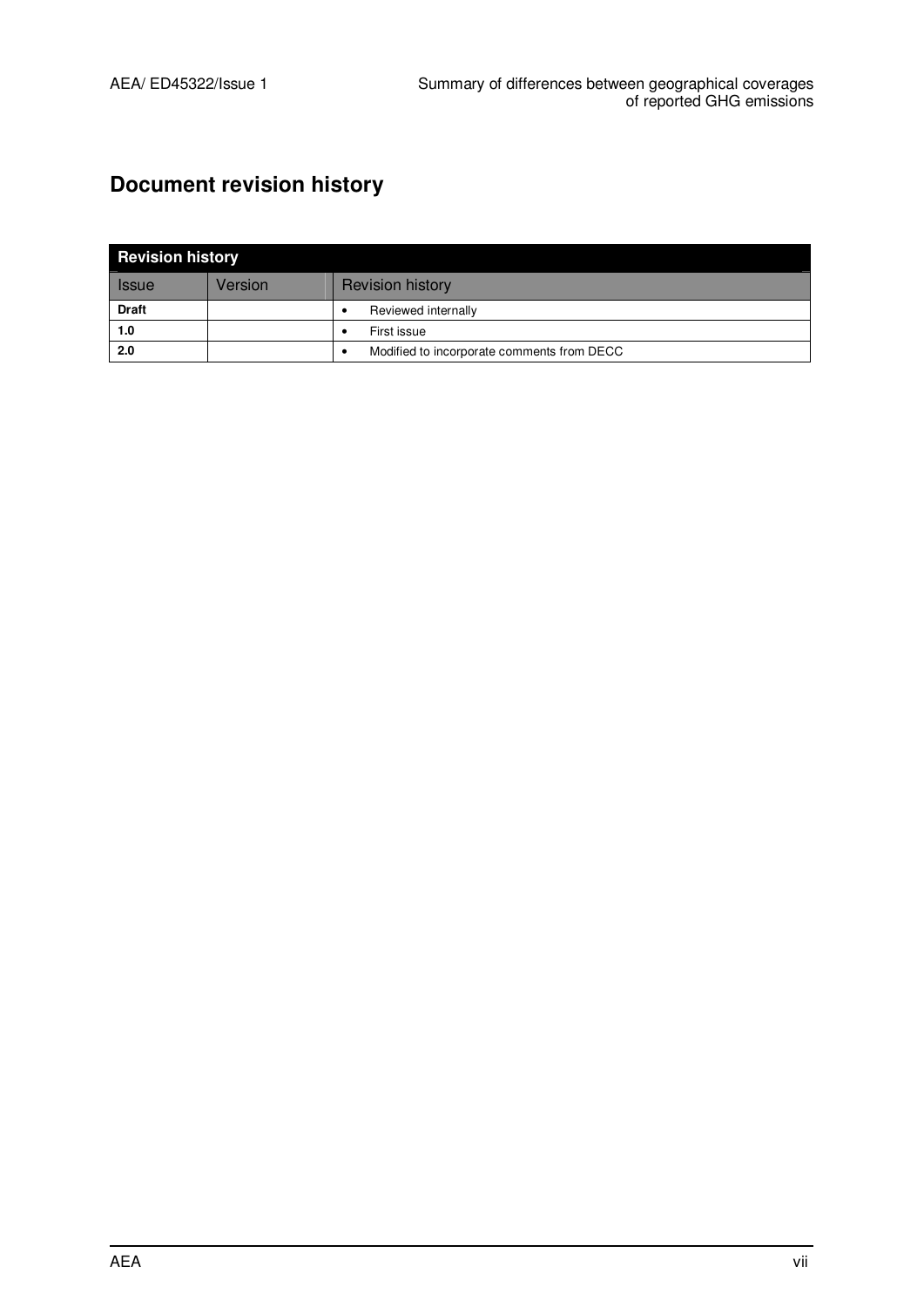### **Units and conversions**

Emissions of greenhouse gases presented in this report are given in Million tonnes (Mt) and kilotonnes (kt). To convert between the units of emissions, use the conversion factors given below.

| <b>Prefixes and multiplication factors</b> |                 |        |        |
|--------------------------------------------|-----------------|--------|--------|
| <b>Multiplication factor</b>               | Abbreviation    | Prefix | Symbol |
| 1,000,000,000,000,000                      | $10^{15}$       | peta   | P      |
| 1,000,000,000,000                          | $10^{12}$       | tera   |        |
| 1,000,000,000                              | 10 <sup>9</sup> | giga   | G      |
| 1,000,000                                  | 10 <sup>6</sup> | mega   | M      |
| 1,000                                      | 10 <sup>3</sup> | kilo   | k      |
| 100                                        | 10 <sup>2</sup> | hecto  | h      |
| 10                                         | 10 <sup>1</sup> | deca   | da     |
| 0.1                                        | $10^{-1}$       | deci   | d      |
| 0.01                                       | $10^{-2}$       | centi  | C      |
| 0.001                                      | $10^{-3}$       | milli  | m      |
| 0.000,001                                  | $10^{-6}$       | micro  | μ      |

| 1 kilotonne (kt)                       | $=$                       | $103$ tonnes  | $=$          | 1,000 tonnes     |
|----------------------------------------|---------------------------|---------------|--------------|------------------|
| 1 Million tonne (Mt)                   | $\mathbf{r} = \mathbf{r}$ | $10^6$ tonnes | $=$          | 1,000,000 tonnes |
| 1 Gigagramme (Gg)<br>1 Teragramme (Tg) |                           | $=$<br>$=$    | 1 kt<br>1 Mt |                  |

#### **Conversion of carbon emitted to carbon dioxide emitted**

To covert emissions expressed in weight of carbon, to emissions in weight of carbon dioxide, multiply by 44/12.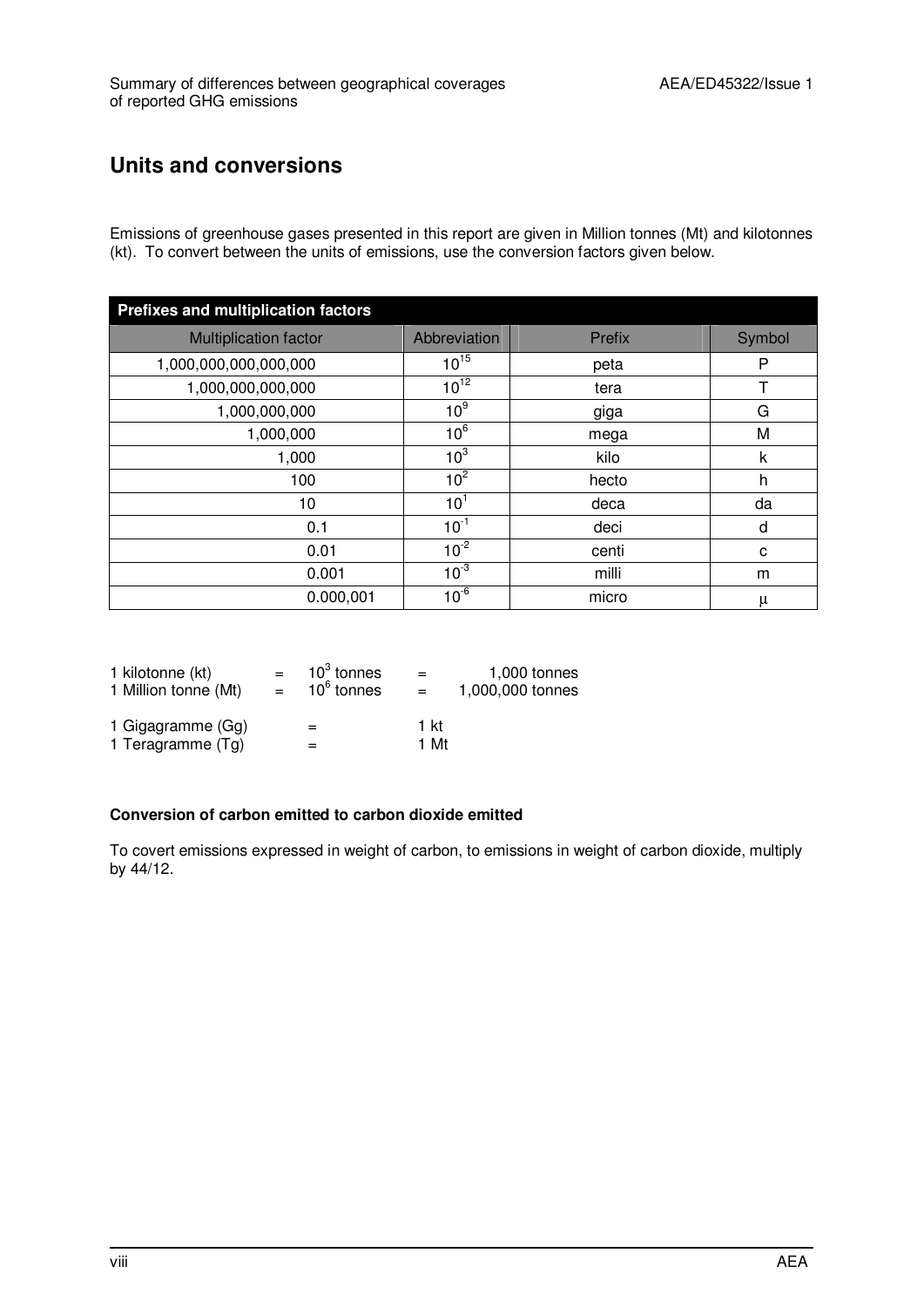### **Abbreviations for greenhouse gases and chemical compounds**

| <b>Abbreviations</b>   |                            |                                                |
|------------------------|----------------------------|------------------------------------------------|
| Type of greenhouse gas | Formula or<br>abbreviation | <b>Name</b>                                    |
| Direct                 | CH <sub>4</sub>            | Methane                                        |
| Direct                 | CO <sub>2</sub>            | Carbon dioxide                                 |
| Direct                 | N <sub>2</sub> O           | Nitrous oxide                                  |
|                        |                            |                                                |
| Direct                 | <b>HFCs</b>                | Hydrofluorocarbons                             |
| Direct                 | <b>PFCs</b>                | Perfluorocarbons                               |
| Direct                 | SF <sub>6</sub>            | Sulphur hexafluoride                           |
|                        |                            |                                                |
| Indirect               | CO                         | Carbon monoxide                                |
| Indirect               | <b>NMVOC</b>               | Non-methane volatile organic compound          |
| Indirect               | NO <sub>X</sub>            | Nitrogen oxides (reported as nitrogen dioxide) |
| Indirect               | SO <sub>2</sub>            | Sulphur oxides (reported as sulphur dioxide)   |

HFCs, PFCs and  $SF_6$  are collectively known as the 'F-gases'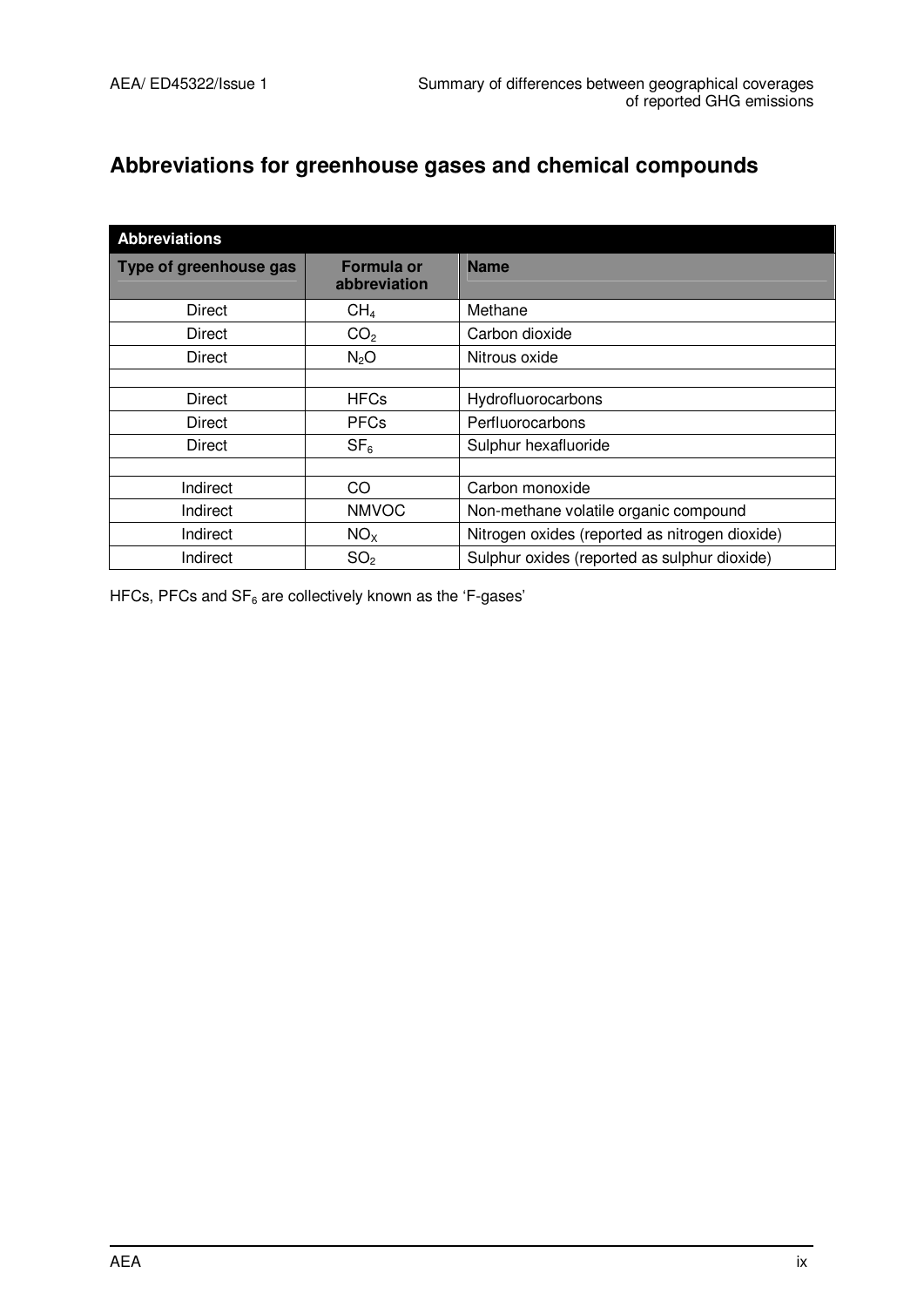### **Abbreviations, acronyms and definitions**

| <b>AEA</b>           | AEA group<br>www.aeat.co.uk                                                                                                                                                                                                                                                                                                                                             |
|----------------------|-------------------------------------------------------------------------------------------------------------------------------------------------------------------------------------------------------------------------------------------------------------------------------------------------------------------------------------------------------------------------|
| <b>BERR</b>          | UK Department of Trade and Industry                                                                                                                                                                                                                                                                                                                                     |
| CD                   | Crown Dependency                                                                                                                                                                                                                                                                                                                                                        |
| <b>CORINAIR SNAP</b> | nomenclature (Selected Nomenclature for sources of Air Pollution).                                                                                                                                                                                                                                                                                                      |
| <b>CRF</b>           | Common Reporting Format tables of emissions for submission to the FCCC                                                                                                                                                                                                                                                                                                  |
| DA.                  | Devolved Administration                                                                                                                                                                                                                                                                                                                                                 |
| <b>DECC</b>          | Department for Energy and Climate Change                                                                                                                                                                                                                                                                                                                                |
| Defra                | Department for Environment Food and Rural Affairs                                                                                                                                                                                                                                                                                                                       |
| DfT                  | Department for Transport                                                                                                                                                                                                                                                                                                                                                |
| <b>DUKES</b>         | Digest of United Kingdom Energy Statistics<br>www.dti.gov.uk/energy/statistics                                                                                                                                                                                                                                                                                          |
| EA                   | Environment Agency for England and Wales                                                                                                                                                                                                                                                                                                                                |
| EC                   | European Commission                                                                                                                                                                                                                                                                                                                                                     |
| EU ETS               | European Union Emissions Trading Scheme                                                                                                                                                                                                                                                                                                                                 |
| EU                   | European Union                                                                                                                                                                                                                                                                                                                                                          |
| <b>FCCC</b>          | Framework Convention on Climate Change                                                                                                                                                                                                                                                                                                                                  |
| <b>GHG</b>           | Greenhouse gas                                                                                                                                                                                                                                                                                                                                                          |
| <b>GHGI</b>          | Greenhouse gas inventory                                                                                                                                                                                                                                                                                                                                                |
| GLs                  | Guidelines for the compilation of GHG inventories. Published by the IPCC.                                                                                                                                                                                                                                                                                               |
| <b>GPG</b>           | Good Practice Guidance for the compilation of GHG inventories. Published by<br>the IPCC.                                                                                                                                                                                                                                                                                |
| kt                   | kilo tonne                                                                                                                                                                                                                                                                                                                                                              |
| LA                   | <b>Local Authority</b>                                                                                                                                                                                                                                                                                                                                                  |
| Mt                   | Mega tonne                                                                                                                                                                                                                                                                                                                                                              |
| <b>NAEI</b>          | National Atmospheric Emissions Inventory<br>www.naei.org.uk                                                                                                                                                                                                                                                                                                             |
| <b>NIR</b>           | National Inventory Report                                                                                                                                                                                                                                                                                                                                               |
| NUTS4                | NUTS (Nomenclature of Units for Territorial Statistics) is a hierarchical<br>classification of spatial units that provides a breakdown of the European Union's<br>territory for producing regional statistics which are comparable across the EU.<br>NUTS4 is comparable with Local Authorities and NUTS3 is broadly comparable<br>to Counties or equivalent in the UK. |
| <b>ONS</b>           | <b>Office for National Statistics</b>                                                                                                                                                                                                                                                                                                                                   |
| OT                   | <b>Overseas Territory</b>                                                                                                                                                                                                                                                                                                                                               |
| UK ETS               | United Kingdom Emissions Trading Scheme                                                                                                                                                                                                                                                                                                                                 |
| UK                   | United Kingdom                                                                                                                                                                                                                                                                                                                                                          |
| UN                   | <b>United Nations</b>                                                                                                                                                                                                                                                                                                                                                   |
| <b>UNFCCC</b>        | United Nations Framework Convention on Climate Change                                                                                                                                                                                                                                                                                                                   |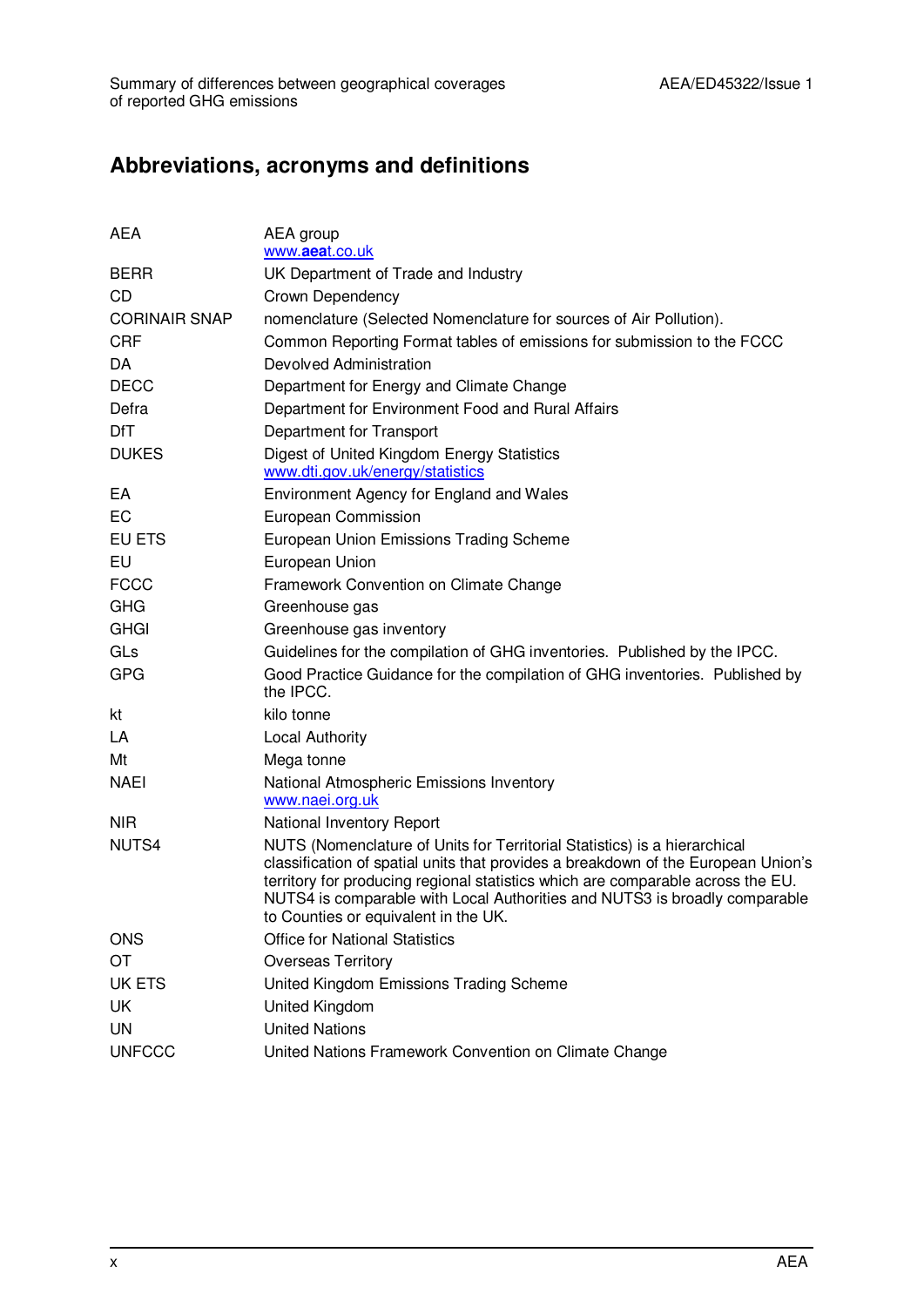## **1 Introduction**

This report presents a summary of similarities and differences between three important data sets of GHG emissions that are generated by the Department of Energy and Climate Change (DECC):

- UK GHG inventory
- Devolved Administration inventory
- LA  $CO<sub>2</sub>$  inventory developed for the NI186 indicator
- mapped emissions at the 1 km scale
- ONS Air Accounts work

This report summarises the geographical coverages of the emissions presented in the reports, the methods used to estimate the emissions, the nomenclature used to report emissions, and the locations of the latest reports.

This report does not catalogue all the sets of GHG emissions reported in the UK.

The report is the deliverable for Task 105 in the NAEI 2008 to 2001 work programme "Produce a report summarising the differences in the emission totals between GHG inventories produced at 3 geographical scales: national, devolved administration, and local authority".

Each inventory is summarised in a separate chapter. Appendix 1 lists the Dependencies and territories included in the UK GHG inventory. Appendix 2 summarises of the characteristics of UK GHG inventories.

### **1.1 Overview of emissions totals**

**Table 1.1** summarises the 2006 CO<sub>2</sub> and GHG emissions totals reported using each of the reporting conventions, together with a brief note summarising why the totals are different to the UNFCCC total. The differences can be summarised as arising from two different causes – the geographical coverage, or the sectoral coverage.

The most notably different totals are for NI186 (based on the LA  $CO<sub>2</sub>$  Inventory) and the ONS Air Accounts inventory. The NI186 total is much lower than the UK Inventory total, since the sectoral coverage is limited to exclude sources which are outside of the Local Authority's control, such as some industrial plants that are part of the EU ETS and road transport emissions from motorways. Emissions are calculated on an end user basis, and in some cases are calculated using a different method to the UK inventory. In addition, emissions from the UK Overseas Territories are excluded. The detailed methodology report for the LA  $CO<sub>2</sub>$  inventory contains a section which reconciles the LA CO<sub>2</sub> totals with the UK GHGI. Details of where to find this report can be found in Appendix 2.

The ONS Air Accounts include a wider scope of emissions sources than those included in the reported national total to the UNFCCC, but a smaller geographical area (UK only). The Air Accounts include emissions that are reported as memo items to the UNFCCC (international aviation and shipping,  $CO<sub>2</sub>$ emissions from biomass) and a correction for cross boundary emissions - emissions generated by UK households and businesses transport and travel abroad, net of emissions generated by non-residents travel and transport in the UK. The totals exclude emissions from Land Use, Land Use Change and Forestry. The emissions totals are reconciled with the UK total in a "Bridging Table," which is presented in the ONS Environmental Accounts report (see Appendix 2).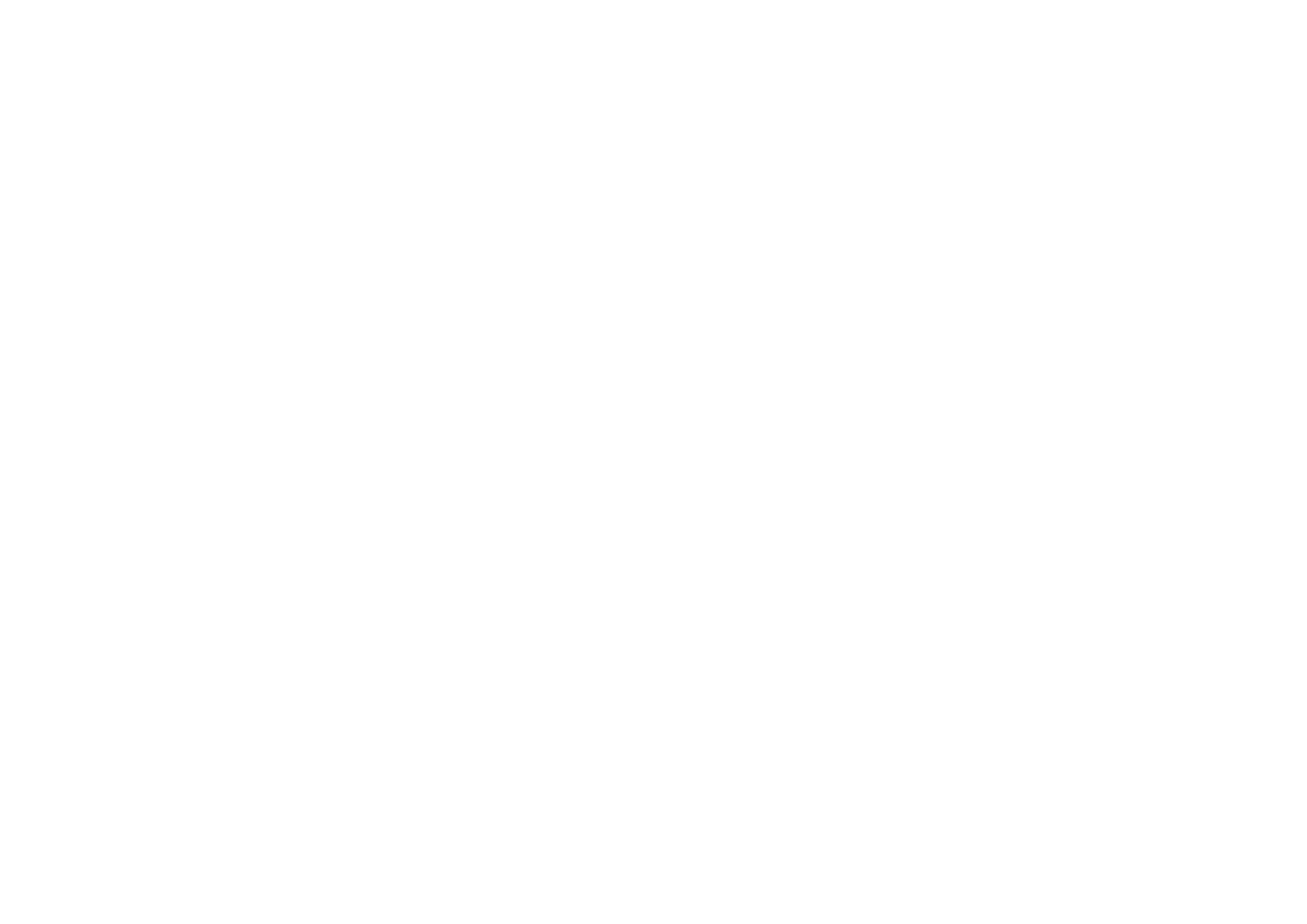## AEA/ ED45322/Issue 1 Summary of differences between geographical coverages of reported GHG emissions

#### **Table 1.1 Summary of emissions totals reported for each publication (Mt CO2e)**

| <b>Summary of emissions totals</b>                      |                                                  |                                  |                                              |                                  |                                                                                                                                                                                                                                                                                           |
|---------------------------------------------------------|--------------------------------------------------|----------------------------------|----------------------------------------------|----------------------------------|-------------------------------------------------------------------------------------------------------------------------------------------------------------------------------------------------------------------------------------------------------------------------------------------|
|                                                         | <b>Emissions</b><br>in 2006 -<br>CO <sub>2</sub> | $%$ of<br><b>UNFCCC</b><br>total | <b>Emissions</b><br>in 2006 -<br><b>GHGs</b> | $%$ of<br><b>UNFCCC</b><br>total | Notes and exclusions                                                                                                                                                                                                                                                                      |
| National Total submitted to the UNFCCC                  | 555.86                                           | 100.0%                           | 653.83                                       | 100.0%                           | Includes all UK Overseas Territories and Crown<br>Dependencies.                                                                                                                                                                                                                           |
| National Total submitted to the EUMM                    | 552.88                                           | 99.5%                            | 650.37                                       | 99.5%                            | Includes the UK and Gibraltar only                                                                                                                                                                                                                                                        |
| National Total Reported in the Defra statistical digest | 554.52                                           | 99.8%                            | 652.30                                       | 99.8%                            | Includes the UK and Crown Dependencies, excludes<br>Overseas Territories.                                                                                                                                                                                                                 |
| Sum of LA emissions total                               | 531.74                                           | 95.7%                            | <b>NA</b>                                    | <b>NA</b>                        | Excludes emissions from the OTs. Also excludes<br>domestic aviation and shipping, the final user "export"<br>category, and military aviation and shipping.<br>Emissions are slightly higher than the UK GHGI<br>equivalent for these categories.                                          |
| Sum of NI186 total                                      | 451.31                                           | 81.2%                            | <b>NA</b>                                    | <b>NA</b>                        | This dataset is based on the LA CO <sub>2</sub> inventory, see the<br>row above. The sectoral coverage of this dataset<br>excludes emissions from sectors which are outside of<br>LA control.                                                                                             |
| Sum of DA totals                                        | 538.85                                           | 96.9%                            | 635.53                                       | 97.2%                            | This is the total emission for England, Scotland, Wales<br>and Northern Ireland. Emissions from the offshore oil<br>and gas industry are not allocated to the DAs. If these<br>were to be included, then the total would match exactly<br>with the total in the Defra statistical digest. |
| <b>ONS Air Accounts</b>                                 | <b>NA</b>                                        | <b>NA</b>                        | 724.46                                       | 110.8%                           | Reported emissions exclude emissions from OTs and<br>CDs and LULUCF, but include emissions that are<br>reported as "Memo Items" to the UNFCCC, i.e.<br>International Bunkers and CO2 from biomass. A<br>Cross Boundary Adjustment is also included.                                       |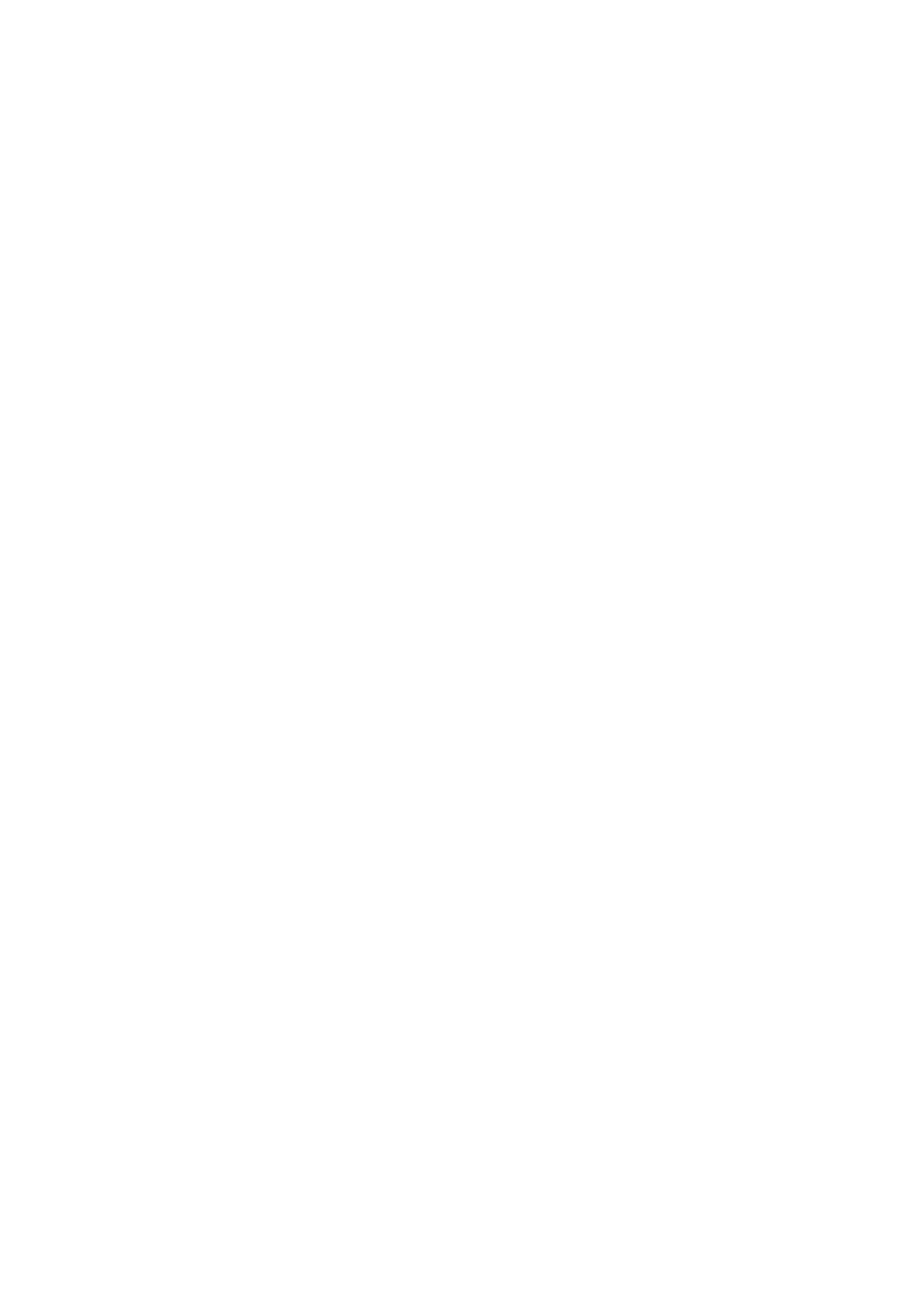## **2 UK GHG inventory**

### **2.1 Overview**

The United Kingdom's National Inventory Report (NIR) is submitted annually to the United Nations Framework Convention on Climate Change (UNFCCC). It contains national greenhouse gas emission estimates for the period 1990-Year-2 and the descriptions of the methods used to produce the estimates. The report is compiled in accordance with the Inventory Reporting Guidelines agreed by the UNFCCC Conference of Parties at its eighth session (COP8), and set out in document FCCC/CP/2002/8.

The greenhouse gas inventory (GHGI) is based on the same data sets used by the UK in the National Atmospheric Emissions Inventory (NAEI) for reporting atmospheric emissions under other international agreements. The GHGI is therefore consistent with the NAEI where they overlap.

The inventory is compiled on behalf of the UK DECC by AEA, and is updated annually.

### **2.2 Greenhouse gases reported**

The six direct GHGs: CO<sub>2</sub>, CH<sub>4</sub>, N<sub>2</sub>O, HCFs, PFCs and SF<sub>6</sub>, and four indirect GHGs: CO, NMVOC,  $NO<sub>X</sub>$ , and  $SO<sub>2</sub>$ .

### **2.3 Geographical coverage**

The geographical coverage of the UK inventory presented in the NIR includes emissions from the UK's Crown Dependencies (CDs) and the UK's Overseas Territories (OTs) who have joined, or are likely to join, the UK's instruments of ratification to the UNFCCC and the Kyoto Protocol.

The UK has two types of associated territories, which are:

#### • **Crown Dependencies** (CDs)

The Crown Dependencies are the Isle of Man and the Channel Islands. They are not part of the United Kingdom, and are largely self-governing with their own legislative assemblies and systems of law. The British Government, however, is responsible for their defence and international relations. The Crown Dependencies are not members of the European Union.

• **Overseas Territories** (OTs, formerly called Dependent Territories)

The Overseas Territories are constitutionally not part of the United Kingdom. They have separate constitutions, and most Overseas Territories have elected governments with varying degrees of responsibilities for domestic matters. The Governor, who is appointed by, and represents, Her Majesty the Queen, retains responsibility for external affairs, internal security, defence, and in most cases the public service. The OTs include the Sovereign Bases (SBs) as a subset.

Up until the 1990-2004 inventory, the UK submitted the same GHG Inventory to both the EUMM and the UNFCCC. Since the 1990-2004 Inventory was used to set the Assigned Amount for both the UK and the EU, it was important to ensure that the geographical coverage was correct. Therefore, for this inventory and subsequent inventories (up until the 1990-2006 inventory), excel spreadsheets or balancing figures in Sector 7 of the CRF have been submitted to the EUMM to allow the calculation of the correct contribution for the UK. From 2009, the UK will submit a separate inventory to the EUMM, including emissions only from the UK and Gibraltar, and excluding all other OTs and CDs that do not form part of the EU. Not all of the UK's Overseas Territories form part of the UK's Instrument of Ratification of the Kyoto Protocol, **Appendix 1** details the status of all of the UK OTs.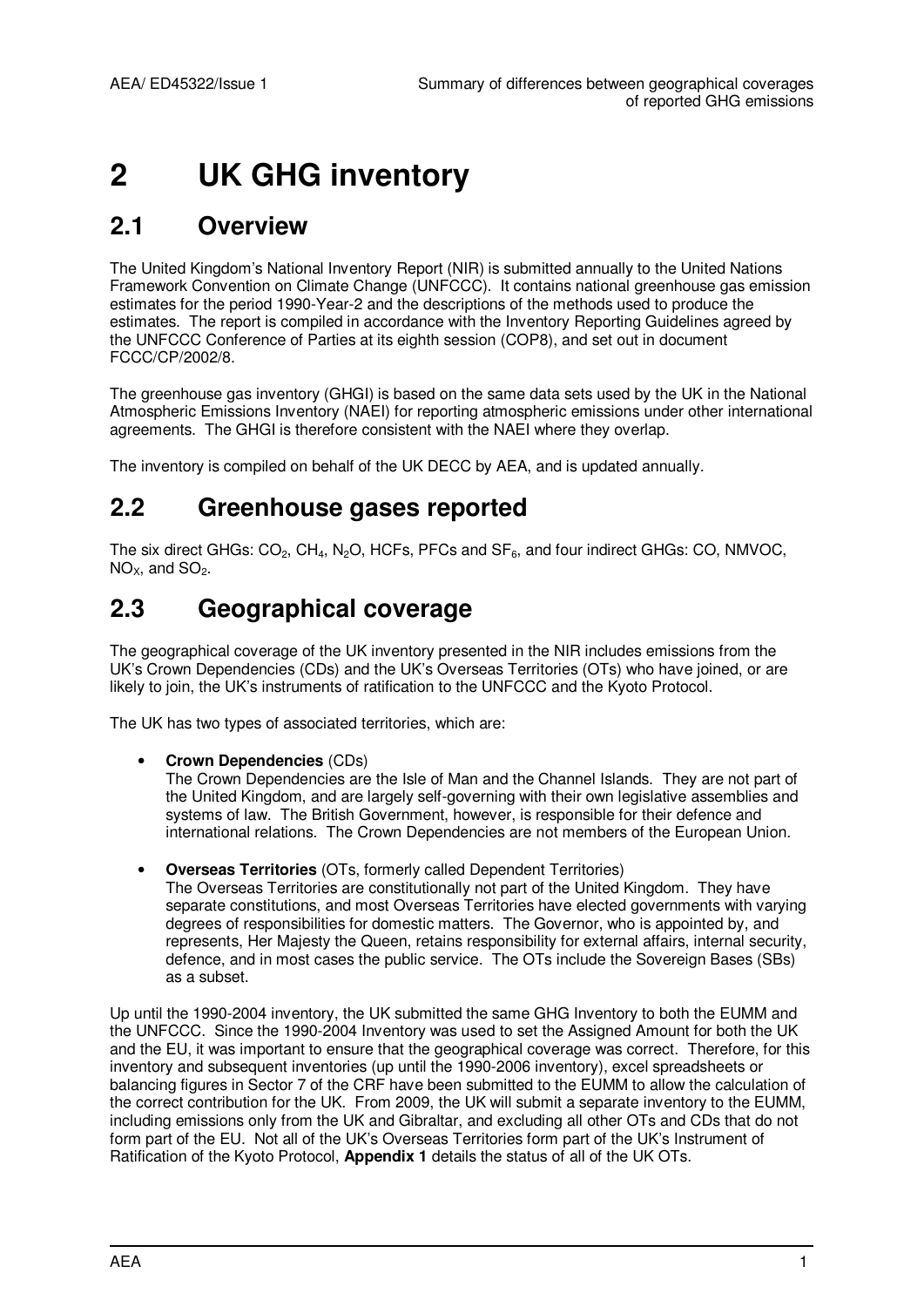The inventory provides data to assess progress with the UK's commitments under the Kyoto Protocol, the UK's contribution to the EU's commitments under the Kyoto Protocol and also progress towards domestic goals to reduce  $CO<sub>2</sub>$  emissions. Geographical coverage of these targets differs to some extent, because:

- 1. Domestic goals for CO<sub>2</sub> include the UK and the Crown Dependencies of Jersey, Guernsey and the Isle of Man;
- 2. The Kyoto commitment extends coverage also to Overseas Territories that have ratified the Kyoto Protocol (the Cayman Islands, the Falkland Islands, Bermuda, Monserrat and Gibraltar)
- 3. The UK's contribution to EU emissions includes only the UK and Gibraltar, and excludes all Crown Dependencies and other Overseas Territories.

The Digest of UK Energy Statistics (DUKES) includes energy used in the UK and the Crown Dependencies, which means that historically, emissions associated with fuel consumption in the Crown Dependencies have always been included in the UK inventory. From the 1990-2004 Inventory emissions from non-fuel combustion sources were also estimates, to fully capture all emissions for Coverage 1. Coverage 2 is used for the data in the present CRF tables because of the emerging needs of reporting under the Kyoto Protocol. In the NIR, Tables ES2 and ES3 show  $CO<sub>2</sub>$  and the direct greenhouse gases, disaggregated by gas and by sector for geographical coverage 1 and 2. Comparison between the Tables shows that the difference in total emissions and trends between geographical coverage 1 and 2 is small.

In the NIR, Table ES4 has data on indirect greenhouse gas emissions, for geographical coverage 1. Table ES5 shows the Kyoto basket of gases and LULUCF activities for geographical coverage 2. Table ES6 shows total  $CO<sub>2</sub>$  emissions by sources minus removals by sinks for geographical coverage 1, which is the time series used relevant to the UK's domestic goals to reduce  $CO<sub>2</sub>$ . In the 2009 NIR, an additional ES table has been included to provide emissions consistent with the totals reported under the EUMM.

**Figure 2-1** shows the relationship between the geographical coverages of reporting under the UK GHG inventory. The submission under the Kyoto Protocol has the greatest geographical coverage, and includes the UK, OTs and CDs. The EUMM submission includes Gibraltar. **Table A1-1** in **Appendix 1** provides more detail about which OTs and CDs are included in the submissions.



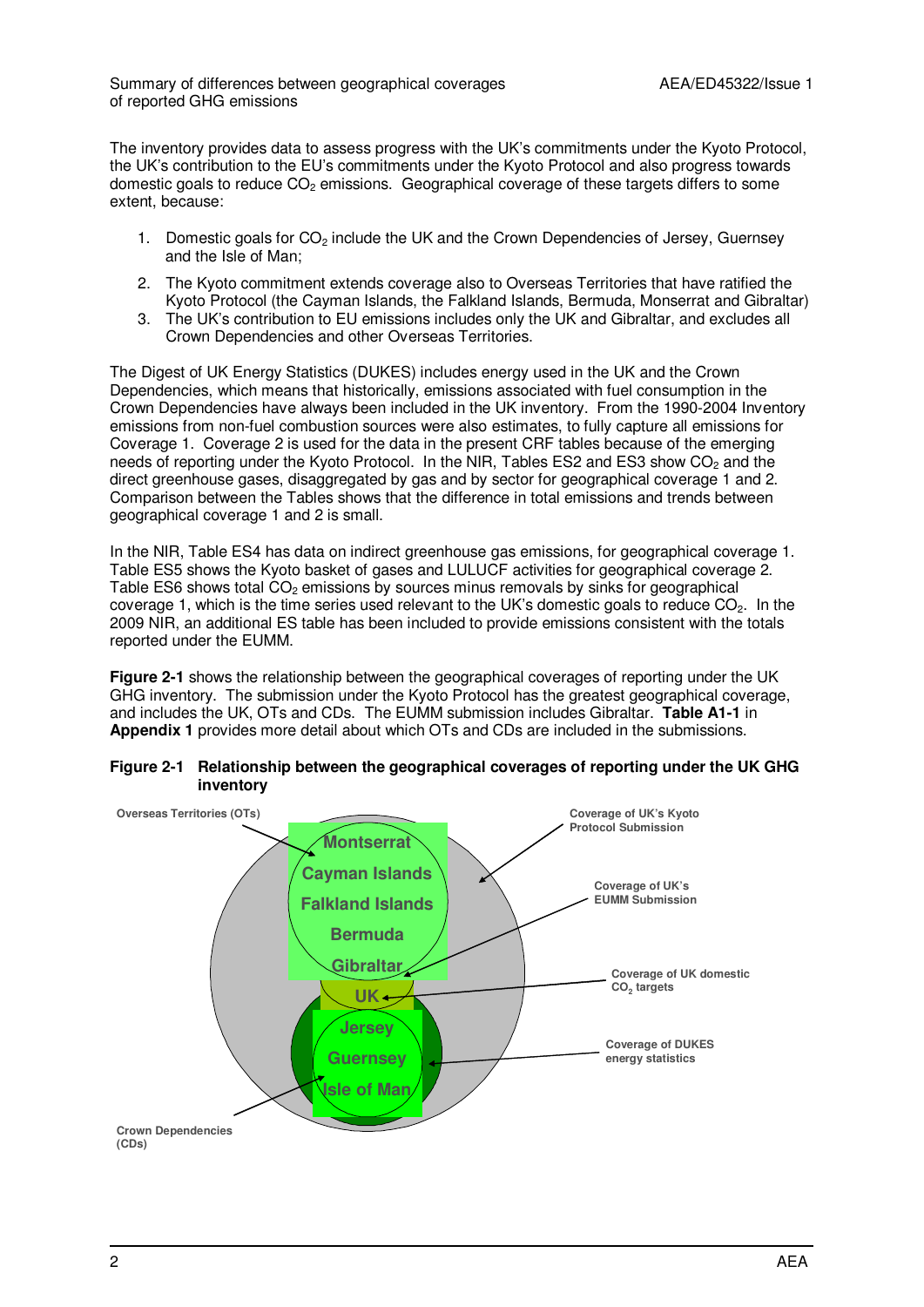### **2.4 Reporting nomenclature**

The emissions are reported using the IPCC CRF reporting tables and via the UNFCCC CRF Reporter software.

### **2.5 Methods used to estimate emissions**

The GHGI is compiled according to IPCC 1996 Revised Guidelines and Good Practice Guidance (IPCC, 1997; 2000 and 2003). Each year the inventory is updated to include the latest data available. Improvements to the methodology are backdated as necessary to ensure a consistent time series. Methodological changes are made to take account of new data sources, or new guidance from IPCC, relevant work by CORINAIR, and new research, sponsored by DECC or otherwise.

Emissions are reported on a by point of release and end user basis. The UNFCCC only require emissions to be reported on a by point of release basis only. The end user emissions are included to provide information for the UK's National Communications to the UNFCCC and the UK's Climate Change Programme. The difference between by point of release and ends user emission inventories is explained in **Annex 2**.

### **2.6 Sectoral coverage**

Emissions in all six IPCC sectors are estimated and reported. Disaggregated emissions are provided in the six sectors: Sector 1, Energy; Sector 2, Industrial Processes; Sector 3; Solvents; Sector 4, Agriculture; Sector 5, Land-use Change and Forestry (LULUCF); Sector 6, Waste.

### **2.7 Time series of emissions reported**

In 2008, emissions were reported each year from 1990 to 2006.

## **2.8 Frequency of update**

The emissions and report are updated annually.

### **2.9 Location of reports and data**

The latest submission of the UK's NIR, background tables of energy data and agricultural information, and the associated detailed CRF tables of emissions can be found at http://www.ghgi.org.uk/unfccc.html

See **Table A2-1** "Locations of GHG reports and data sets on the web".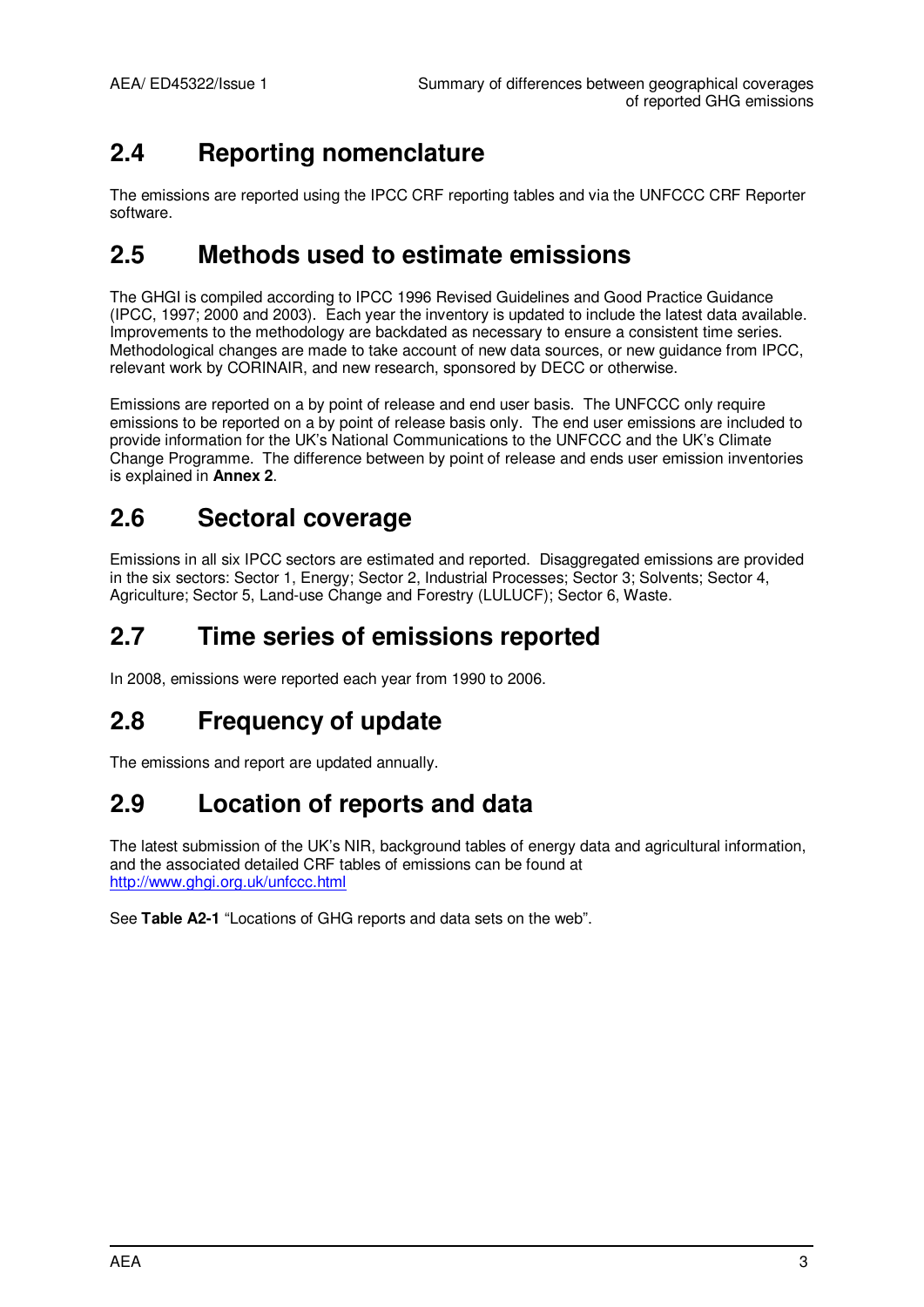## **3 UK Devolved Administration GHG inventory**

### **3.1 Overview**

Following devolution, a national UK GHG inventory continues to be necessary to ensure the UK fulfils its reporting requirements under the UNFCCC and to monitor the legally binding commitments under the Kyoto Protocol to reduce greenhouse gas emissions. However, some of the measures to deliver GHG emission reductions are devolved and information on the emissions from the four individual countries is needed to support action in each country.

Defra agreed with the Scottish Government, the Welsh Assembly Government and in Northern Ireland, the Department of the Environment, to carry out a joint research project to provide first estimates of GHG emissions inventories for England, Scotland, Wales and Northern Ireland. The part of Defra that was originally involved in this study now forms part of the newly created Government Department, DECC. The results of this study were published in Greenhouse Gas Inventories for England, Scotland, Wales and Northern Ireland: 1990 and 1995: A Scoping Study, AG Salway et al (1999). Subsequently these studies have been updated for 1998 to 2006.

### **3.2 Greenhouse gases reported**

The six direct GHGs:  $CO<sub>2</sub>$ , CH<sub>4</sub>, N<sub>2</sub>O, HCFs, PFCs and SF<sub>6</sub>.

### **3.3 Geographical coverage**

The geographical coverage of the DA inventory includes England, Scotland, Wales and Northern Ireland. Emissions from these countries are presented separately. Emissions from offshore oil and gas installations are accounted as "unallocated" emissions and are reported but not allocated to one of these four constituent countries. The total "unallocated" emissions in 2006 accounts for 2.6% of UK emissions.

The total emissions of the four countries and the unallocated emissions agree with the national total emissions presented in the UK NIR.

UK territorial coverage in this report includes the Crown Dependencies of Jersey, Guernsey and Isle of Man but excludes emissions for those Overseas Territories joining UK instruments of ratification for the UNFCCC and the Kyoto Protocol namely: Cayman Islands, Falkland Islands, Bermuda, Montserrat and Gibraltar.

#### **3.3.1 Crown Dependency data – historic and future use**

Emissions from the Crown Dependencies have historically all been allocated to England. The inclusion of the Crown Dependencies within the totals for England has previously been required to ensure consistency with the UK totals. This is because all the UK energy use data presented within the annual DECC publication, the Digest of UK Energy Statistics (DUKES), includes fuel use in the Crown Dependencies. This has meant that it is difficult to disaggregate the CD emissions from the UK totals. For the 1990-2007 Inventories, the database system has been modified to allow explicit reporting of emissions from each of the OTs and CDs.

In future, therefore, it will be possible to exclude the Crown Dependency emission estimates from the England GHG inventory.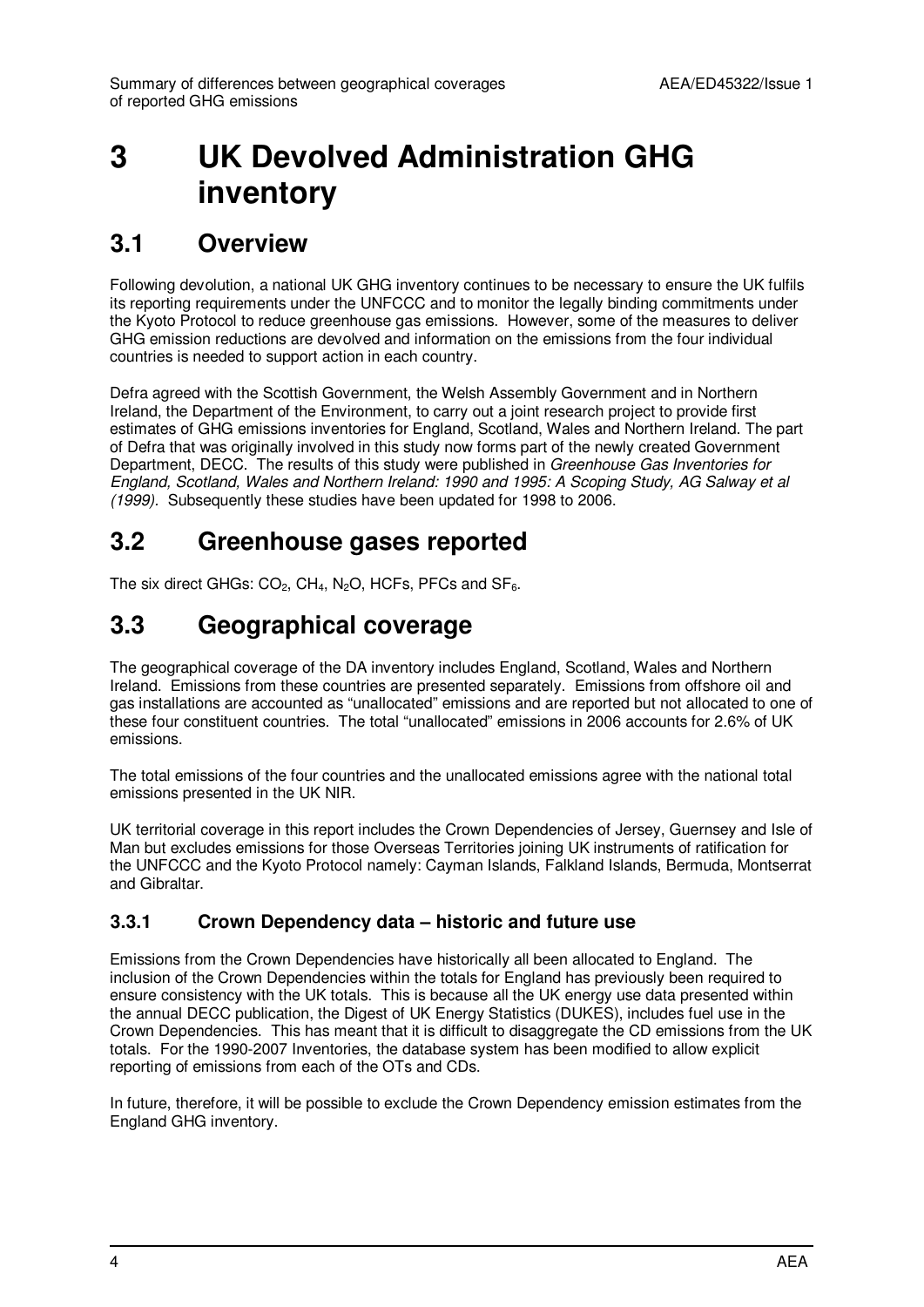#### **3.3.2 Breakdown of UK Emissions Data: England, Scotland, Wales, Northern Ireland and Unallocated**

All land-based emissions are allocated directly to the appropriate inventory of the constituent countries: England, Scotland, Wales or Northern Ireland.

Emission estimates from national navigation (i.e. coastal shipping, including local ferries, fishing fleets, local port movements by support vessels) and domestic aviation (flights between UK airports) are allocated to the individual countries also. For coastal shipping, the UK emission estimates are split between England, Scotland, Wales and Northern Ireland according to port movement data from the DfT Maritime Statistics. For domestic aviation, the emissions for each flight are allocated to England, Scotland, Wales or Northern Ireland according to the airport of flight origin.

The emission estimates from international shipping and aviation are excluded from the national total in the UK GHG inventory and also from the DA emissions totals.. These are reported as "memo items" alongside the UK GHG inventory data in the annual submissions to the UNFCCC. In autumn 2008, for the first time an estimate was made of the approximate share of these "memo item" emissions across England, Scotland, Wales and Northern Ireland.

Emissions from the oil and gas exploration & production offshore industry sector are not allocated to the individual country inventories of England, Scotland, Wales and Northern Ireland. Instead, these are reported within a separate "unallocated" category. The emissions from the onshore elements of this industry sector (mainly from gas and oil terminals) are allocated to the appropriate country inventory.

The most recent GHG Inventory report for the Devolved Administrations shows that the UK distribution of net greenhouse gas emissions (i.e. the sum of emissions and removals) in 2006, expressed in terms of global warming potentials (GWP), is:

| England | 77.1% |
|---------|-------|
|---------|-------|

- Scotland 9.1%
- Wales 7.8%
- Northern Ireland 3.4%
- Unallocated 2.6%

### **3.4 Reporting nomenclature**

The emissions are reported using the IPCC CRF reporting tables, with minor modifications. A bespoke data set is also provided in a spreadsheet.

### **3.5 Sectoral coverage**

The emissions are reported using the IPCC CRF reporting tables. Disaggregated emissions are provided in the six sectors: Sector 1, Energy; Sector 2, Industrial Processes; Sector 3; Solvents; Sector 4, Agriculture; Sector 5, Land-use Change and Forestry (LULUCF); Sector 6, Waste.

### **3.6 Methods used to estimate emissions**

The DA inventory uses data from the main UK inventory, but disaggregates the emissions to the four constituent countries. It uses data reported from industries either in directly to the NAEI team or reported in the pollution inventory to supplement the NAEI data in the UK GHG inventory.

The UK inventory is based on UK statistics for activities producing greenhouse gas emissions. These include fuel consumption, industrial production, agriculture and land use change and forestry. In principle, it would be ideal to obtain a complete set of equivalent statistics for each constituent country to compile each inventory.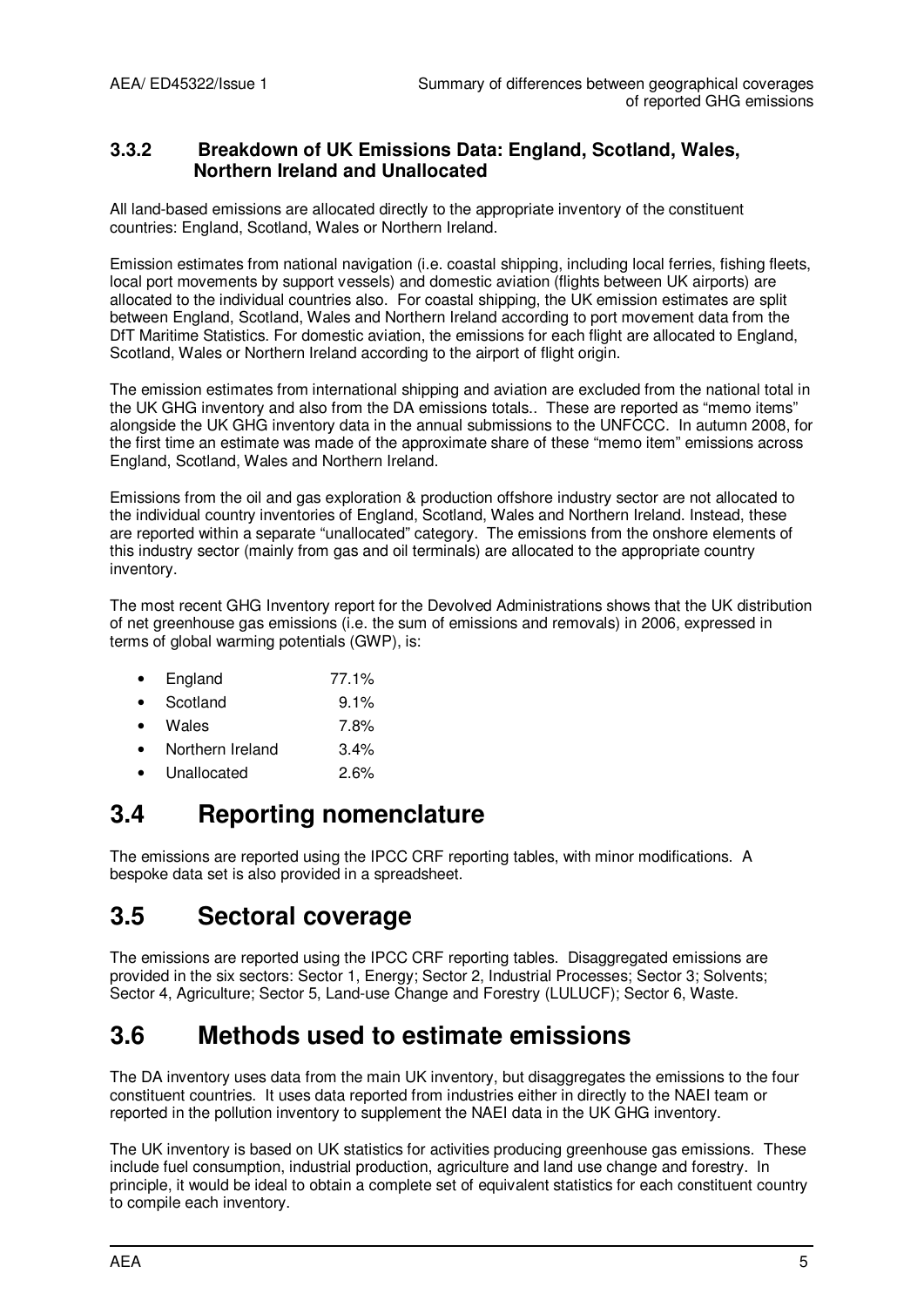Such a set of statistics is not available for all sources and for all constituent countries and hence it is necessary to disaggregate UK emissions into the four constituent countries by an estimation procedure. For most sources in the UK Inventory, the emission of a pollutant from a source is calculated from the general equation:

 $E = Ae$  [Equation 1]

where

|   | $=$ | Emission of pollutant (tonnes)                   |
|---|-----|--------------------------------------------------|
|   | $=$ | Activity (unit activity)                         |
| e | $=$ | Emission Factor (tonnes pollutant/unit activity) |

The activity unit may be fuel combustion (tonnes), or production of product (tonnes) or numbers of animals.

A modified equation is used in the compilation of the Devolved Administration GHG inventories:

$$
E_{i} = \frac{d_{i} Ae}{\sum_{j=1}^{5} d_{j}}
$$
 [Equation 2]

where

Ei Emission (in tonnes) from either England (1); Scotland (2); Wales (3); Northern Ireland (4); or "Unallocated" (5).

 $d_i$  = A driver representing the contribution of the region to UK emissions

i  $=$  1, 2, 3, 4, 5

The driver, di can be any one of:

- 1. The value of the activity data for the region. [For example, consumption of specific fuels or industrial production figures for the region.]
- 2. The fraction of the UK activity in the region.
- 3. The value of a surrogate activity data statistic in the region. Where the required activity is unavailable on a regional basis, a surrogate value may be used. [For example, employment statistics or manufacturing output of a specific product, used as a surrogate for consumption data of a given fuel.
- 4. In cases where the emissions are derived from a complex model, the driver will be the actual emission for the region calculated from the model.

Emissions are reported on a by point of release basis only. The difference between by point of release and ends user emission inventories is explained in **Annex 2**.

### **3.7 Time series of emissions reported**

In 2008, the DA inventory reported emissions for the years 1990, 1995, and 1998 to 2006.

### **3.8 Frequency of update**

The emissions and report are updated annually.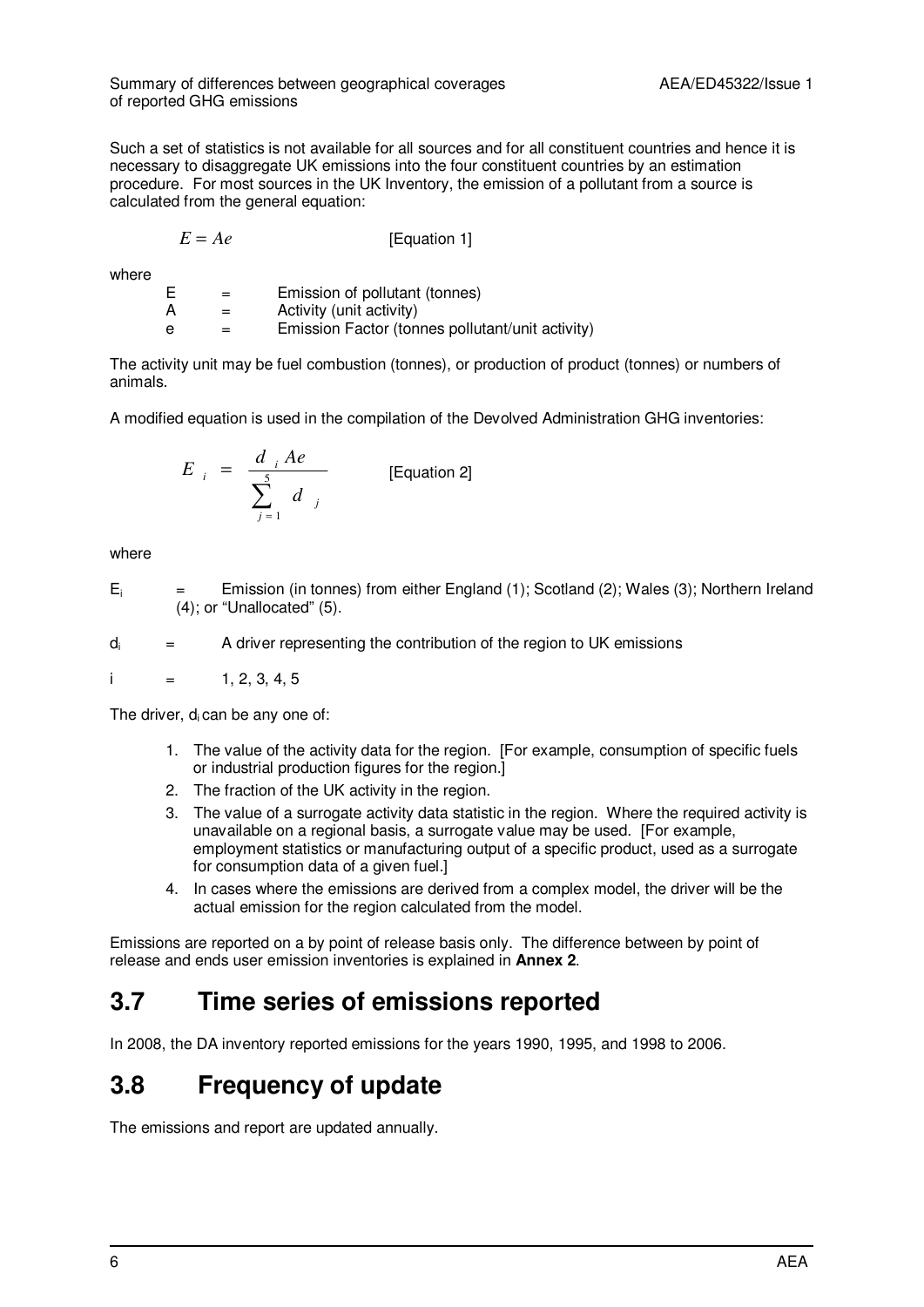### **3.9 Location of reports and data**

The latest submission of the DA inventory and the associated detailed CRF tables of emissions can be found at http://www.naei.org.uk/reports.php?list=GHG

See **Table A2-1** "Locations of GHG reports and data sets on the web".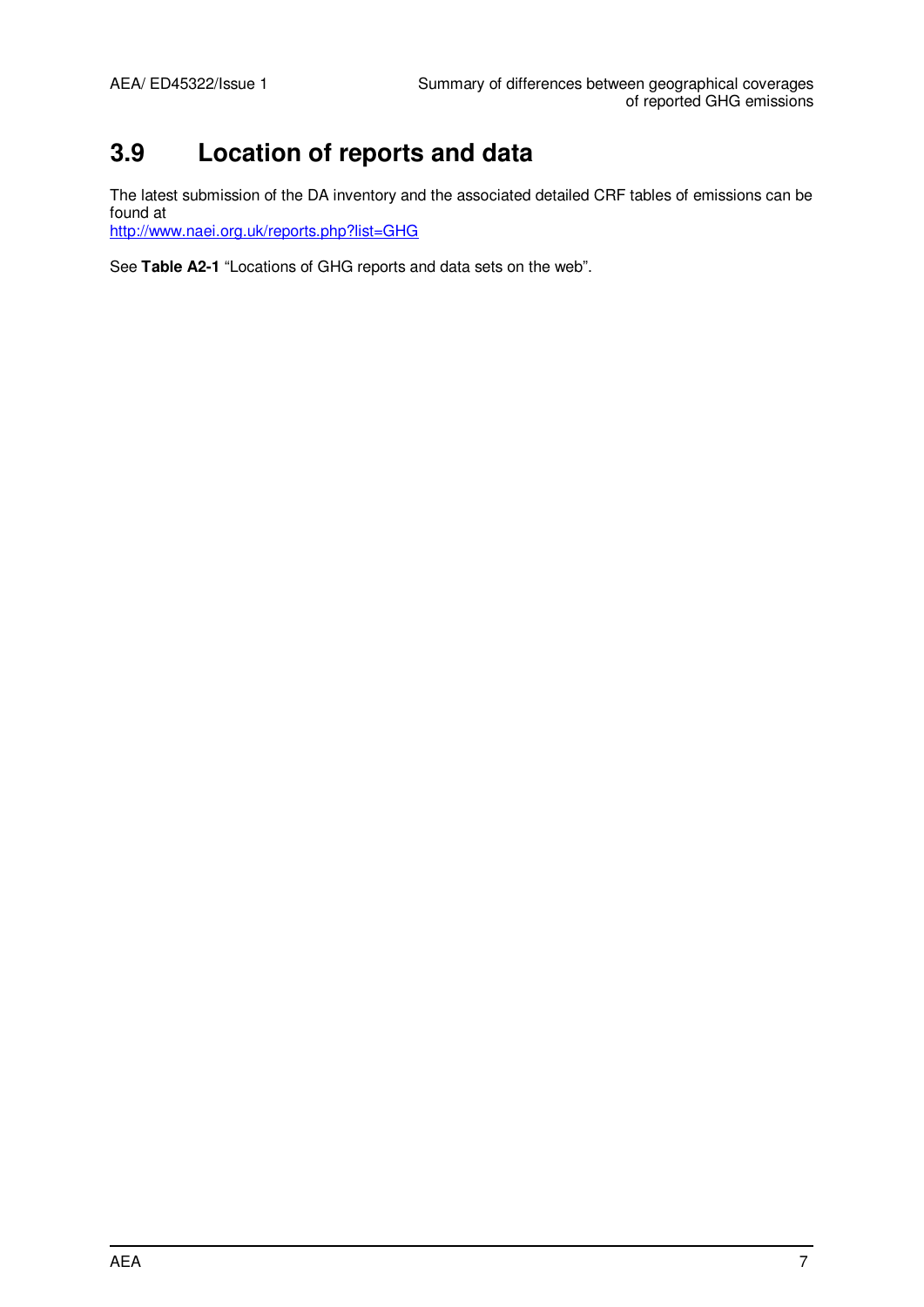## **4 Local and regional CO2 inventories, and the NI 186 inventory**

### **4.1 Overview**

Local authorities are becoming increasing involved in climate change and this involvement includes a number of ad-hoc approaches to measuring greenhouse gas emissions and developing carbon assessment and management programmes for their communities. Through good practice in planning, regulating, campaigning and influencing, Local Authorities can make a significant impact on emissions reduction in residences, businesses and for transport in their community. Setting and monitoring the achievement of comparable targets is an important driver in achieving results.

Over the last two years Defra (now DECC) have commissioned a programme of work to produce carbon estimates for each local authority (LA), to understand the magnitude and spatial variability of carbon emissions in UK LAs. The local  $CO<sub>2</sub>$  emissions estimates are underpinned by data contained within the UK greenhouse gas inventory and use maps of emissions developed by the National Atmospheric Emissions Inventory (NAEI) team who compile the official UK emissions inventory. These studies have revealed which sources of carbon within LA boundaries are important, and annual updates to the dataset will reveal which sources are changing in magnitude.

There are two pieces of work which report local and regional  $CO<sub>2</sub>$  inventories:

- Local and Regional CO<sub>2</sub> inventory; *Local and regional CO<sub>2</sub> emissions* This work estimates carbon dioxide emissions for Local Authority (NUTS4) and Government Office Region (NUTS2). This is a national statistic.
- **NI 186 inventory:** Per capita CO<sub>2</sub> emissions in UK Local Authorities These data are a subset of the main LA  $CO<sub>2</sub>$  inventory in the bullet point above. This subset excludes emissions in the main dataset which are considered to fall outside the scope of the indicator (e.g. emissions from motorways and emissions from some installations in the EU Emissions Trading Scheme). This data set has been produced to support the Local government performance framework, and specifically to support National Indicator 186. This indicator is being used to track progress in the percentage reduction of the per capita  $CO<sub>2</sub>$ emission in LAs.

### **4.2 Greenhouse gases reported**

Only  $CO<sub>2</sub>$  is reported in the Local and Regional  $CO<sub>2</sub>$  inventory and NI 186 inventory.

### **4.3 Geographical coverage**

### **4.3.1 Local and Regional CO2 inventory**

The geographical coverage is the United Kingdom, with emissions reported at the level of the regions and individual LAs. Emissions from the CDs and OTs are excluded.

The emissions in Local and Regional  $CO<sub>2</sub>$  inventory are slightly higher than those in the UK GHG inventory. The technical reasons for this are discussed in the detailed methodology report.

### **4.3.2 NI 186 CO2 inventory**

The geographical coverage is the United Kingdom, with emissions reported at the level of individual LAs. Emissions from the CDs and OTs are excluded.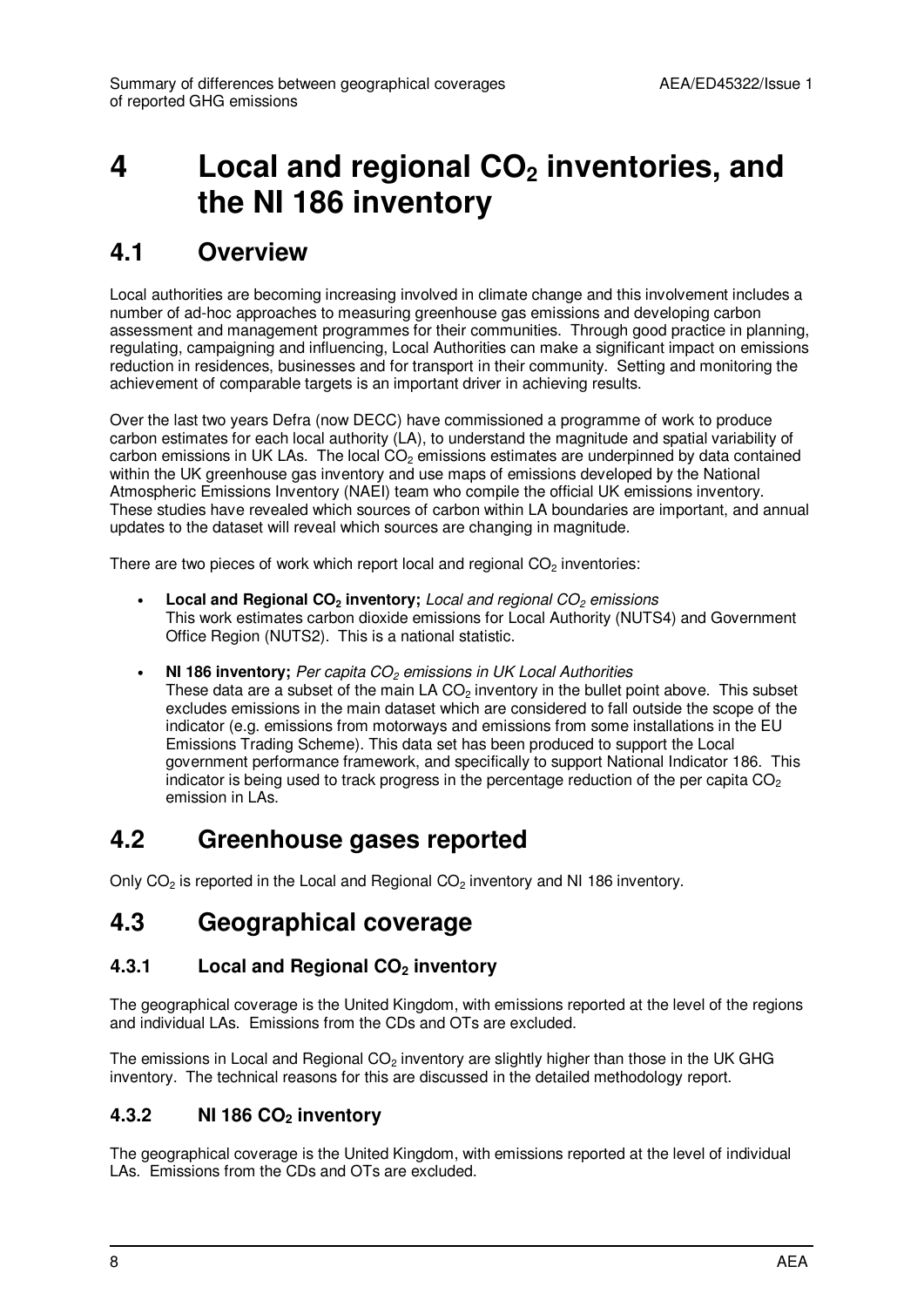The total  $CO<sub>2</sub>$  emissions in the NI 186 inventory are much less than those reported in the UK GHG inventory because certain sectors are excluded from the inventory.

### **4.4 Reporting nomenclature**

The two sections below refer to the NUTS hierarchy. The UK's NUTS hierarchy is explained in **Appendix 4**.

#### **4.4.1 Local and Regional CO2 inventory**

The emissions are reported in bespoke tables, with emissions reported by NUTS4 area and government office region (which is at an individual LA area).

#### **4.4.2 NI 186 CO2 inventory**

The emissions are reported in bespoke tables, with emissions reported by NUTS4 area and government office region (which is at an individual LA area).

### **4.5 Sectoral coverage**

#### **4.5.1 Local and Regional CO2 inventory**

Unlike the national  $CO<sub>2</sub>$  estimates, industrial and commercial activities are grouped for the LA emissions estimates because of the nature of the input data – essentially because LA energy and fuel use data produced by BERR (now DECC) groups them together. This means there are fewer sectoral splits available at the LA level than for the national emissions.

| Sector                                         |                                            |  |  |  |  |  |  |  |  |
|------------------------------------------------|--------------------------------------------|--|--|--|--|--|--|--|--|
| A. Industry and Commercial Electricity         | Q. Domestic Oil                            |  |  |  |  |  |  |  |  |
| B. Industry and Commercial Gas                 | R. Domestic Solid fuel                     |  |  |  |  |  |  |  |  |
| C. Industry and Commercial Large Gas Users     | S. Domestic House and Garden Oil           |  |  |  |  |  |  |  |  |
| D. Industry and Commercial Oil                 | T. Domestic Products                       |  |  |  |  |  |  |  |  |
| F. Industry and Commercial Solid fuel          | U. A-Roads Petrol                          |  |  |  |  |  |  |  |  |
| G. Industry and Commercial Process gases       | V. A-Roads Diesel                          |  |  |  |  |  |  |  |  |
| H. Industry and Commercial Wastes and biofuels | W. Motorways Petrol                        |  |  |  |  |  |  |  |  |
| I. Industry and Commercial Non fuel            | X. Motorways Diesel                        |  |  |  |  |  |  |  |  |
| J. Industry Offroad                            | Y. Minor Petrol                            |  |  |  |  |  |  |  |  |
| K. Diesel Railways                             | Z. Minor Diesel                            |  |  |  |  |  |  |  |  |
| L. Agriculture Oil                             | ZA. Road Transport Other                   |  |  |  |  |  |  |  |  |
| M. Agriculture Solid fuel                      | ZB. LULUCF Emissions Soils & Deforestation |  |  |  |  |  |  |  |  |
| N. Agriculture Non fuel                        | <b>ZC. LULUCF Emissions Other</b>          |  |  |  |  |  |  |  |  |
| O. Domestic Electricity                        | <b>ZD. LULUCF Removals</b>                 |  |  |  |  |  |  |  |  |
| IP. Domestic Gas                               |                                            |  |  |  |  |  |  |  |  |

### **4.5.2 NI 186 CO2 inventory**

The NI 186  $CO<sub>2</sub>$  inventory is a subset of the Local and Regional  $CO<sub>2</sub>$  inventory.

The sectoral coverage of the NI 186  $CO<sub>2</sub>$  inventory is more limited than the Local and Regional  $CO<sub>2</sub>$ inventory because LAs cannot easily control or influence all sources of GHG emissions within their area.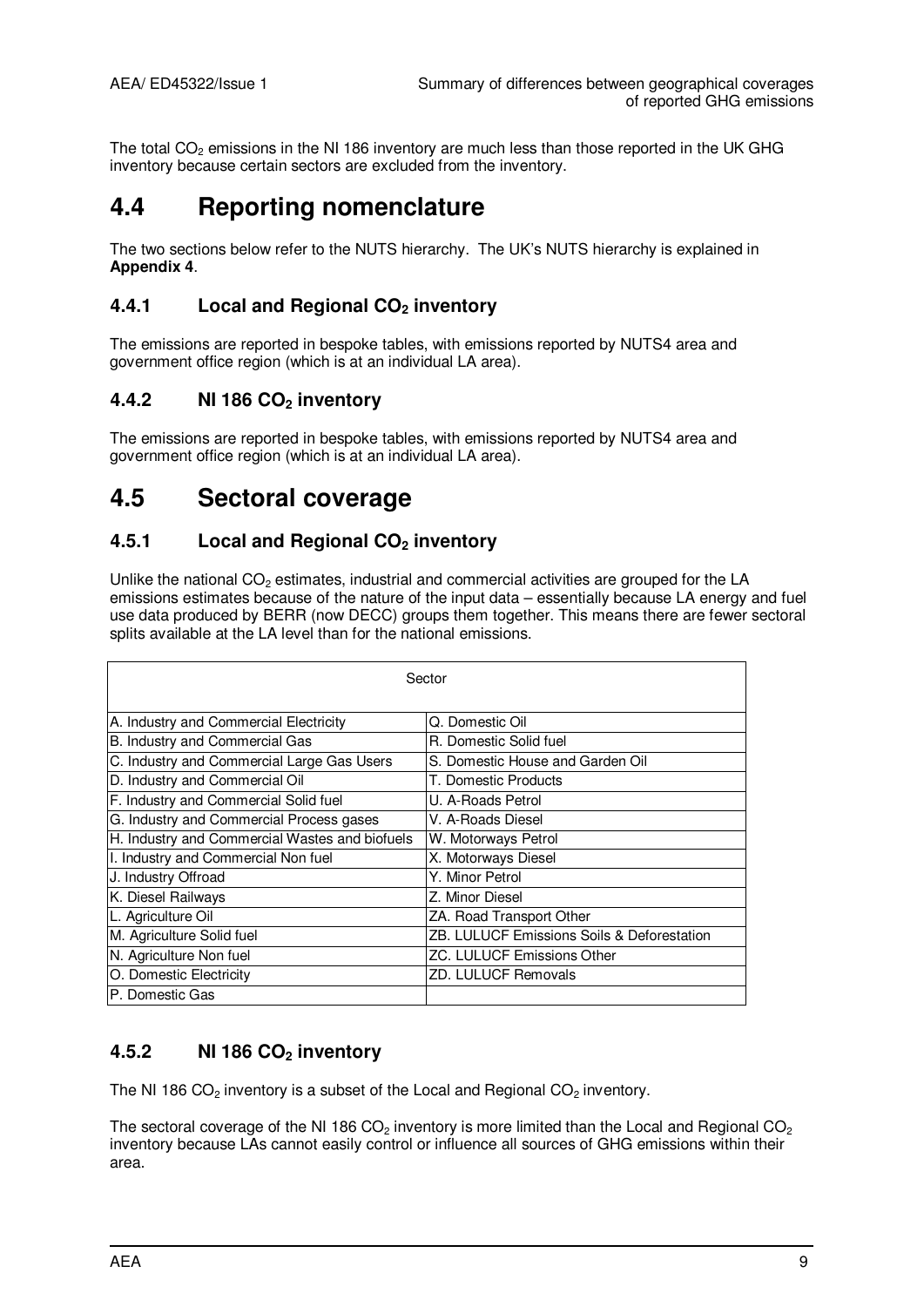Summary of differences between geographical coverages AEA/ED45322/Issue 1 of reported GHG emissions

The study excludes direct carbon emissions from installations in the EUETS because these emissions are controlled by national policies. However, emissions from power generation and refining have been included on an end user basis. The difference between by source emission and end user inventories is explained in **Appendix 3**. Road transport emissions on motorways are also excluded. Although LAs can have some influence over travel choices of people living and working within their boundaries, the traffic on motorways is often involved in longer trips which cross LA boundaries. **Figure 4-1** shows the boundaries of emissions in the LA  $CO<sub>2</sub>$  indicator.





|                                                | Sectors                          |  |  |  |  |  |
|------------------------------------------------|----------------------------------|--|--|--|--|--|
| A. Industry and Commercial Electricity         | O. Domestic Electricity          |  |  |  |  |  |
| B. Industry and Commercial Gas                 | P. Domestic Gas                  |  |  |  |  |  |
| C. Industry and Commercial Large Gas Users     | Q. Domestic Oil                  |  |  |  |  |  |
| D. Industry and Commercial Oil                 | R. Domestic Solid fuel           |  |  |  |  |  |
| F. Industry and Commercial Solid fuel          | S. Domestic House and Garden Oil |  |  |  |  |  |
| G. Industry and Commercial Process gases       | T. Domestic Products             |  |  |  |  |  |
| H. Industry and Commercial Wastes and biofuels | U. A-Roads Petrol                |  |  |  |  |  |
| I. Industry and Commercial Non fuel            | V. A-Roads Diesel                |  |  |  |  |  |
| J. Industry Offroad                            | Y. Minor Petrol                  |  |  |  |  |  |
| L. Agriculture Oil                             | Z. Minor Diesel                  |  |  |  |  |  |
| M. Agriculture Solid fuel                      | ZA. Road Transport Other         |  |  |  |  |  |
| N. Agriculture Non fuel                        |                                  |  |  |  |  |  |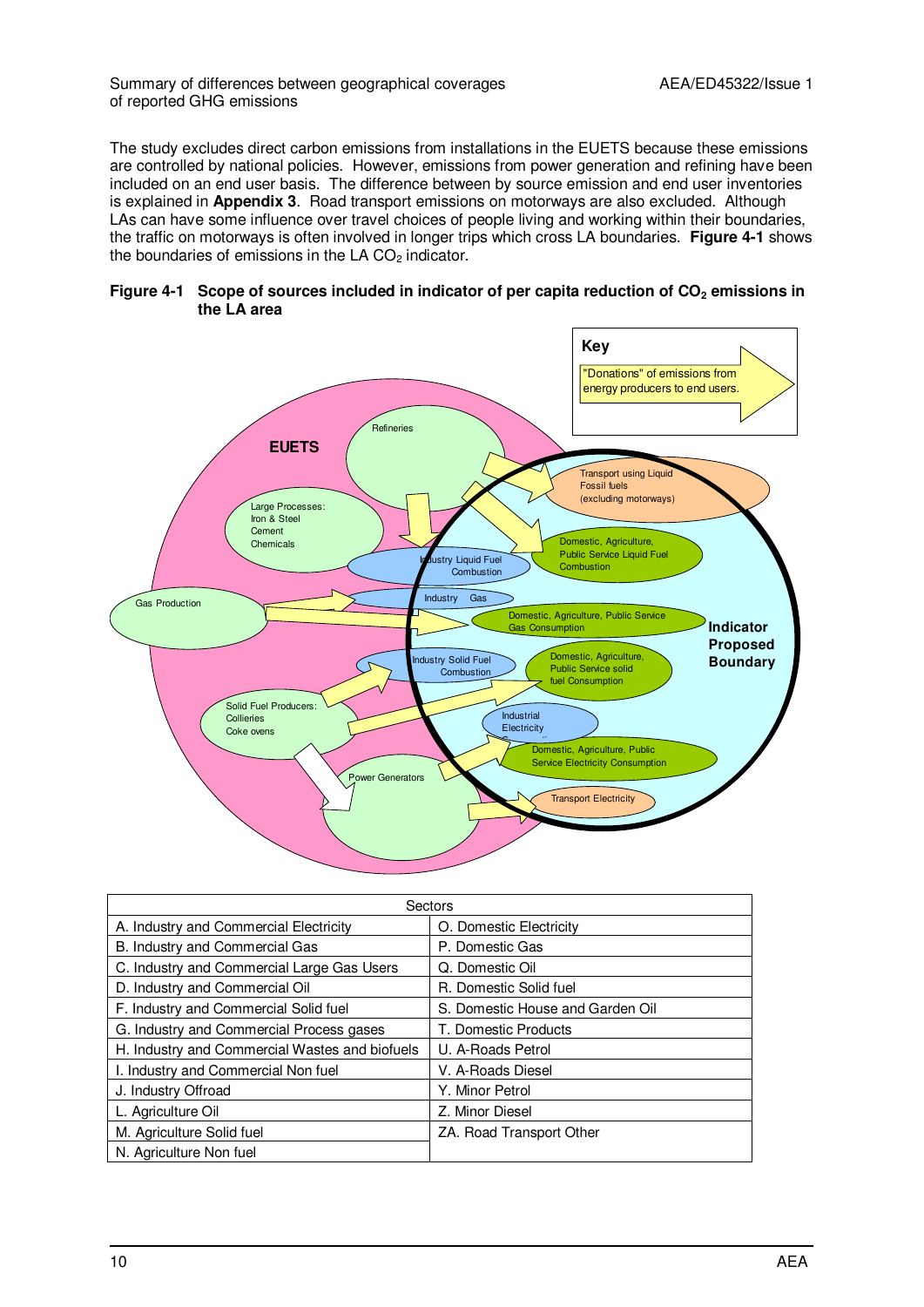### **4.6 Methods used to estimate emissions**

#### **4.6.1 Local and Regional CO2 inventory**

The methodologies used to estimate emissions from this inventory make use of detailed energy data sets that have become available from BERR (DECC). These data sets are energy use (gas and electricity consumption) recorded by meters in properties, although the NAEI team only has access to data aggregated to Local Authorities (NUTS4 level). The methods used to estimate emissions are complex, and the reader is referred to Appendix 2 of the report which summarise the detailed methods used.

The additional spatial disaggregation required for this inventory means some components must be estimated in a different way compared with the methodology used in the national GHG inventory. The following sectors / sub-sectors are estimated differently:

- **Industrial and commercial** electricity use gas use oil and solid fuel use waste agricultural processes and fuel use off road machinery
- **Domestic** electricity use gas use oil and solid fuel use home and garden machinery
- **Transport** road transport railways
- **Land use, land use change, and forestry**

#### **4.6.2 NI 186 CO2 inventory**

The NI 186 CO<sub>2</sub> inventory is a subset of the Local and Regional CO<sub>2</sub> inventory. Some emissions are then excluded from the Local and Regional  $CO<sub>2</sub>$  inventory National Statistics to produce the figures used to monitor this NI 186 indicator; the emissions excluded are set out in **Section 4.5**.

### **4.7 Time series of emissions reported**

#### **4.7.1 Local and Regional CO2 inventory**

The emissions in each LA are reported annually, with the time series back calculated to be consistent with the latest methodology.

#### **4.7.2 NI 186 CO2 inventory**

The percentage reduction in  $CO<sub>2</sub>$  per capita in each LA is reported annually, with the time series back calculated to be consistent with the latest methodology.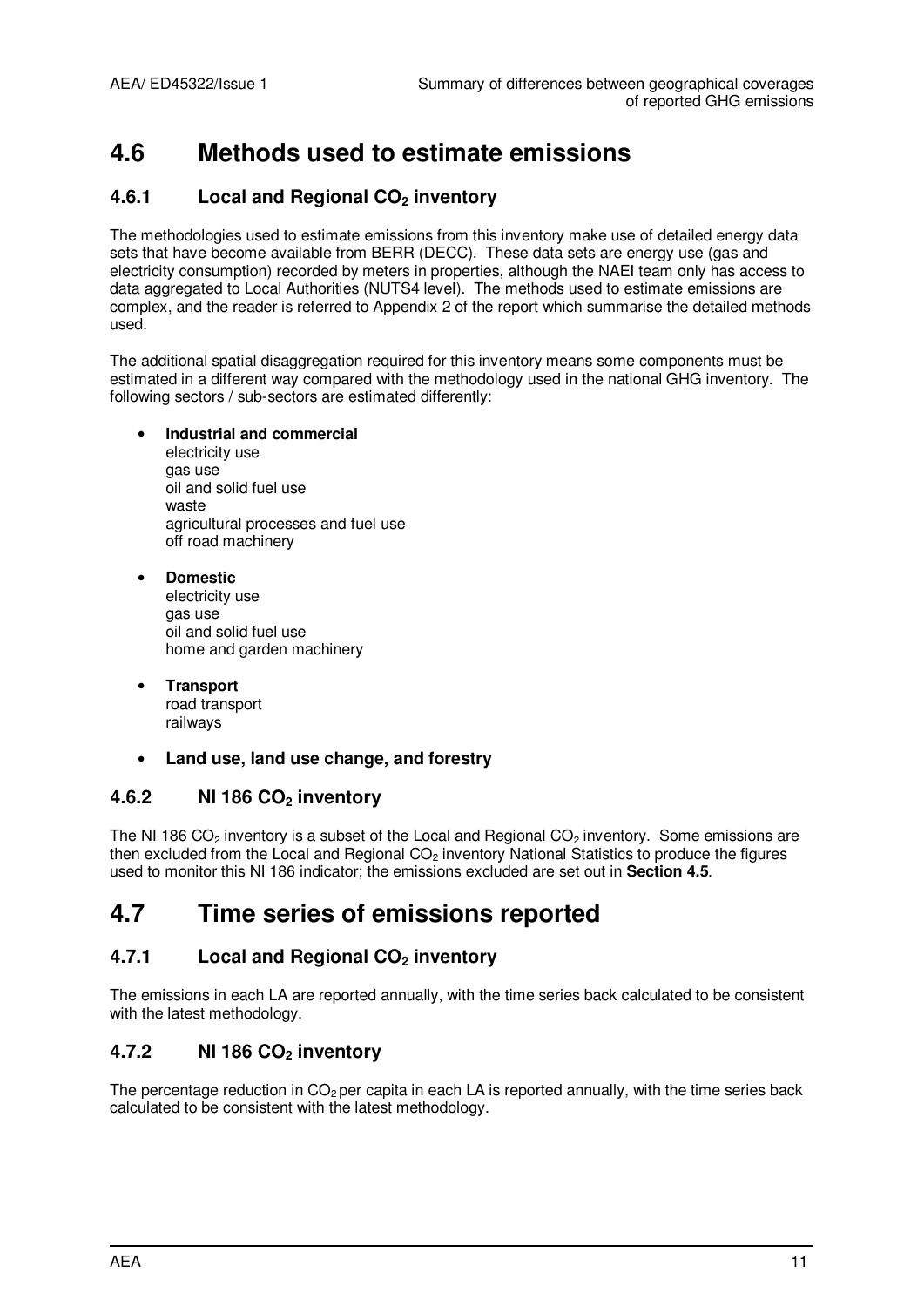### **4.8 Location of reports and data**

#### **4.8.1 Local and Regional CO2 inventory**

See **Table A2-1** "Locations of GHG reports and data sets on the web".

#### **4.8.2 NI 186 CO2 inventory**

See **Table A2-1** "Locations of GHG reports and data sets on the web".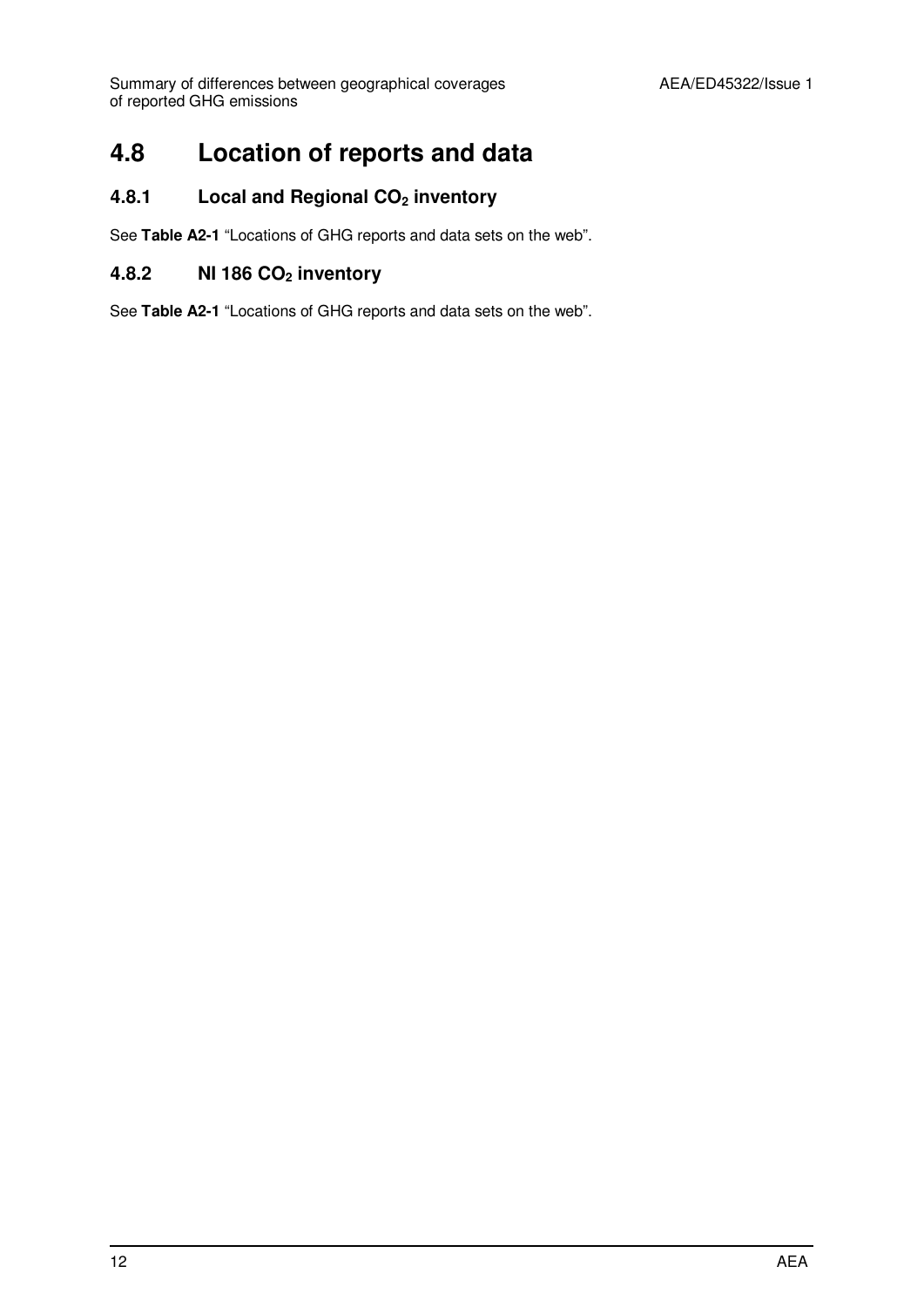## **5 Mapped emissions at the 1 km scale**

### **5.1 Overview**

Emission maps for the whole of the UK are routinely produced as part of the NAEI for 25 pollutants, including  $CO<sub>2</sub>$ , CH<sub>4</sub> and N<sub>2</sub>O. The maps are modelled estimates of emissions compiled at a 1 km resolution. One set of maps is produced each year for the most recent NAEI year. The mapped emissions data are made freely available on the NAEI web site.

The emission maps are used by AEA and other organisations for a variety of Government policy support work at the national scale. In particular the maps are used as input into a programme of air pollution modelling studies. Local area statistics are also compiled from the maps and related data since 2003. For example Local Authority level data on carbon dioxide emissions and fuel use have been produced for teams in Defra and BERR (now all part of DECC) using data from the NAEI mapping work. As of March 2008, these datasets were reclassified as National Statistics.

### **5.2 Greenhouse gases reported**

 $CO<sub>2</sub>$ , CH<sub>4</sub> and N<sub>2</sub>O.

### **5.3 Geographical coverage**

Emissions for Crown Dependencies are not explicitly mapped although prior to the 2007 GHGI emissions have been included in the national mapped estimates, these emissions estimates being effectively distributed throughout the UK mainland based on fuel usage. Overseas Territories joining UK instruments of ratification for the FCCC and the Kyoto Protocol namely: Cayman Islands, Falkland Islands, Bermuda, Montserrat and Gibraltar are not mapped.

### **5.4 Reporting nomenclature**

Emissions are presented as maps on the NAEI website and are also available as tables of data (emissions at 1 km) that can be downloaded. The 1 km datasets area currently is reported using the CORINAIR SNAP nomenclature (Selected Nomenclature for sources of Air Pollution). Migration to compilation using NFR and GNFR codes is planned for the future.

Two sets of  $CO<sub>2</sub>$  emissions data are available:

- $CO<sub>2</sub>$  emissions by point of release
- $\bullet$  CO<sub>2</sub> emissions by end user.

The emissions of  $CH_4$  and  $N_2O$  are only available by point of release.

### **5.5 Sectoral coverage**

This work generates pollutant-specific gridded emissions by CORINAIR SNAP sectors. Use of NFR and GNFR codes is planned for the future.

#### **5.5.1 CO2 emissions by point of release**

The analysis aggregates emissions in the following sectors:

- SNAP 01 (Combustion in Energy Production and Transformation)
- SNAP 02 (Combustion in Commercial, Institutional, Residential and Agriculture)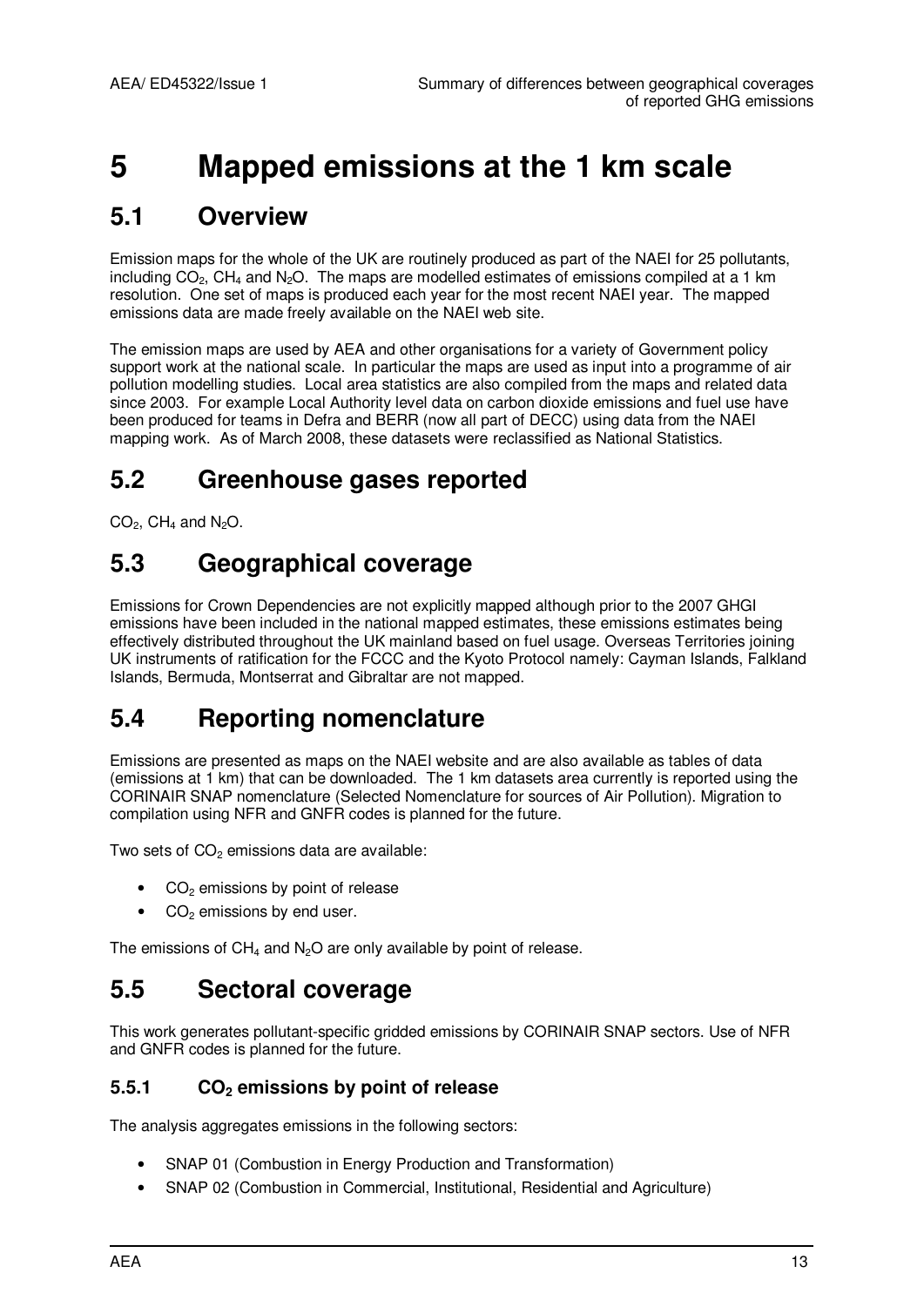Summary of differences between geographical coverages **AEA/ED45322/Issue 1** of reported GHG emissions

- SNAP 03 (Combustion in Industry)
- SNAP 04 (Production Processes)
- SNAP 05 (Extraction and Distribution of Fossil Fuels)
- SNAP 06 (Solvent Use)
- SNAP 07 (Road Transport)
- SNAP 08 (Other Transport and Mobile machinery)
- SNAP 09 (Waste Treatment and Disposal)
- SNAP 10 (Agriculture, Forestry and Landuse Change)
- SNAP 11 (Nature)

Higher level sub-sectors are available on request. Mapped emissions agree to within a fraction of a percent with those reported in the national total GHGI for (including crown dependencies).

#### **5.5.2 CO2 emissions by end user**

The analysis aggregates emissions in the following sectors:

- Industrial and commercial electricity emissions (including agriculture)
- Industrial and commercial gas emissions (including agriculture but not including point sources)
- Other industrial and commercial emissions (solid fuels, oils, process gases and non fuel emissions)
- Industrial off road machinery emissions
- Agricultural emissions including stationary combustion (but not electricity or gas), off road machinery and emissions from the breakdown of pesticides
- Emissions from diesel railways
- Domestic electricity emissions
- Domestic gas emissions
- Domestic oil and solid fuel emissions
- Domestic other emissions (house and garden machinery, household products)
- Road transport emissions (petrol, diesel, other)
- Note that a total emissions grid needs to include emissions from point sources.

**Appendix 3** explains the difference between emissions by source and end user.

### **5.6 Methods used to estimate emissions**

The geographical distribution of emissions across the UK is built up from distributions of emissions in each NAEI sector. These individual NAEI sector distributions are developed using a set of statistics appropriate to that sector. For large industrial 'point' sources, emissions are compiled from a variety of official UK sources (Environment Agency, Scottish Environmental Protection Agency, Local Authority data). For sources that are distributed widely across the UK (known as 'area' sources), a distribution map is generated using appropriate surrogate statistics for that sector. The method used for each source sector varies according to the data available.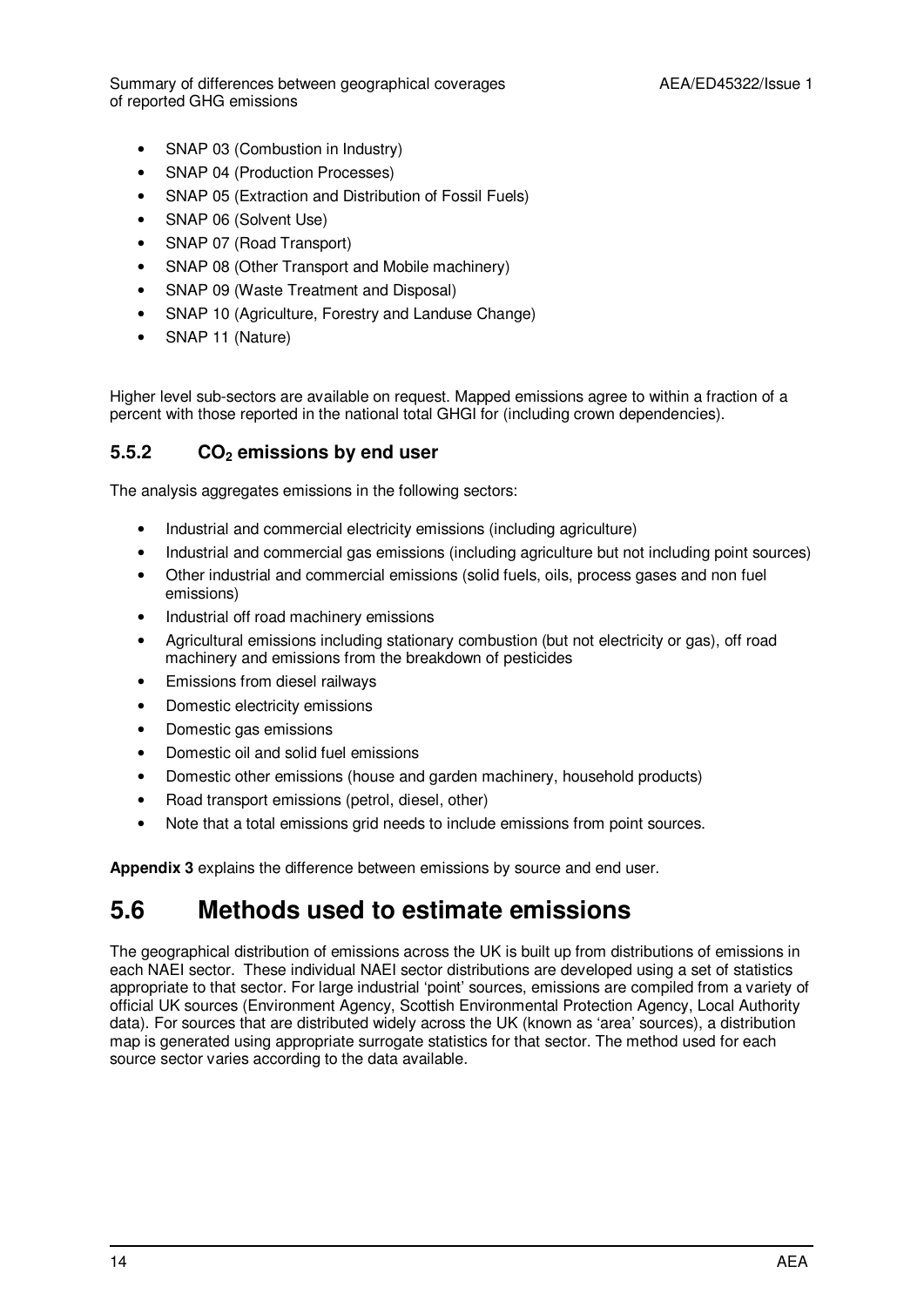|  | <b>Table 5.1</b> Mapping methods used to map emissions in each of the 11 UNECE source sectors |  |  |
|--|-----------------------------------------------------------------------------------------------|--|--|
|--|-----------------------------------------------------------------------------------------------|--|--|

| Sector (data source)                                                              | Sector (data source)                        |
|-----------------------------------------------------------------------------------|---------------------------------------------|
|                                                                                   |                                             |
| 1 Combustion in energy production and transfer                                    | 6 Solvent use                               |
| points                                                                            | population                                  |
| offshore                                                                          | points                                      |
| <b>IDBR</b> employment                                                            | <b>IDBR</b> employment                      |
| 2 Combustion in commercial, institutions, residential and<br>agricultural sectors | landuse                                     |
| points                                                                            | 7 Road transport                            |
| domestic fuel use                                                                 | road transport                              |
| <b>IDBR</b> employment                                                            | 8 Other transport and machinery             |
| <b>IDBR</b> agriculture                                                           | agriculture                                 |
| IDBR commercial and public fuel use                                               | airports                                    |
| 3 Combustion in industry                                                          | other                                       |
| points                                                                            | rail                                        |
| <b>IDBR</b> employment                                                            | shipping                                    |
| IDBR industry fuel use                                                            | IDBR employment                             |
| 4 Production processes                                                            | population                                  |
| points                                                                            | 9 Waste Treatment and disposal              |
| <b>IDBR</b> employment                                                            | landfill                                    |
| shipping                                                                          | landuse                                     |
| road transport                                                                    | offshore                                    |
| population                                                                        | points                                      |
| other                                                                             | <b>IDBR</b> employment                      |
| 5 Extraction / Distribution of fossil fuels                                       | 10 Agricultural, forests and landuse change |
| points<br>offshore                                                                | agriculture<br>landuse                      |
| other                                                                             | 11 Other sources and sinks                  |
| domestic fuel use                                                                 | landuse                                     |
| population                                                                        | other<br>population                         |

**Notes** 

IDBR Office of National Statistics Inter-Departmental Business Register (IDBR) 2007 which provides data on employment at business unit level by Standard Industrial Classification (SIC) code.

Points A point source is an emission source at a known location such as an industrial plant or a power station. Emissions from point sources may represent sectors of the UK inventory either fully (such as power stations where the sector is made up of large operational facilities for which emission reporting is mandatory) or in part (such as combustion in industry, for which only the large sites within the sector are required to report emissions).

The distribution of emissions presented in the NAEI maps has been verified for key pollutants for use in UK scale air quality modelling. The results for  $NO<sub>x</sub>$  show good agreement between the rates of emissions from area sources and background ambient air concentrations at automatic air quality monitoring sites.

### **5.7 Time series of emissions reported**

1x1 km gridded emissions data went on the NAEI web site in 2000. Emission maps were first hosted on the NAEI web site in 2001.

### **5.8 Frequency of update**

The emissions are updated annually.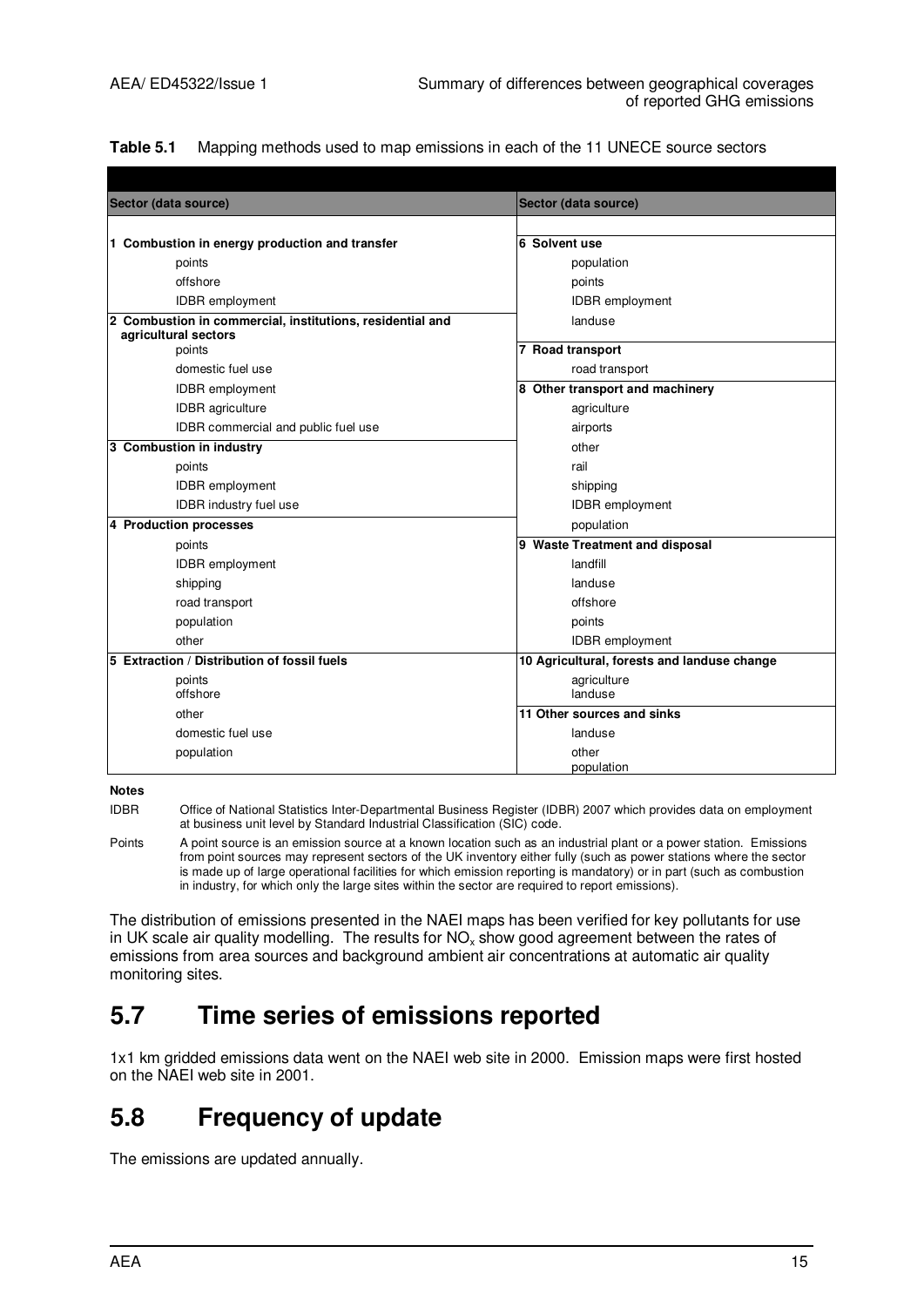Summary of differences between geographical coverages **AEA/ED45322/Issue 1** of reported GHG emissions

### **5.9 Location of reports and data**

See **Table A2-1** "Locations of GHG reports and data sets on the web".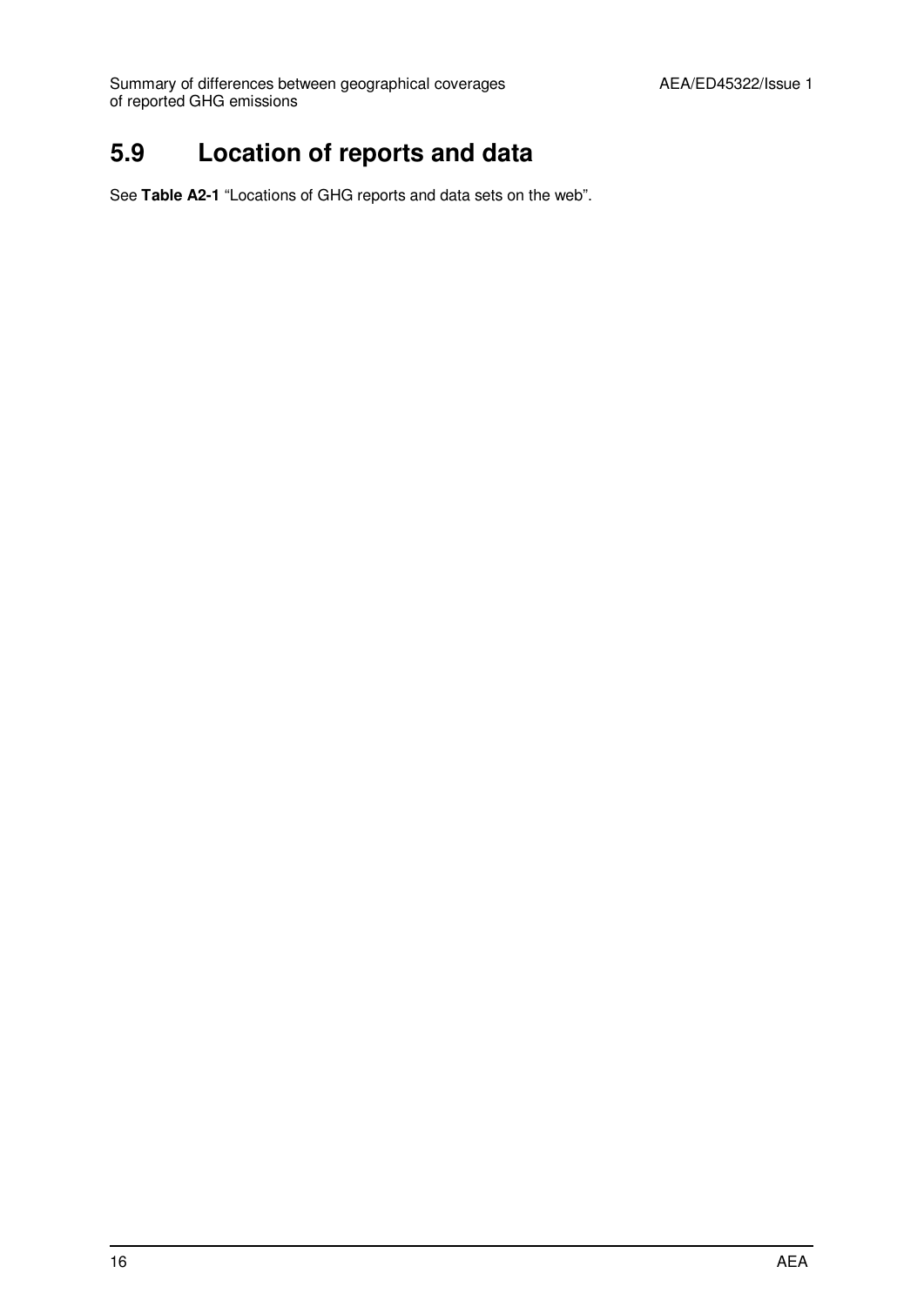## **6 ONS Air Accounts**

### **6.1 Overview**

The Office for National Statistics (ONS) publish environmental accounts providing information on the environmental impact of UK economic activity, and on the importance of natural resources to the economy. The atmospheric emissions and energy accounts are based on data from the National Atmospheric Emissions inventory (NAEI) and UK Greenhouse Gas Inventory (GHGI), with the results adjusted to show emissions of pollutants and energy use by industrial sector. Essentially, this data set is a re aggregation of existing GHG emissions data with some adjustments made for cross boundary transfers, and emissions from Land Use Land Use Change and Forestry are excluded.

### **6.2 Greenhouse gases reported**

The six direct GHGs:  $CO<sub>2</sub>$ , N<sub>2</sub>O, CH<sub>4</sub>, HFCs, PFCs, and SF<sub>6</sub>.

### **6.3 Geographical coverage**

The emissions include the Crown Dependencies. Overseas Territories are excluded.

### **6.4 Reporting nomenclature**

ONS Air Accounts, based on the UK Standard Industrial Classification (SIC).

### **6.5 Methods used to estimate emissions**

The ONS Air Accounts is essentially a re-aggregation of existing emissions in the NAEI with cross boundary emissions included for shipping, aviation and road transport added to the totals. These cross boundary adjustments were introduced in the 2000 Account. These adjustments account for cross-boundary transfers, i.e. fuel purchased abroad by UK residents for use in this country, fuel purchased abroad by UK residents for use abroad and fuel purchased in the UK by overseas residents. The rationale behind the adjustment is that the national inventories are primarily based on estimates of the emissions from deliveries and sales of fossil fuels within the 'national territory'. Some sales will be made to overseas residents, while fuels purchased abroad by UK residents may be brought into the UK or consumed abroad. If we want to know who is generating emissions, and how they relate to the production and consumption activities of the UK economy, we need to make a number of adjustments to the territorial/deliveries based inventories as they are currently compiled, taking into account emissions in international sea and air space as well.

### **6.6 Sectoral coverage**

The statistics have a similar geographical coverage to the GHG inventory reported to the UNFCCC, with the differences highlighted in the table below.

#### **Table 6.1 Differences between the ONS Air Account and UK GHG inventory sectoral reporting**

| Differences in ONS and UK GHG sectoral coverage |                  |  |  |  |  |  |  |  |  |
|-------------------------------------------------|------------------|--|--|--|--|--|--|--|--|
| <b>ONS Air Account</b>                          | UK GHG inventory |  |  |  |  |  |  |  |  |
|                                                 | ×                |  |  |  |  |  |  |  |  |
|                                                 | ×                |  |  |  |  |  |  |  |  |
|                                                 | ×                |  |  |  |  |  |  |  |  |
|                                                 | ×                |  |  |  |  |  |  |  |  |
|                                                 |                  |  |  |  |  |  |  |  |  |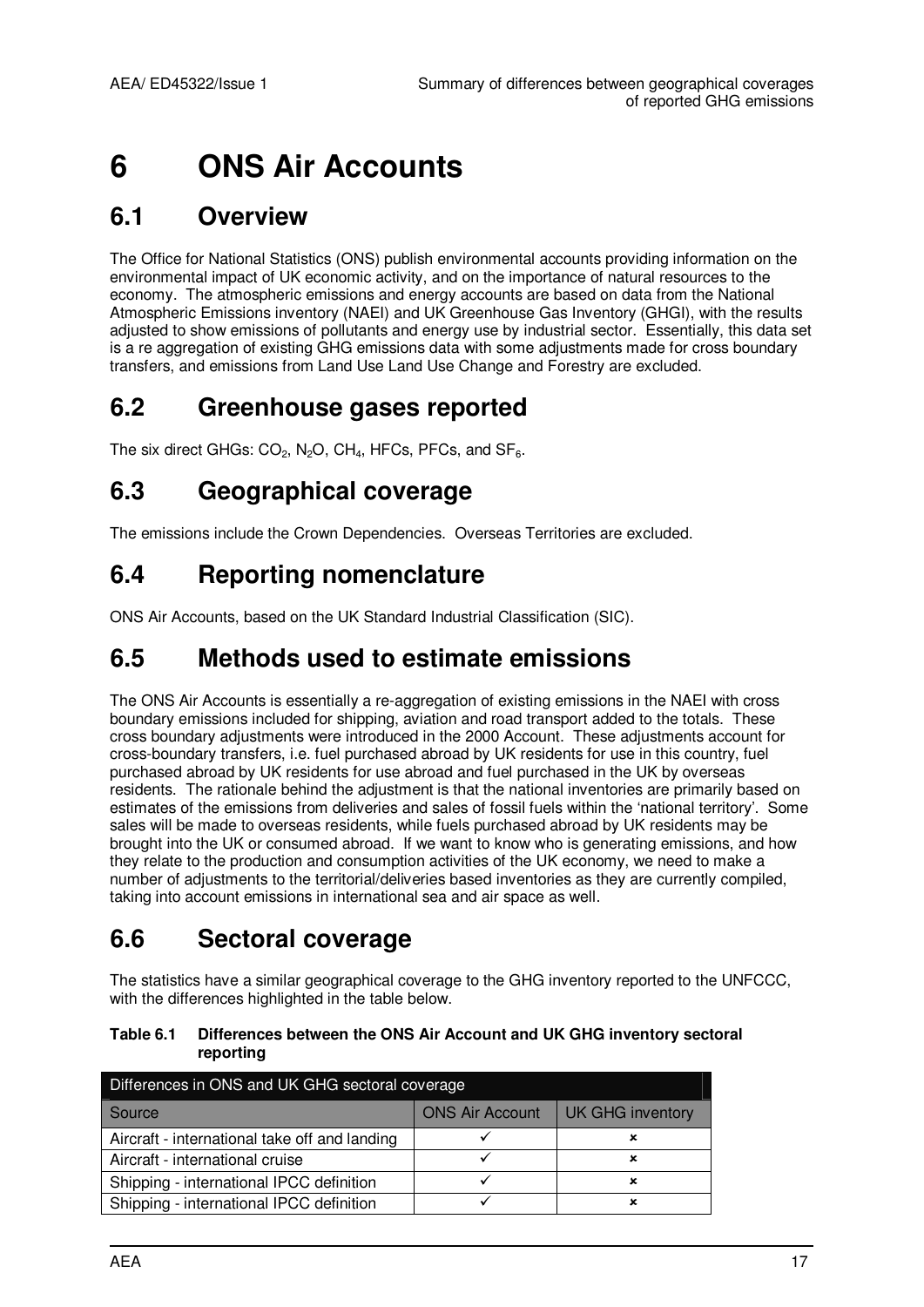| Differences in ONS and UK GHG sectoral coverage |                        |                         |  |  |  |  |  |  |  |
|-------------------------------------------------|------------------------|-------------------------|--|--|--|--|--|--|--|
| Source                                          | <b>ONS Air Account</b> | <b>UK GHG inventory</b> |  |  |  |  |  |  |  |
| Forest Land - Drainage of Organic Soils         | ×                      |                         |  |  |  |  |  |  |  |
| Forest Land remaining Forest Land               | $\mathbf x$            |                         |  |  |  |  |  |  |  |
| Land converted to Forest Land                   | $\mathbf x$            |                         |  |  |  |  |  |  |  |
| Cropland - Liming Limestone                     | $\mathbf x$            |                         |  |  |  |  |  |  |  |
| Cropland - Liming Dolomite                      | $\mathbf x$            |                         |  |  |  |  |  |  |  |
| Cropland remaining Cropland                     | $\mathbf x$            |                         |  |  |  |  |  |  |  |
| 5B2 Deforestation Non-fuel combustion           | $\mathbf x$            |                         |  |  |  |  |  |  |  |
| Grassland remaining Grassland                   | $\mathbf x$            |                         |  |  |  |  |  |  |  |
| Land converted to Grassland                     | $\mathbf x$            |                         |  |  |  |  |  |  |  |
| Wetlands remaining Wetland                      | $\mathbf x$            |                         |  |  |  |  |  |  |  |
| Land converted to Wetland                       | $\mathbf x$            |                         |  |  |  |  |  |  |  |
| Land converted to Cropland                      | $\mathbf x$            |                         |  |  |  |  |  |  |  |
| Settlements remaining Settlements               | ×                      |                         |  |  |  |  |  |  |  |
| Land converted to Settlements                   | $\mathbf x$            |                         |  |  |  |  |  |  |  |
| Other Land remaining Other Land                 | $\mathbf x$            |                         |  |  |  |  |  |  |  |
| Land converted to Other Land                    | $\mathbf x$            |                         |  |  |  |  |  |  |  |
| <b>Harvested Wood Products</b>                  | $\mathbf x$            |                         |  |  |  |  |  |  |  |

## **6.7 Time series of emissions reported**

Emissions from 1990 to the latest GHG inventory year are reported.

### **6.8 Frequency of update**

The emissions and report are updated annually.

### **6.9 Location of reports and data**

See **Table A2-1** "Locations of GHG reports and data sets on the web".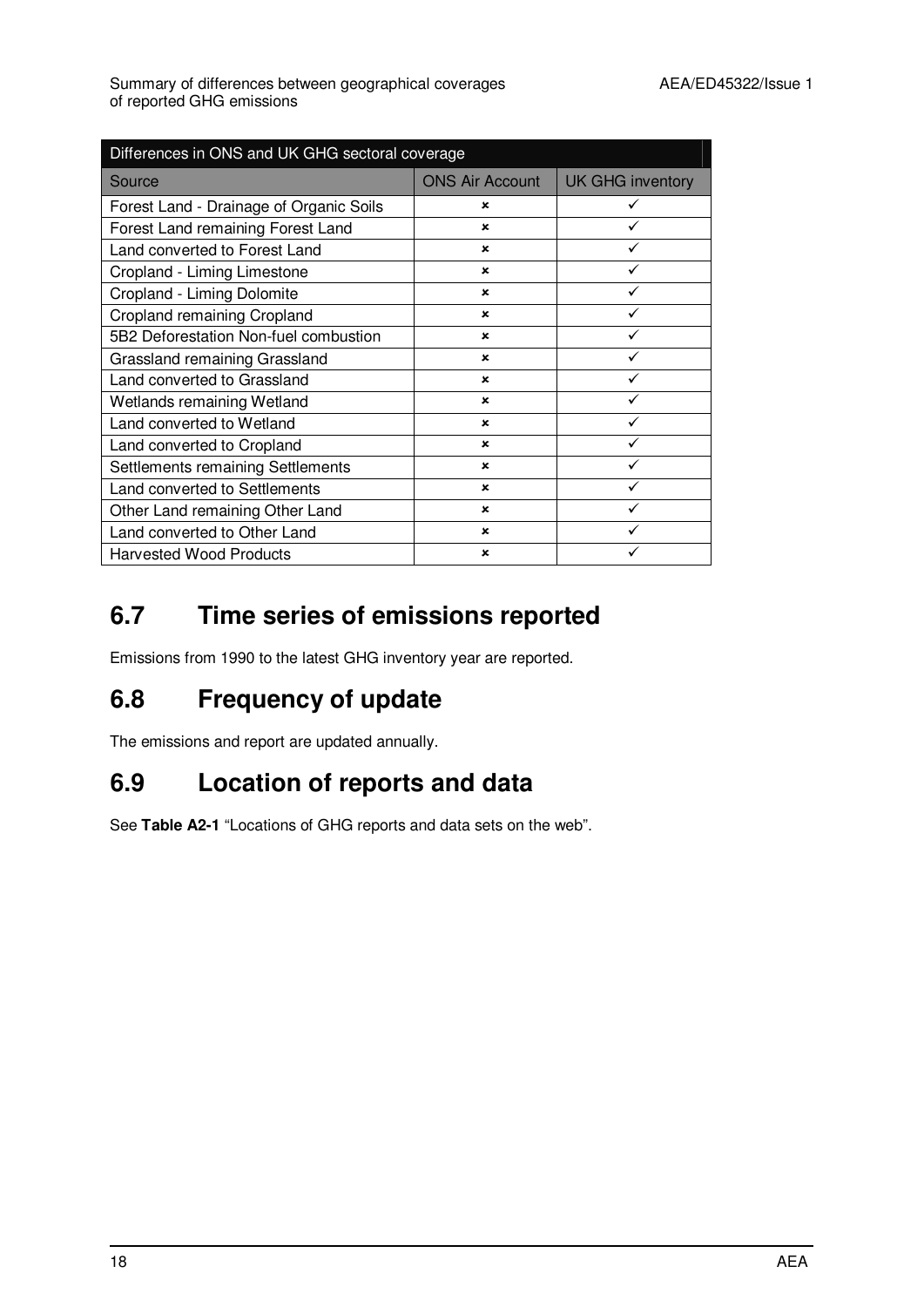## **Appendices**

- Appendix 1 Dependencies and territories included in the UK GHG inventory
- Appendix 2 Summary of the characteristics of UK GHG inventories
- Appendix 3 End / Final user explanation
- Appendix 4 The NUTS spatial hierarchy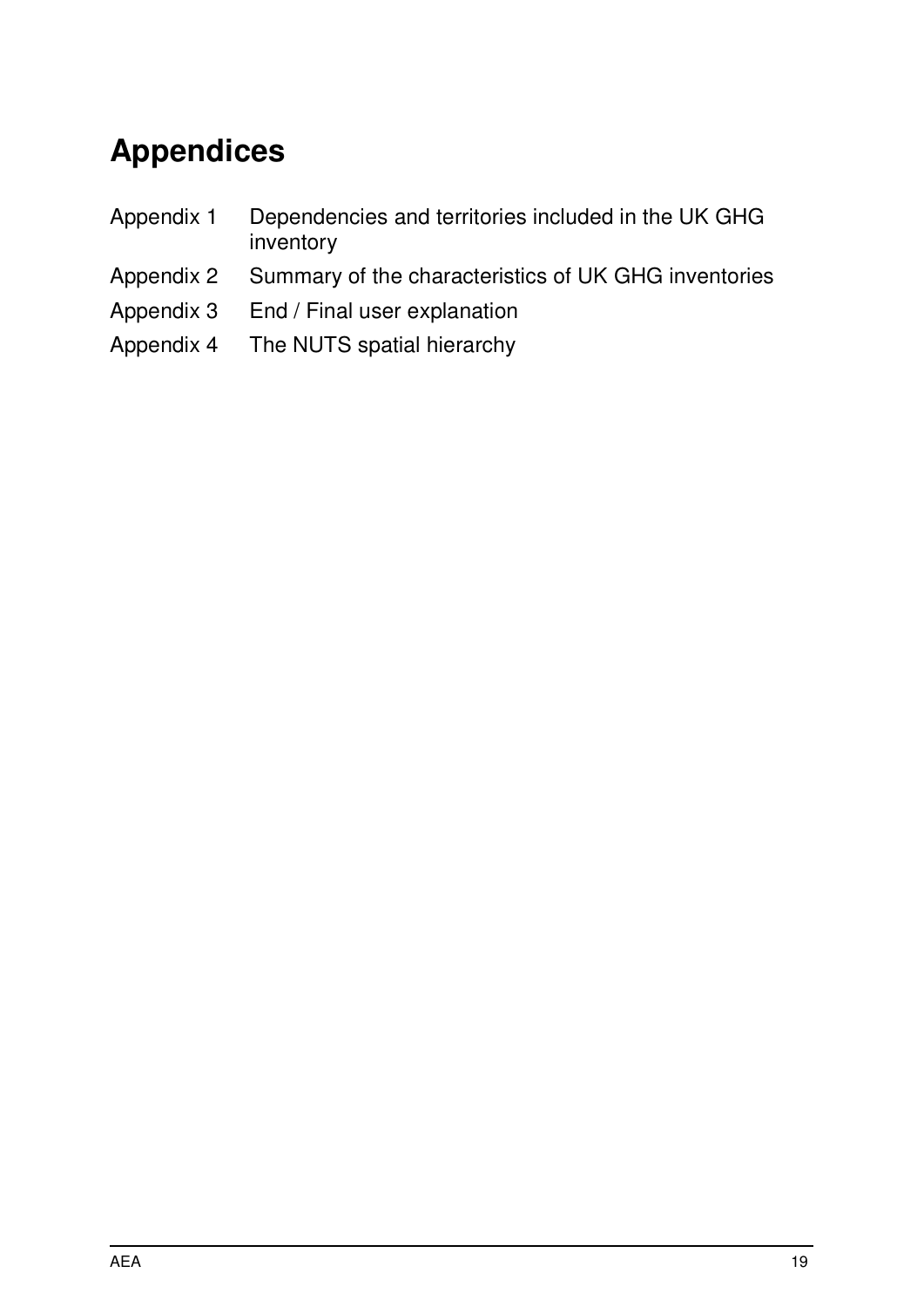## **Appendix 1**

**Dependencies and territories included in the UK GHG inventory**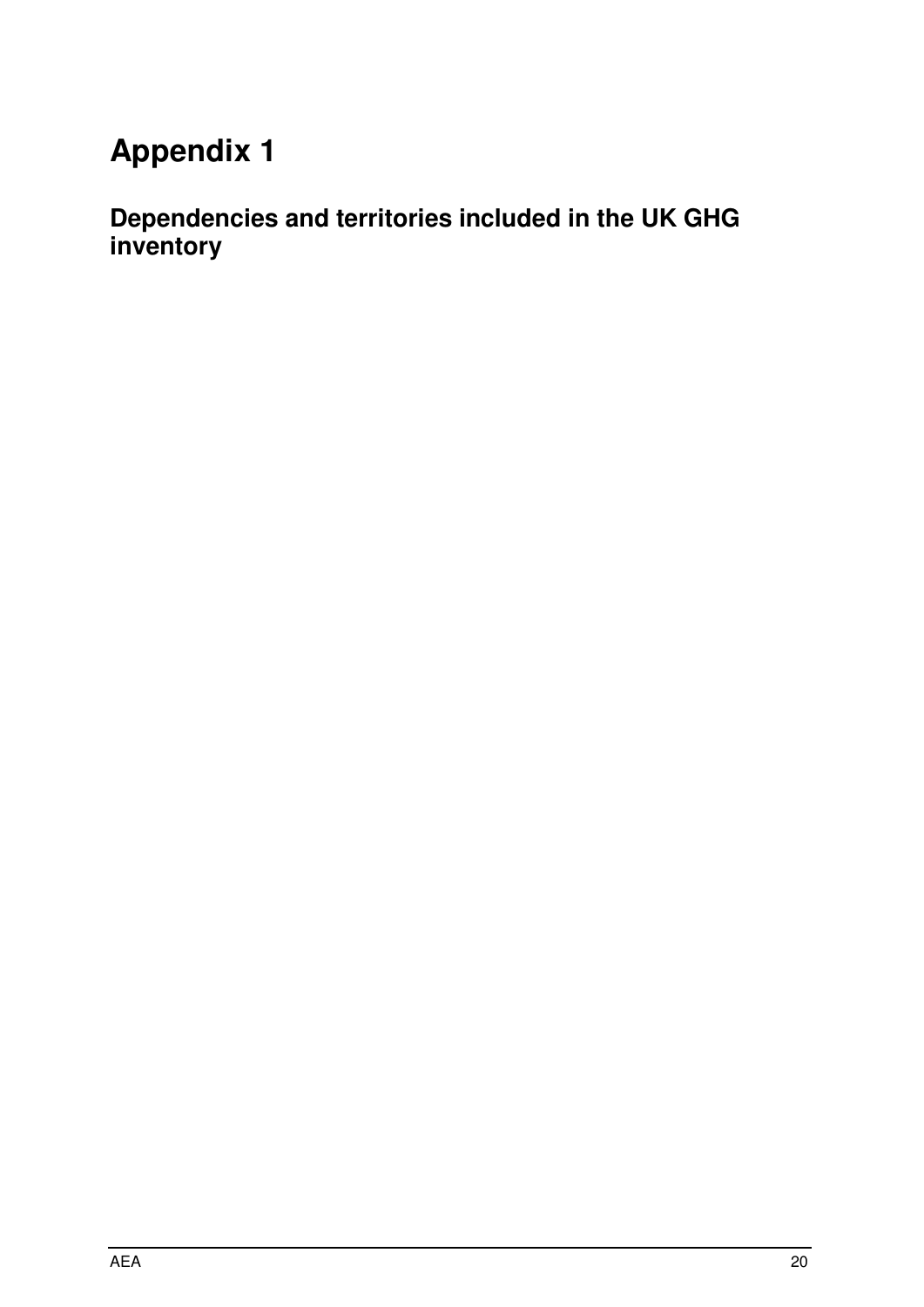|           | <b>Coverage of the UK GHG inventory</b>                                  |                                           |                         |                  |                     |                                                |                                          |                                                         |                                                     |                                                   |              |
|-----------|--------------------------------------------------------------------------|-------------------------------------------|-------------------------|------------------|---------------------|------------------------------------------------|------------------------------------------|---------------------------------------------------------|-----------------------------------------------------|---------------------------------------------------|--------------|
| Category  | Name                                                                     | Part of<br><b>British</b><br><b>Isles</b> | Part<br>of<br><b>UK</b> | Part<br>of<br>EU | Presented<br>in NIR | Separate<br><b>GHG</b><br>inventory<br>created | Included in<br><b>EUMM</b><br>submission | Covered<br>by the<br>UK IoR<br>for the<br><b>UNFCCC</b> | Covered<br>by the<br>UK IoR<br>for the<br><b>KP</b> | Include in<br><b>UNFCCC</b><br>& KP<br>submission | <b>Notes</b> |
| <b>CD</b> | Isle of Man                                                              | $\checkmark$                              |                         |                  | $\checkmark$        | $\checkmark$                                   |                                          | $\checkmark$                                            | $\checkmark$                                        | $\checkmark$                                      |              |
| <b>CD</b> | Channel Islands<br>Baliwick of Jersey Baliwick of<br>Guernsey            | $\checkmark$                              |                         |                  | $\checkmark$        | $\checkmark$                                   |                                          | $\checkmark$                                            | $\checkmark$                                        | $\checkmark$                                      |              |
|           |                                                                          |                                           |                         |                  |                     |                                                |                                          |                                                         |                                                     |                                                   |              |
| <b>OT</b> | Anguilla                                                                 |                                           |                         |                  |                     |                                                |                                          |                                                         |                                                     |                                                   |              |
| OT        | <b>British Antarctic Territory</b>                                       |                                           |                         |                  |                     |                                                |                                          |                                                         |                                                     |                                                   |              |
| OT        | Bermuda                                                                  |                                           |                         |                  | $\checkmark$        | $\checkmark$                                   |                                          | $\checkmark$                                            | $\checkmark$                                        | $\checkmark$                                      |              |
| OT        | <b>British Indian Ocean Territory</b>                                    |                                           |                         |                  |                     |                                                |                                          |                                                         |                                                     |                                                   |              |
| OT        | <b>British Virgin Islands</b>                                            |                                           |                         |                  |                     |                                                |                                          |                                                         |                                                     |                                                   |              |
| OT        | Cayman Islands                                                           |                                           |                         |                  | $\checkmark$        | $\checkmark$                                   |                                          | $\checkmark$                                            | $\checkmark$                                        | $\checkmark$                                      |              |
| OT        | <b>Falkland Islands</b>                                                  |                                           |                         |                  | $\checkmark$        | $\checkmark$                                   |                                          | $\checkmark$                                            | $\checkmark$                                        | $\checkmark$                                      |              |
| <b>OT</b> | Gibraltar                                                                |                                           |                         | $\checkmark$     | $\checkmark$        | $\checkmark$                                   | $\checkmark$                             | $\checkmark$                                            | $\checkmark$                                        | $\checkmark$                                      |              |
| <b>OT</b> | Montserrat                                                               |                                           |                         |                  | $\checkmark$        | $\checkmark$                                   |                                          | $\checkmark$                                            | $\checkmark$                                        | $\checkmark$                                      |              |
| OT        | St Helena and Dependencies<br>(Ascension Island and Tristan<br>da Cunha) |                                           |                         |                  |                     |                                                |                                          |                                                         |                                                     |                                                   |              |
| <b>OT</b> | Turk and Caicos Islands                                                  |                                           |                         |                  |                     |                                                |                                          |                                                         |                                                     |                                                   |              |
| OT        | Pitcairn Island                                                          |                                           |                         |                  |                     |                                                |                                          |                                                         |                                                     |                                                   |              |
| OT        | South Georgia and South<br>Sandwich Islands                              |                                           |                         |                  |                     |                                                |                                          |                                                         |                                                     |                                                   |              |
| OT (SB)   | Sovereign Base Areas on<br>Cyprus - Akrotiri & Dhekelia                  |                                           |                         |                  |                     |                                                |                                          |                                                         |                                                     |                                                   |              |

#### **Table A1- 1 Details of the dependencies and territories included in the UK GHG inventory**

#### **Notes**

IoR Instrument of Ratification

KP Kyoto Protocol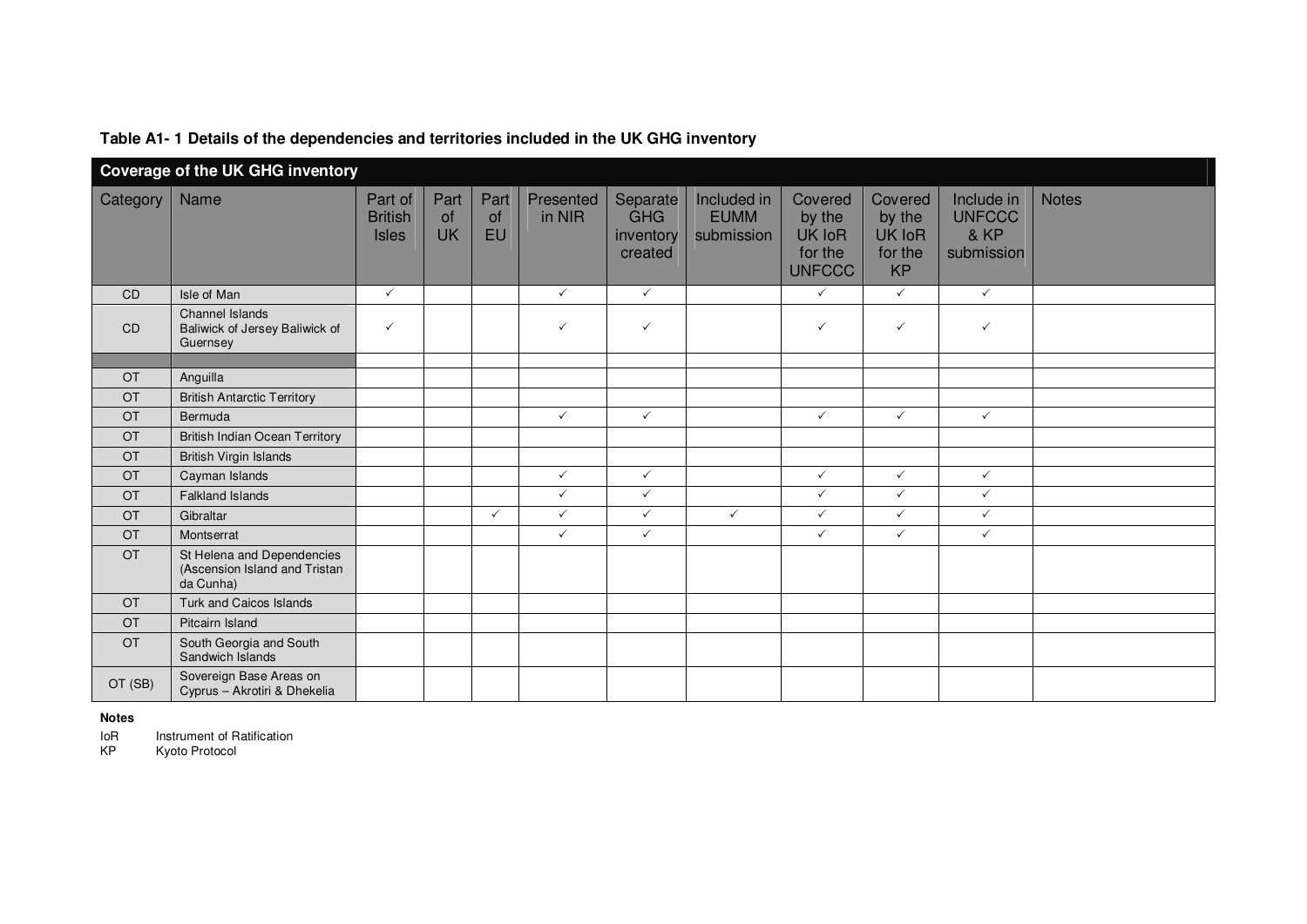## **Appendix 2**

## **Summary of the characteristics of UK GHG inventories**

Summary of reporting characteristics of GHG emission inventories Time series of emissions reported in the inventories Locations of GHG reports and data sets on the web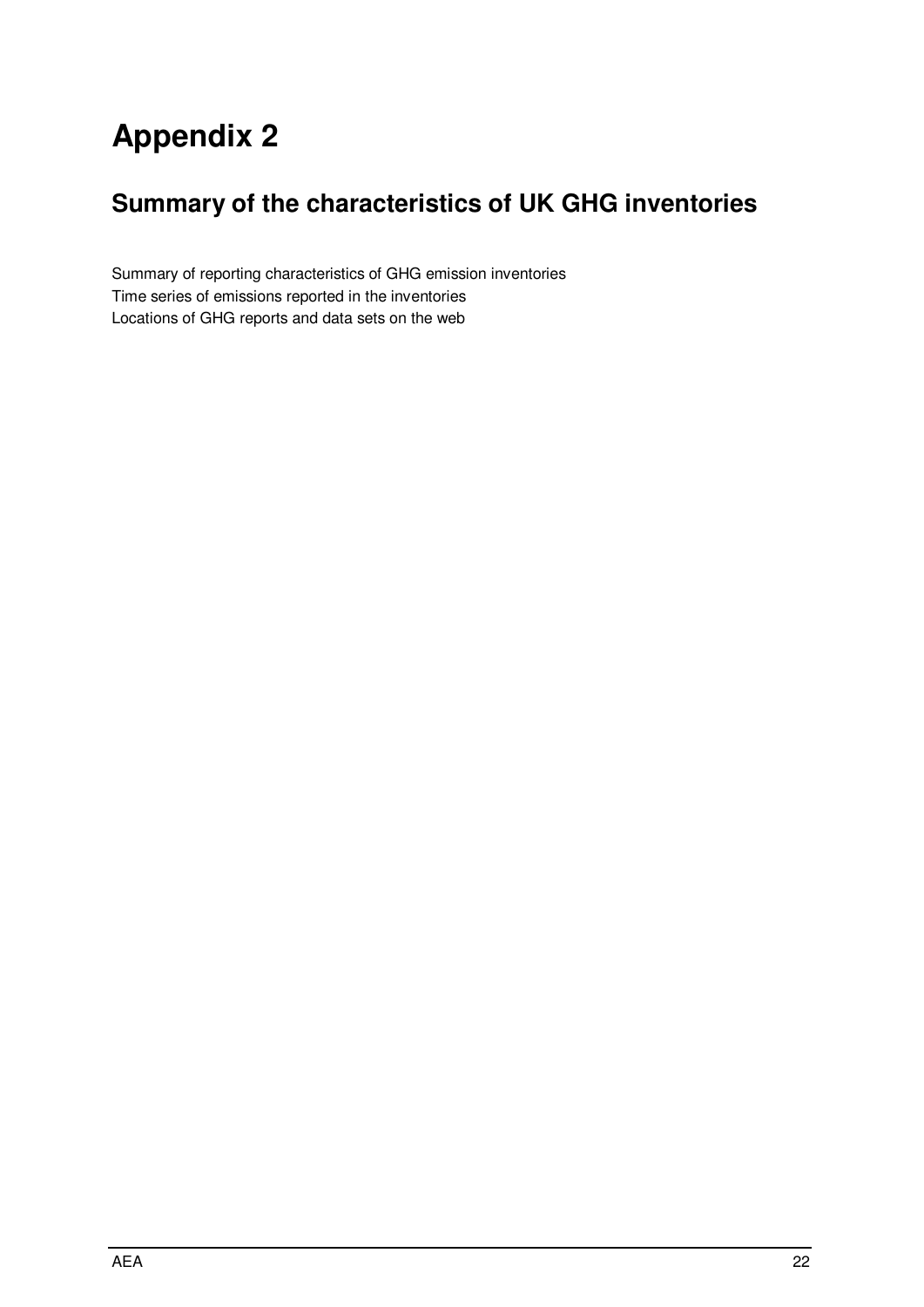| <b>Inventory name</b>             |                            |                  |              | <b>Reporting</b> |              |                                                   |                  |                                |                 | coverage        | Geographical          | <b>Methodology</b>      | <b>Frequency</b>                                |                     |
|-----------------------------------|----------------------------|------------------|--------------|------------------|--------------|---------------------------------------------------|------------------|--------------------------------|-----------------|-----------------|-----------------------|-------------------------|-------------------------------------------------|---------------------|
| Inventory                         | goal<br><b>UK</b> domestic | <b>KP</b> target | Aggregation  | Direct GHGs      | $CO2$ only   | $N_2$ O<br>CH <sub>4</sub> ,<br>CO <sub>2</sub> , | GHGs<br>Indirect | First reporting date each year | OTS<br>Includes | CDs<br>Includes | Gibraltar<br>Includes | End User<br>ð<br>Source | data<br>energy<br>point<br>meter<br><b>BERR</b> | Frequency of update |
| UK GHG inventory EUMM             |                            |                  | <b>IPCC</b>  | $\checkmark$     |              |                                                   | $\checkmark$     | 15.01                          |                 |                 | ✓                     | $\mathbf S$             |                                                 | Annual              |
| UK GHG inventory<br><b>UNFCCC</b> | $\checkmark$               | ✓                | <b>IPCC</b>  | $\checkmark$     |              |                                                   | $\checkmark$     | 15.04                          | $\checkmark$    | ✓               | $\checkmark$          | S & EU                  |                                                 | Annual              |
| DA inventory                      |                            |                  | <b>IPCC</b>  | $\checkmark$     |              |                                                   |                  | 30.09                          |                 | $\checkmark$    |                       | S                       |                                                 | Annual              |
| NI186 inventory                   |                            |                  | bespoke      |                  | $\checkmark$ |                                                   |                  |                                |                 |                 |                       | EU                      | $\checkmark$                                    | Annual              |
| L&R CO <sub>2</sub> inventory     |                            |                  | bespoke      |                  | $\checkmark$ |                                                   |                  |                                |                 |                 |                       | EU                      | ✓                                               | Annual              |
| 1 x 1 mapped emissions            |                            |                  | bespoke      |                  |              | $\checkmark$                                      |                  | 30.06                          |                 |                 |                       | $\mathbf S$             | ✓                                               | Annual              |
| <b>ONS Air Accounts</b>           |                            |                  | Air Accounts | $\checkmark$     |              |                                                   |                  | Spring                         |                 | $\checkmark$    |                       | S                       |                                                 | Annual              |

#### **Table A2- 1 Summary of reporting characteristics of GHG emission inventories**

#### **Notes**

The DA inventory is based on the UK GHG inventory

The UK GHG inventory is reported separately to the European Union Monitoring Mechanism (EUMM) and the Framework Convention on Climate Change (FCCC)

**Appendix 3** explains the difference between source and end user emissions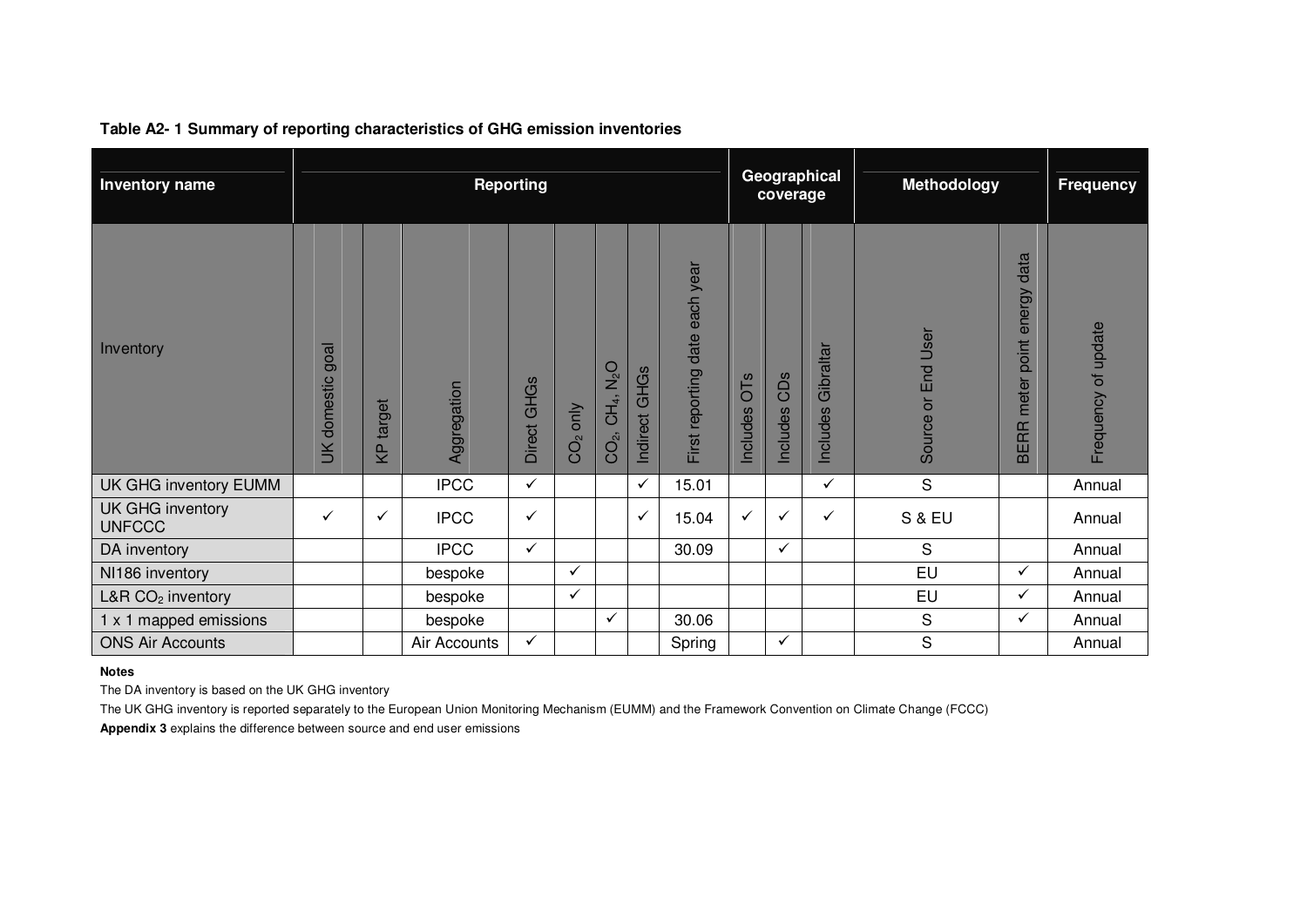#### **Table A2- 2 Time series of emissions reported in the inventories**

|                           |     |      |     |      |    |  |  | Year |   |  |  |      |      |      |      |
|---------------------------|-----|------|-----|------|----|--|--|------|---|--|--|------|------|------|------|
| Inventory                 | 990 | 1991 | 992 | 1993 |    |  |  |      |   |  |  | 2005 | 2006 | 2007 | 2008 |
| UK GHG inventory EUMM     |     |      |     |      |    |  |  |      |   |  |  |      |      |      |      |
| UK GHG inventory FCCC     |     |      |     |      | F. |  |  |      |   |  |  |      |      |      |      |
| DA inventory              |     |      |     |      |    |  |  | F    |   |  |  |      |      |      |      |
| NI186 inventory           |     |      |     |      |    |  |  |      |   |  |  |      |      |      |      |
| L&R $CO2$ inventory       |     |      |     |      |    |  |  |      |   |  |  |      |      |      |      |
| 1 x 1 km mapped emissions |     |      |     |      |    |  |  |      | F |  |  |      |      |      |      |
| <b>ONS Air Accounts</b>   |     |      |     |      |    |  |  |      |   |  |  |      |      |      |      |

**Key** 



#### **Notes**

Emission maps were first hosted on the NAEI web site in 2001. 1x1 km gridded data went on the NAEI web site in 2000.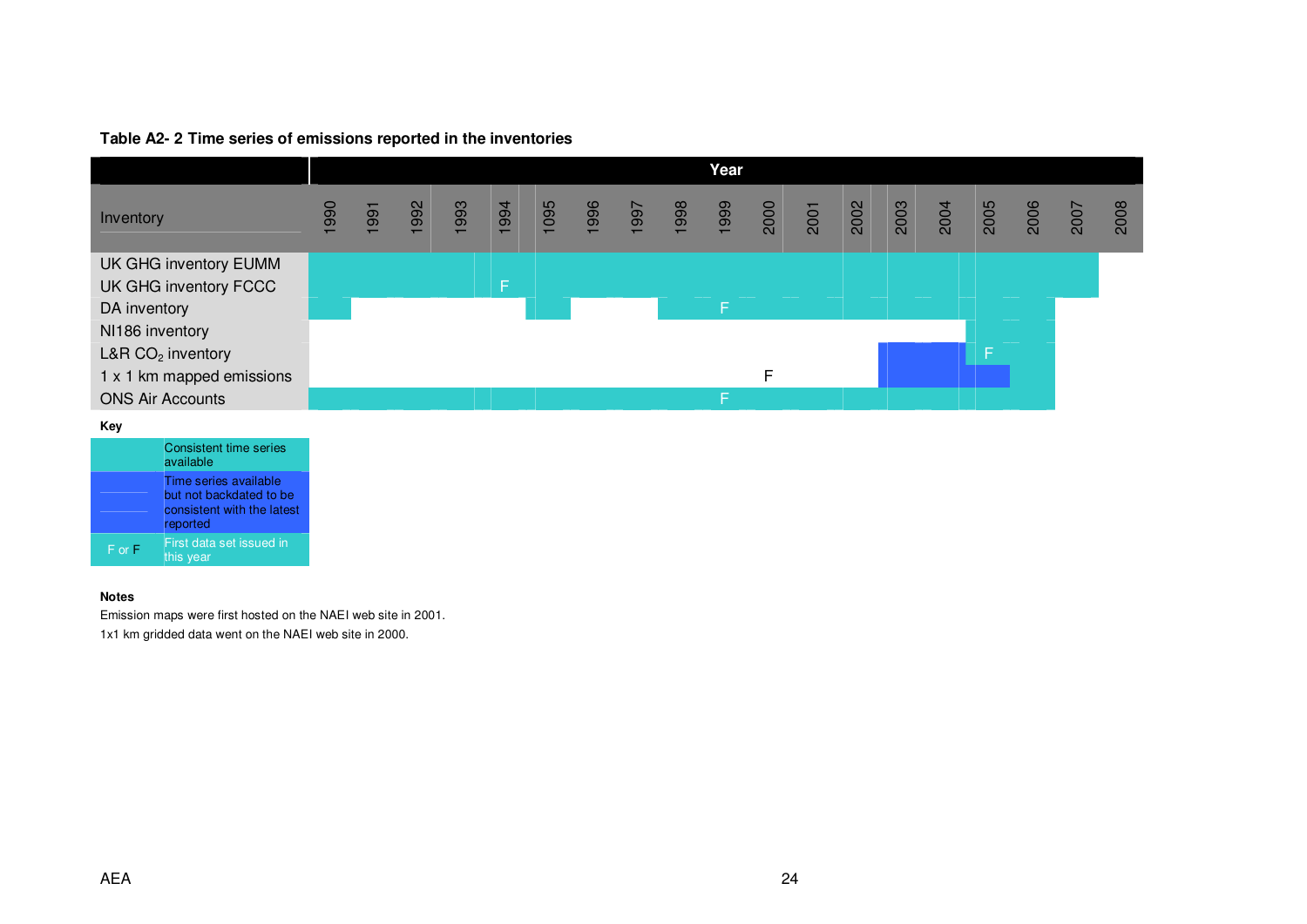| Locations of GHG reports and data sets |               |                                                                                                                                                                                                                                                  |                                                      |
|----------------------------------------|---------------|--------------------------------------------------------------------------------------------------------------------------------------------------------------------------------------------------------------------------------------------------|------------------------------------------------------|
| <b>Inventory</b>                       | <b>Output</b> | <b>Link on non-NAEI web site</b>                                                                                                                                                                                                                 | <b>Link on NAEI web site</b>                         |
|                                        | Report        | http://www.ghgi.org.uk/unfccc.html                                                                                                                                                                                                               | http://www.naei.org.uk/reports.php?list=GHG          |
| UK GHG inventory EU                    | Data tables   | http://www.ghgi.org.uk/unfccc.html                                                                                                                                                                                                               | http://www.naei.org.uk/reports.php?list=GHG          |
| UK GHG inventory FCCC                  | Report        | http://www.ghgi.org.uk/unfccc.html                                                                                                                                                                                                               | http://www.naei.org.uk/reports.php?list=GHG          |
|                                        | Data tables   | http://www.ghgi.org.uk/unfccc.html                                                                                                                                                                                                               | http://www.naei.org.uk/reports.php?list=GHG          |
| DA inventory                           | Report        |                                                                                                                                                                                                                                                  | http://www.naei.org.uk/reports.php?list=GHG          |
|                                        | Data tables   |                                                                                                                                                                                                                                                  | http://www.naei.org.uk/reports.php?list=GHG          |
| NI186 inventory                        | Report        | http://www.defra.gov.uk/environment/localgovindicat<br>ors/ni186.htm<br>http://www.defra.gov.uk/environment/localgovindicat<br>ors/documents/ni186-report-2008.pdf                                                                               |                                                      |
|                                        | Data tables   | http://www.defra.gov.uk/environment/statistics/globat<br>mos/download/regionalrpt/local-regionalco2-<br>ni186indicator.xls                                                                                                                       |                                                      |
| L&R $CO2$ inventory                    | Report        | http://www.defra.gov.uk/environment/statistics/globat<br>mos/download/regionalrpt/local-regionalco2-<br>methodsumm06.pdf<br>http://www.defra.gov.uk/environment/statistics/globat<br>mos/download/regionalrpt/local-regionalco2-<br>report06.pdf |                                                      |
|                                        | Data tables   | http://www.defra.gov.uk/environment/statistics/globatmos/g<br>alocalghg.htm                                                                                                                                                                      |                                                      |
|                                        | Report        |                                                                                                                                                                                                                                                  | http://www.naei.org.uk/report link.php?report id=536 |
| 1 x 1 km mapped $CO2$                  | Data tables   |                                                                                                                                                                                                                                                  | http://www.naei.org.uk/mapping/mapping 2006.p<br>hp  |
|                                        | Report        |                                                                                                                                                                                                                                                  |                                                      |
| <b>ONS Air Accounts</b>                | Data tables   | http://www.statistics.gov.uk/StatBase/Expodata/Spre<br>adsheets/D5695.xls                                                                                                                                                                        |                                                      |

**Table A2- 3 Locations of GHG reports and data sets on the web**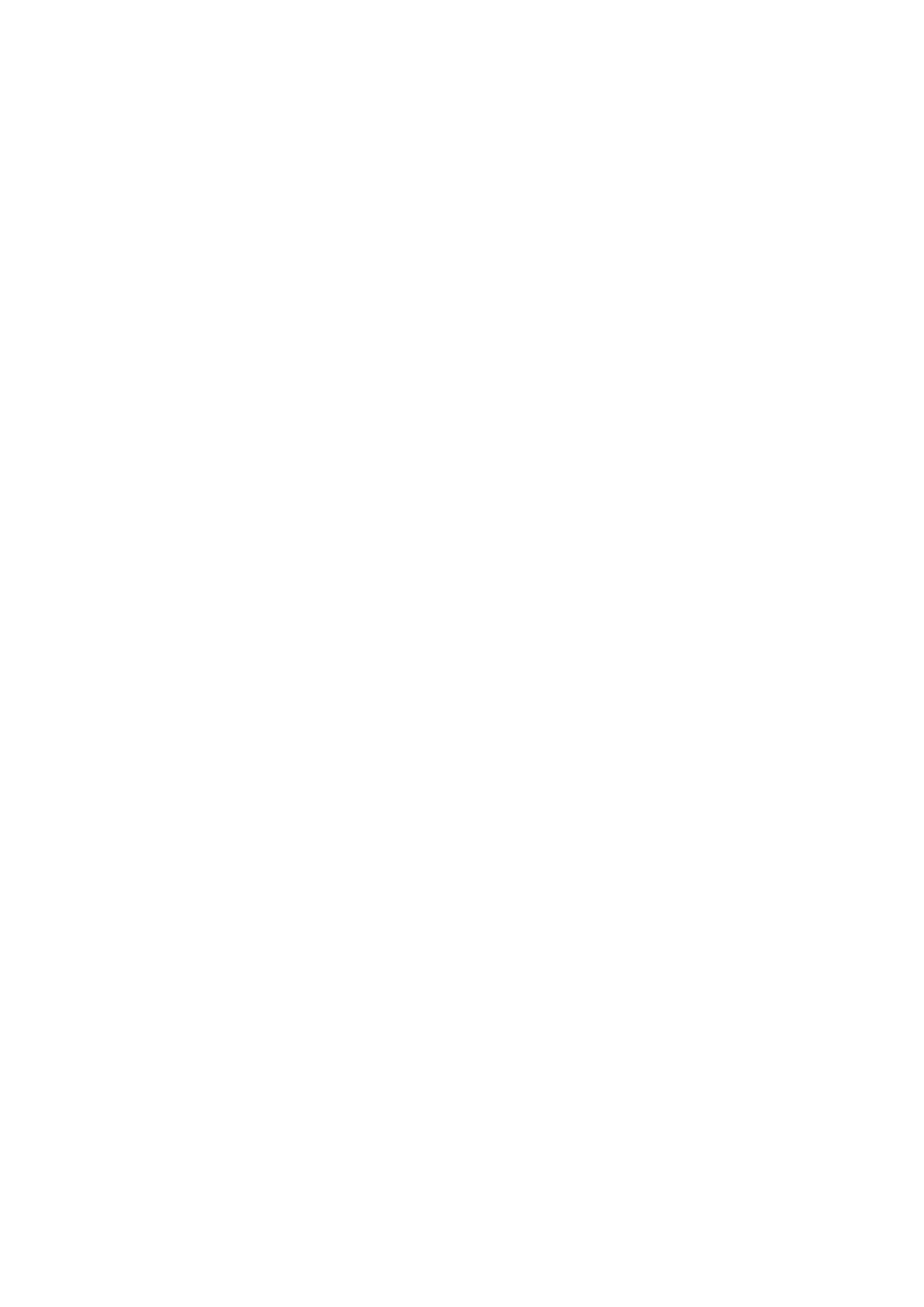## **Appendix 3**

**End / Final user explanation**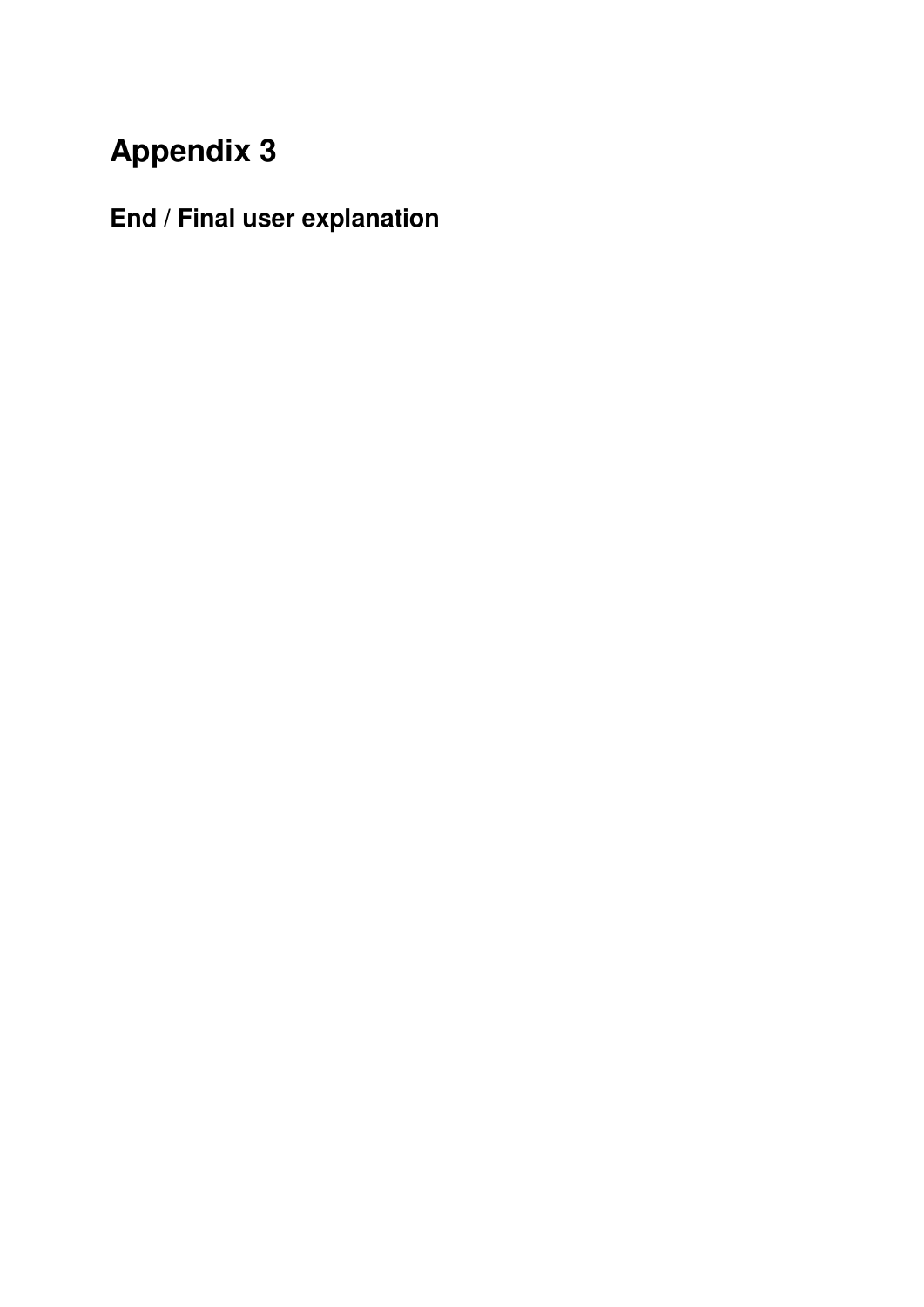### **Final User calculations**

The purpose of the end or final user calculations is to allocate emissions from fuel and electricity producers to the energy users - this allows the emission estimates for a consumer of energy to include the emissions from the production of the fuel or electricity they use.

The final user<sup>1</sup> or end user calculations allocate emissions from fuel producers to fuel users. The final user calculation therefore allows estimates to be made of emissions for a consumer of fuel, which also include the emissions from producing the fuel the consumer has used

The emissions included in the final user categories can be illustrated with an example of two final users - the residential sector and road transport:

Emissions in the **residential** final user category include:

**1.** Direct emissions from domestic premises, for example, from burning gas, coal or oil for space heating.

**2.** Emissions from power stations generating the electricity used by domestic consumers; emissions from refineries including refining, storage, flaring and extraction; emissions from coal mines (including emissions due to fuel use in the mining industry itself and fugitive emissions of methane from the mines); and emissions from the extraction, storage and distribution of mains gas.

Emissions in the **road transport** final user category include:

**1.** Direct emissions from motor vehicle exhausts (metals and organic compounds would also be released from brake and tyre wear but these are not relevant to a greenhouse gas inventory). **2.** Emissions refineries producing motor fuels, including refining, storage, flaring and extraction of oil; and from the distribution and supply of motor fuels.

<sup>-</sup>1 A final user is a consumer of fuel for useful energy. A 'fuel producer' is someone who extracts, processes and converts fuels for the end use of final users. Clearly there can be some overlap of these categories but here the fuel uses categories of the UK BERR publication DUKES are used, which enable a distinction to be made.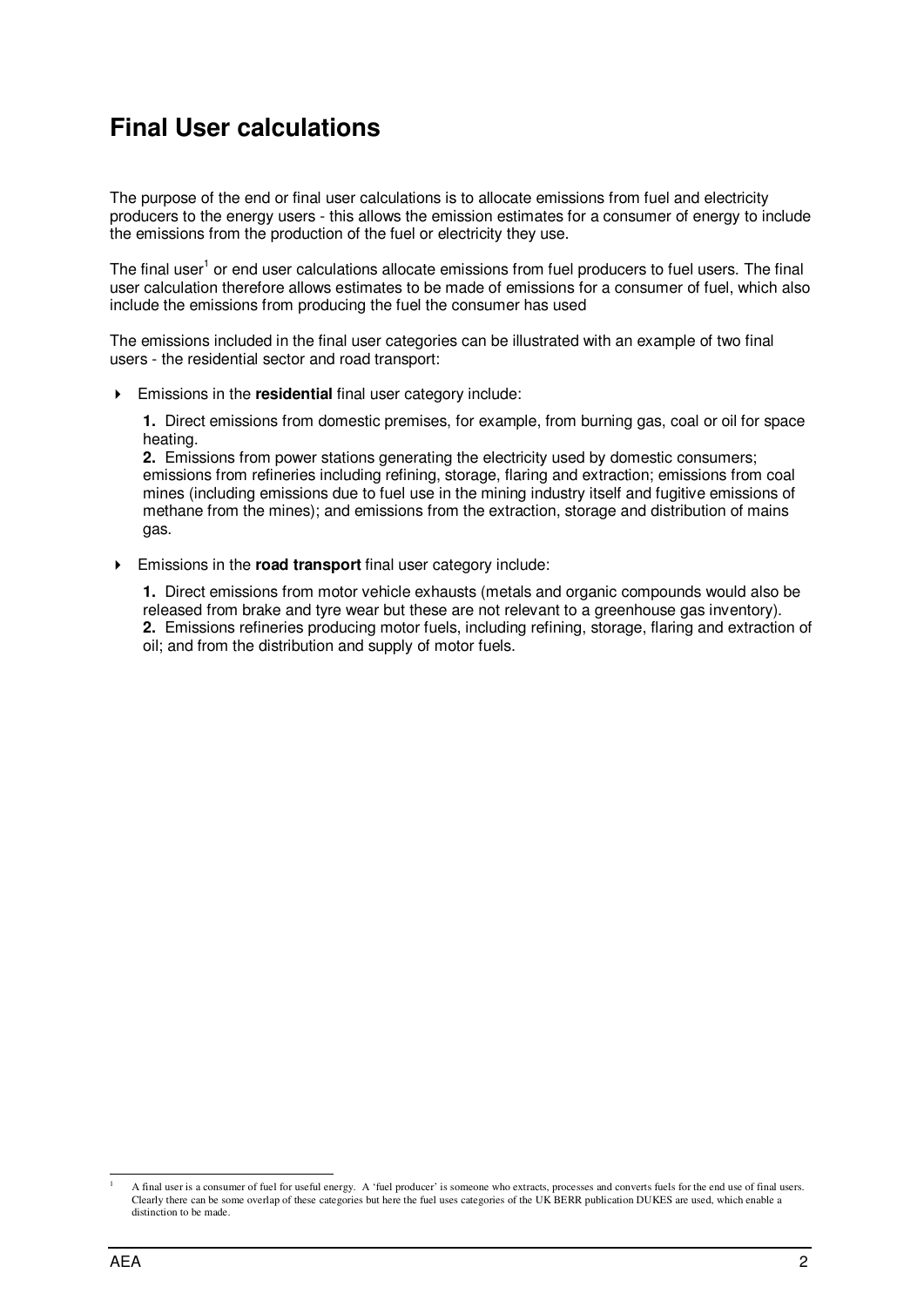## **Appendix 4**

## **The NUTS spatial hierarchy**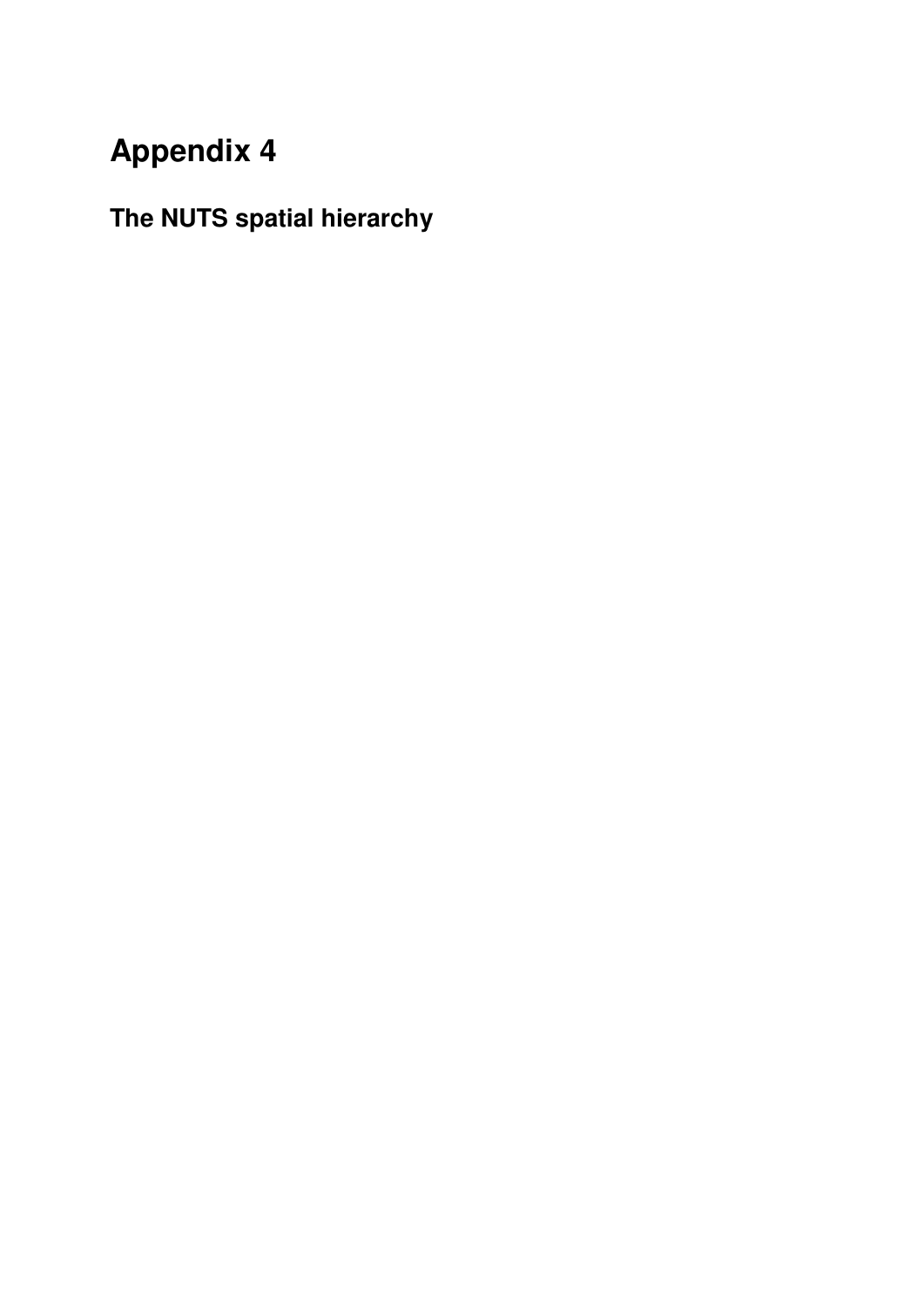### **NUTS hierarchy**

The NUTS (Nomenclature of Units for Territorial Statistics) areas are used by Eurostat, the European Commission's Statistical Office, for presenting regional and local statistics. It is a hierarchical classification of spatial units that provides a breakdown of the European Union's territory for producing regional statistics which are comparable across the EU. NUTS4 is comparable with Local Authorities and NUTS3 is broadly comparable to Counties or equivalent in the UK. The NUTS 4 areas in Scotland do not match exactly the Scottish Local Authority Areas therefore a lookup to NUTS3 areas cannot be given.

In the UK, there a five hierarchical levels, built up from local government administrative units as follows:

| Level                                                | <b>England</b>                                     | <b>Scotland</b>                                                   | <b>Wales</b>                        | <b>Northern</b><br><b>Ireland</b>      |
|------------------------------------------------------|----------------------------------------------------|-------------------------------------------------------------------|-------------------------------------|----------------------------------------|
| NUTS <sub>1</sub>                                    | Government<br>Office<br>Regions                    | Scotland                                                          | Wales                               | Northern<br>Ireland                    |
| NUTS <sub>2</sub>                                    | Counties or<br>groups of<br>counties               | Combinations<br>of council<br>areas, LECs<br>and parts<br>thereof | Groups of<br>unitary<br>authorities | Northern<br>Ireland                    |
| NUTS <sub>3</sub>                                    | Counties or<br>groups of<br>unitary<br>authorities | Combinations<br>of council<br>areas, LECs<br>and parts<br>thereof | Groups of<br>unitary<br>authorities | Groups of<br>district council<br>areas |
| LAU <sub>1</sub><br>(formerly<br>NUTS <sub>4</sub> ) | Districts or<br>unitary<br>authorities             | Combinations<br>of council<br>areas, LECs<br>and parts<br>thereof | Unitary<br>authorities              | District<br>council areas              |
| LAU <sub>2</sub><br>(formerly<br>NUTS <sub>5</sub> ) | Electoral<br>wards or<br>divisions                 | Electoral<br>wards or,<br>rarely, parts<br>thereof                | Electoral<br>divisions              | Electoral<br>wards                     |

Details of other geographical units within the UK can be found on the National Statistics website, at the following address:

http://www.statistics.gov.uk/geography/beginners\_guide.asp